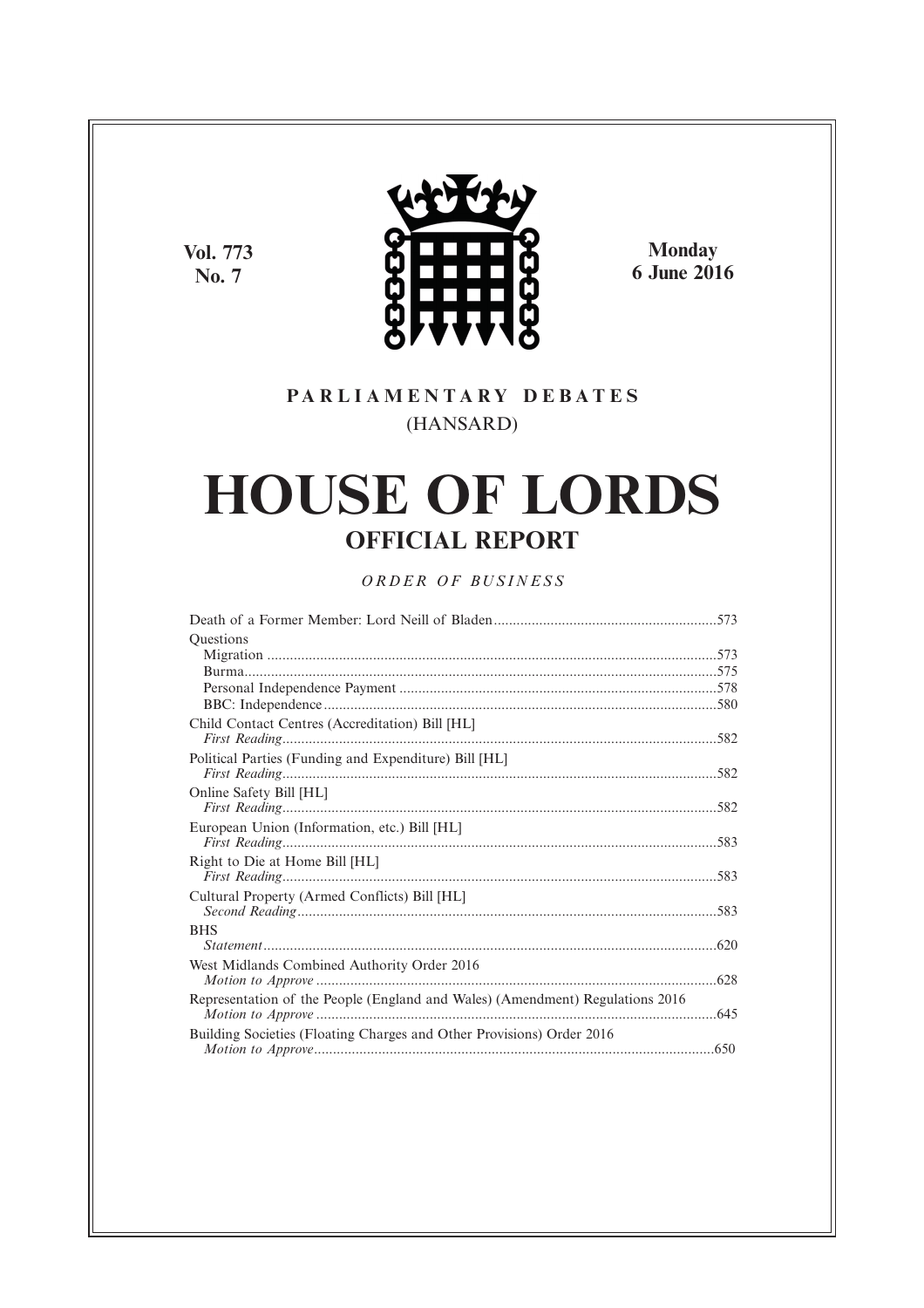Lords wishing to be supplied with these Daily Reports should give notice to this effect to the Printed Paper Office.

No proofs of Daily Reports are provided. Corrections for the bound volume which Lords wish to suggest to the report of their speeches should be clearly indicated in a copy of the Daily Report, which, with the column numbers concerned shown on the front cover, should be sent to the Editor of Debates, House of Lords, within 14 days of the date of the Daily Report.

> *This issue of the Official Report is also available on the Internet at* https://hansard.parliament.uk/lords/2016-06-06

The first time a Member speaks to a new piece of parliamentary business, the following abbreviations are used to show their party affiliation:

| <b>Abbreviation</b> | <b>Party/Group</b>                 |
|---------------------|------------------------------------|
| CВ                  | Cross Bench                        |
| Con                 | Conservative                       |
| <b>DUP</b>          | Democratic Unionist Party          |
| GP                  | Green Party                        |
| Ind Lab             | Independent Labour                 |
| Ind LD              | Independent Liberal Democrat       |
| Ind SD              | <b>Independent Social Democrat</b> |
| Ind UU              | Independent Ulster Unionist        |
| Lab                 | Labour                             |
| LD                  | Liberal Democrat                   |
| LD Ind              | Liberal Democrat Independent       |
| Non-afl             | Non-affiliated                     |
| PC                  | Plaid Cymru                        |
| <b>UKIP</b>         | UK Independence Party              |
| UUP                 | <b>Ulster Unionist Party</b>       |
|                     |                                    |

No party affiliation is given for Members serving the House in a formal capacity, the Lords spiritual, Members on leave of absence or Members who are otherwise disqualified from sitting in the House.

© Parliamentary Copyright House of Lords 2016,

*this publication may be reproduced under the terms of the Open Parliament licence, which is published at www.parliament.uk/site-information/copyright/.*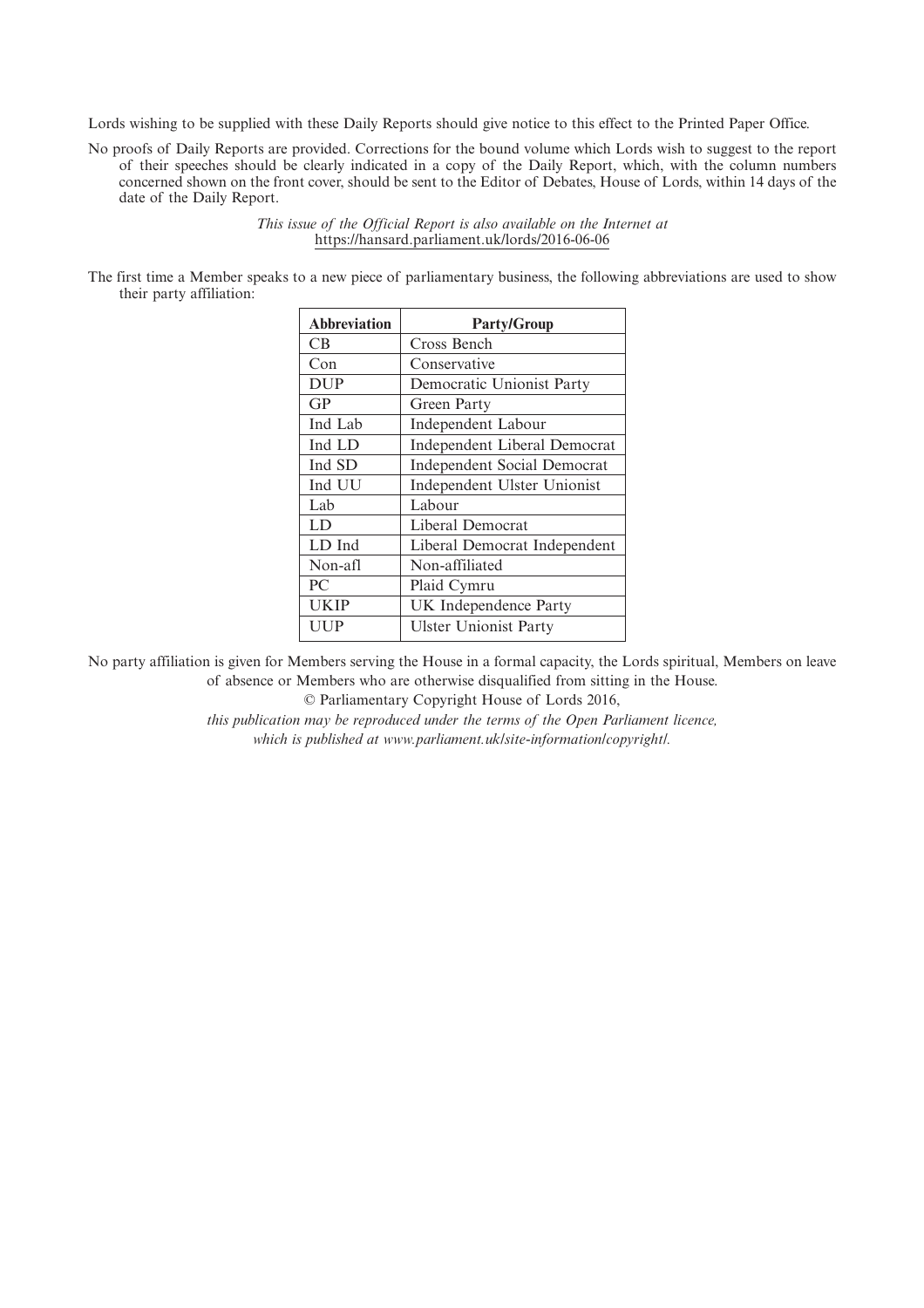*Monday 6 June 2016*

*2.30 pm*

*Prayers—read by the Lord Bishop of Derby.*

# **Death of a Former Member: Lord Neill of Bladen**

*Announcement*

#### *2.36 pm*

**The Lord Speaker (Baroness D'Souza):** My Lords, I regret to inform the House of the death of the noble Lord, Lord Neill of Bladen, on 28 May. On behalf of the House, I extend our deepest condolences to the noble Lord's family and friends.

#### **Migration**

*Question*

*2.36 pm*

#### *Asked by Lord Green of Deddington*

To ask Her Majesty's Government what further steps they intend to take in order to reduce net migration to the United Kingdom.

**The Advocate-General for Scotland (Lord Keen of Elie) (Con):** My Lords, we remain committed to bringing migration down to sustainable levels. The EU changes which the Prime Minister has secured will reduce the artificial draw of our welfare system. We are cutting abuse and raising standards on non-EU visa routes. The changes that we are making to the work visa system and implementation of the new Immigration Act will seek to challenge the permissive environment of the past.

**Lord Green of Deddington (CB):** I am grateful for that response. Is the Minister aware that the population projections that underlie all the Government's policies simply assume that net migration will fall by 40% and stay down? Does he realise that, if the current levels of immigration should continue, we will have to build a new home every four minutes, 24 hours a day, just for new migrants and their families? Will he therefore urge the Chancellor to put much more serious resources into the immigration system to restore its effectiveness?

**Lord Keen of Elie:** The Government recognise that a growing demand by way of immigration has to be dealt with and can mean increased pressure on housing and public services. That is why we are working across the Government to reduce net migration to sustainable levels and delivering the investment this country needs to provide sufficient housing and effective public services.

**Lord Anderson of Swansea (Lab):** My Lords, one means of reducing the numbers would be to take students out of the statistics and therefore make the statistics more real. Would not another means possibly be to ensure that there are sufficient resources to test the validity of marriages after a reasonable interval to ensure that there are fewer bogus marriages?

**Lord Keen of Elie:** I am obliged to the noble Lord. Where students come in legitimately for a period of study that extends to more than a year, normally to three years, there is an impact on public services, housing and other matters. It is therefore appropriate that they should be included within the net immigration figures. That practice is embraced not only by the United Kingdom but by other countries such as Australia, Canada and the United States. On bogus marriages, I concur that we need to ensure that these cannot succeed and therefore that appropriate checks are made.

**Baroness Ludford (LD):** My Lords, does the Minister agree that Brexiteer proposals on migration are unworkable and contradictory? Mr Farage has admitted that the Ireland-Northern Ireland border would be a back door to EU migration on Brexit unless it was sealed as a hard order. As to the proposal of Messrs Gove and Johnson for an Australian points-based system, Alp Mehmet, the vice-chairman of Migration Watch has said:

"A Points Based System might suit the Australians who are trying to increase their population but … it is extremely complex and would be a non-starter for the UK".

**Lord Keen of Elie:** There is no doubt that if the United Kingdom wished to remain within a single market it would have to acknowledge and allow for the free movement of persons as well as goods. Therefore, that would not be the panacea that some have suggested. As regards the other impacts of Brexit, one would have to acknowledge that if we did not decide to remain within the single market there would be impacts upon our economy, and if we damaged our economy that would withdraw one of the pull factors for economic migrants and we should kill the goose just because we do not want to share the golden eggs.

**Lord Balfe (Con):** My Lords, does the Minister agree with me, as the son of an immigrant who came here more than 70 years ago, that migrants have made a tremendous contribution to this country and its economy and that we need to stop bashing migrants all the time?

**Lord Keen of Elie:** I entirely concur with the observations of the noble Lord. Migration has, not only over the past 70 years but the past 700 years, had a positive impact upon the development of this country, its laws and its economy. However, we must be discerning about who we do and do not allow into this country.

**Lord Hannay of Chiswick (CB):** My Lords, does the Minister recognise that his reply on students was some of the story but not all of it? He did not mention that students are disproportionately unlikely to demand NHS services and are provided for by housing which is in ample supply for students on the commercial market. Therefore, the removal of students from these figures would simply make the figures with which the noble Lord who asked the question is trying to scare us stiff absolute rubbish, which they are.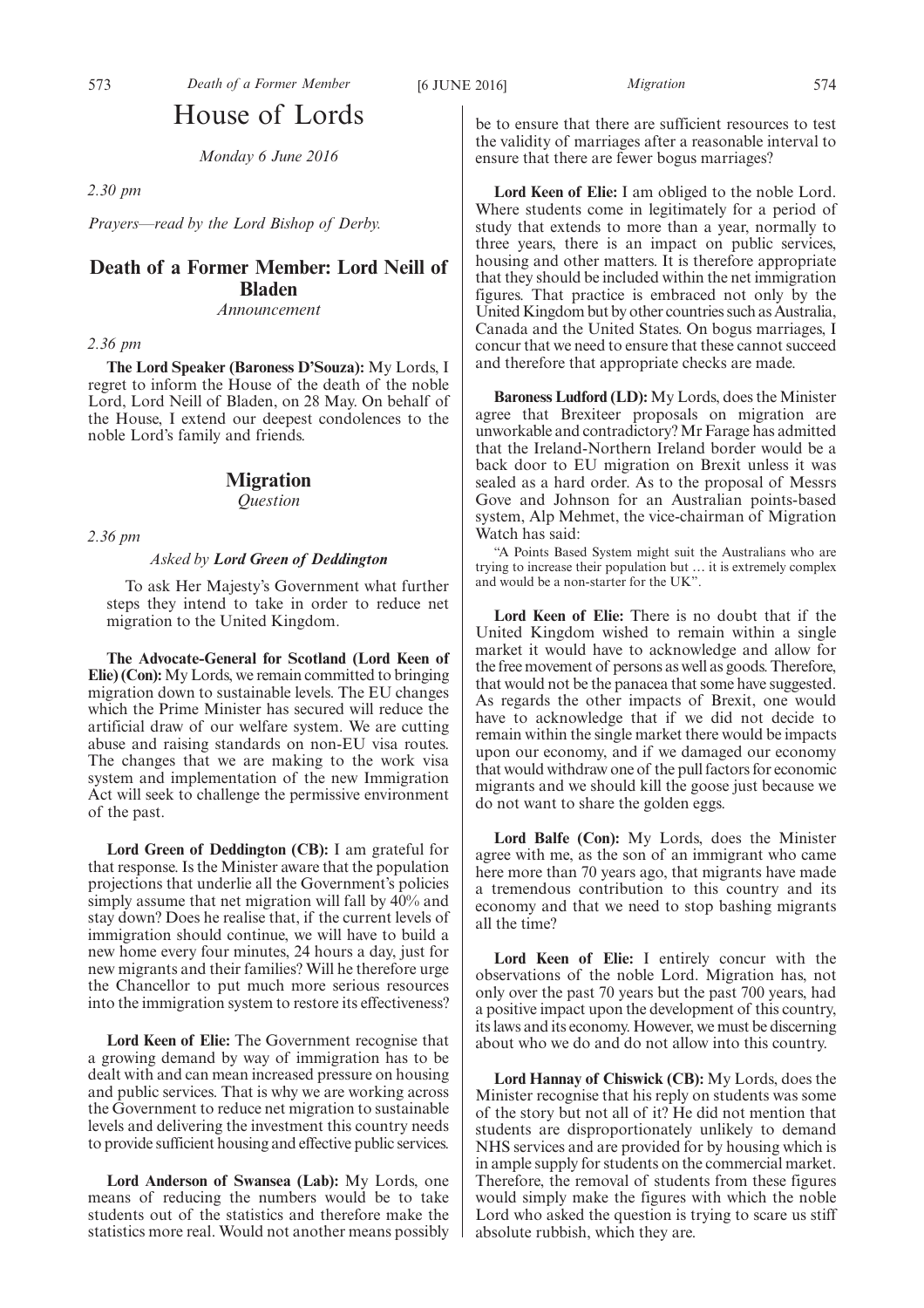**Lord Keen of Elie:**There is no doubt that a substantial proportion of the net migration figures is represented by legitimate students coming into this country. It is our policy to include those figures in the net migration figures, which, as I said before, is consistent with international practice.

#### **Baroness Armstrong of Hill Top (Lab):** My Lords—

#### **Lord Pearson of Rannoch (UKIP):** My Lords—

**The Lord Privy Seal (Baroness Stowell of Beeston) (Con):** My Lords, on this occasion the noble Baroness, Lady Armstrong, just pips the noble Lord, Lord Pearson, who knows how generous I am to him on many occasions.

**Baroness Armstrong of Hill Top:** My Lords, does the Minister recognise that in the world today one in seven people is on the move? We have 7 billion members of the human race and 1 billion of them at any time this year are on the move. In those circumstances would anyone dare say that the problems of migration and movement can be tackled by a single country on its own?

**Lord Keen of Elie:** The issues of migration are not national or European but are essentially intercontinental. The tragedies developing in the Mediterranean off the coast of Libya merely underline that fact.

**Lord Pearson of Rannoch:** My Lords, what did the Government mean when they said in their £9 million propaganda leaflet that if we stay in the EU we will "keep our own border controls"? If that is true, why cannot they fulfil the Prime Minister's promise to bring immigration down to tens of thousands a year?

**Lord Keen of Elie:** It is necessary to distinguish carefully between border controls and migration. We control our own borders and we determine those who come in and those who do not, whether they come from within the European Community or otherwise; that is quite a distinct issue from the question of migration. We are already dealing with migration by seeking to address the extent of economic migration and we are determined in our ambition to bring it down to the tens of thousands.

#### **Burma**

#### *Question*

*2.45 pm*

#### *Asked by Baroness Cox*

To ask Her Majesty's Government what is their assessment of the current situation in Burma, in particular with regard to the reported continuing military offensives and violations of human rights of the Shan, Kachin and Rohingya people by the Burmese army.

**The Minister of State, Foreign and Commonwealth Office (Baroness Anelay of St Johns) (Con):** My Lords, we are concerned about the Tatmadaw's recent use of force in Kachin and Shan, which has displaced hundreds of civilians. We continue to provide support to the peace process, contributing £6.7 million in 2016-17. Aung San Suu Kyi has announced that she will hold a peace conference, which we support. We call on the Tatmadaw to work constructively with the civilian Government to achieve peace and address the desperate situation of the Rohingya people.

**Baroness Cox (CB):** My Lords, I thank the Minister for her sympathetic reply. I have recently returned from visiting partners in and from the Shan and Kachin states, where despite the existing ceasefire agreement the Burmese army continues to attack civilians with ground offensives and helicopter gunships, and to perpetrate extrajudicial killings, the torture of civilians, the use of civilians as human shields and forced porters, and the destruction of homes and food stores, making a mockery of the peace process. What pressures are Her Majesty's Government applying to bring an end to the impunity which the Burmese army is being allowed by the Burmese Government to continue these atrocities against the Shan and Kachin people, as well as the well-documented persecution of the Rohingya people?

**Baroness Anelay of St Johns:** My Lords, I pay tribute again to the courage of the noble Baroness for working in such difficult areas over the decades. I agree with her that these recent offensives are inconsistent with the spirit of last year's nationwide ceasefire agreement and that they risk undermining the national conciliation process that the new Government want to take forward. Aung San Suu Kyi has announced a Panglong 2 conference to reinvigorate the process and we have made it clear to the Burmese military that it should participate constructively in this initiative by the civilian Government. We have done that by making representations to the Tatmadaw at a senior level last week, and I welcome government efforts in the past week to reach out to those ethnic groups that have not yet signed up to the peace process.

**Baroness Berridge (Con):** My Lords, I understand that recent changes have enabled people to apply in-country for visas to come to the United Kingdom. One of the problems for certain ethnic groups in Myanmar, particularly Rohingya Muslims, is their lack of identity documentation, which could inhibit their applying for such visas. Can my noble friend the Minister assure your Lordships' House that whether someone is Buddhist, Muslim or Christian in Myanmar, they can apply for a UK visa on objective criteria?

**Baroness Anelay of St Johns:** My Lords, I assure my noble friend that the UK Government apply objective criteria that do not discriminate against anyone on the grounds of their religion or of no belief. My noble friend has put her finger right on the problem, which is that, as we have discussed previously in this House, the Rohingya people do not have valid travel documents. To apply for a visa, a valid travel document must be presented. I have already referred to the fact that the Government are reaching out to areas where there are difficulties. They have been in power only since April, but in the past week the new NLD-led Government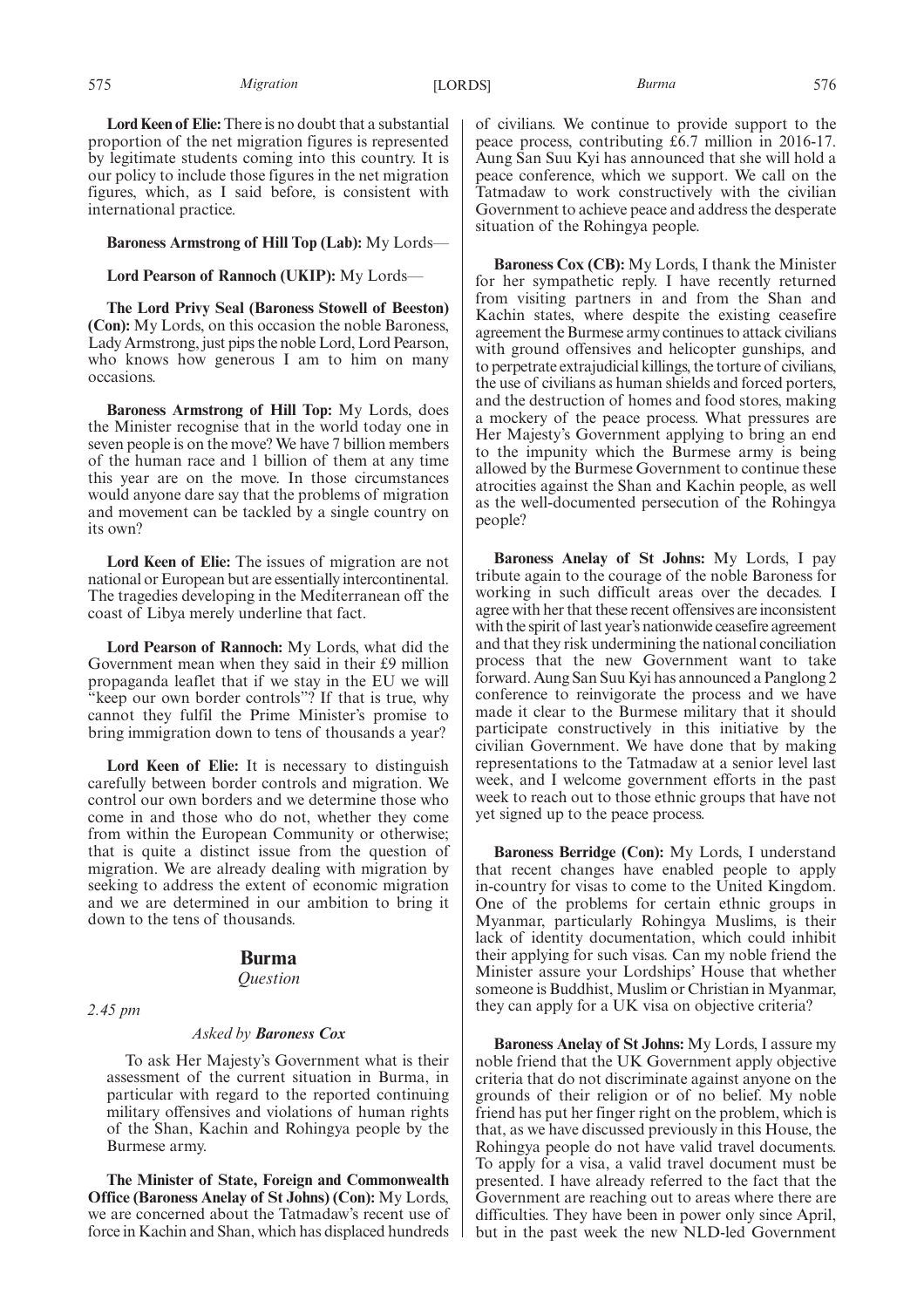have announced that they will start a fresh citizenship verification process in Rakhine state. However, I appreciate that the details of the process are not yet clear.

**Baroness Kinnock of Holyhead (Lab):** My Lords, has the Minister seen the recent evidence showing that the Burmese army, which has been given free training by the United Kingdom, continues to violate international law? Ethnic women have been raped, civilians shot and villages bombed. How much more suffering must be endured in Burma before the United Kingdom refuses to train an army that commits such atrocities?

**Baroness Anelay of St Johns:** My Lords, we are training the army so that its members know that they should not carry out atrocities. I feel as strongly as the noble Baroness that when members of armed forces carry out atrocities against civilians, not only are they in breach of humanitarian and international law, they are acting in an inhumane way. We are training the Tatmadaw to adhere to human rights norms. I appreciate that in certain circumstances those norms are breached, but its members are taking part and they are listening. We have the patience to carry on with that process.

**Lord Wallace of Saltaire (LD):** My Lords, can the Government tell us how much co-operation we are getting from Myanmar's neighbours in our efforts to encourage this rather weak new Government, faced with a surge of right-wing Buddhist nationalism against them within Myanmar, to provide negotiations on these long-standing problems? I refer to Malaysia, for example, and China is a major actor. How far are they willing to co-operate with us on this?

**Baroness Anelay of St Johns:** My Lords, clearly it is important that there are discussions across the region, not only on this but on other aspects of confidencebuilding and stability-building across the area. Those discussions are going ahead. The ones of which I am aware take place in both the United Nations and the Human Rights Council. I hope they are always considered valuable, even if we do not get quick or easy results.

**Lord Alton of Liverpool (CB):** My Lords, what assessment has the Minister been able to make of the remarks of the young Kachin girl who spoke here just two weeks ago? She described systematic ethnic cleansing, the expropriation of land, particularly for mining purposes, and the massive opium trade being carried out in Kachin state, which has implications for western countries such as our own.

**Baroness Anelay of St Johns:** My Lords, the noble Lord is right to point to there being those in Burma for whom continuing the conflict is of personal financial interest. Some of those, it is alleged, are within the military and have allegedly been part of government in the past. It is clear that the new civilian-led Government are doing what they can to address those problems. In Burma, as in other countries in the region, it seems that there are those for whom the profits from trading in other people's misery are too great for them to do what is right.

**The Lord Bishop of Derby:** My Lords, is it true that DfID has decided prematurely to end funding for civil rights groups and civil society organisations that are working cross-border? Given the delicacy of the situation and the efforts to turn it around that have been referred to, should that decision, if it has been made, be reviewed so that we can play our part in helping those civil society organisations to make a full contribution?

**Baroness Anelay of St Johns:** My Lords, DfID has given £106 million towards aid generally in Burma this last year. Announcements for the forthcoming year have not yet been made but when they are, I will look into that matter.

#### **Personal Independence Payment**

*Question*

*2.52 pm*

#### *Asked by Lord McKenzie of Luton*

To ask Her Majesty's Government whether they have any plans to amend the Personal Independence Payment mobility criteria.

**The Minister of State, Department for Work and Pensions (Baroness Altmann) (Con):** My Lords, there are no plans to amend the mobility criteria in personal independence payment. The Government consulted extensively when designing the criteria, including a specific consultation on the "moving around" activity. The criteria provide a more consistent assessment for claimants with both physical and non-physical impairments, and there are now 22,000 more people on the Motability scheme than before PIP was introduced.

**Lord McKenzie of Luton (Lab):** My Lords, I note the Minister's reply. As she will recognise, this Question arises from a debate that was led by the noble Baroness, Lady Thomas of Winchester, about a month ago. That was about the qualifying criteria for the enhanced mobility component under PIP—particularly that those who could reliably walk no more than just 20 metres will not qualify, losing £35 a week and vital support to live independent lives. When the Minister responded to that debate, she asserted that claimants who cannot walk up to 50 metres would be guaranteed the enhanced rate. I think there has been some pulling back from that position, which is regrettable. Given that the Minister was clearly content to enunciate the policy relating to 50 metres, will she not now actively join others in seeking the reinstatement of the 50-metre benchmark as a research base measure of significant mobility impairment?

**Baroness Altmann:**My Lords, I have issued a correction of the response to the *Official Report*. It is indeed possible for those who are unable reliably to walk more than 20 metres to get the enhanced rate, but there is no generally accepted measurement of distance that will be recognised as appropriate. The aim of the enhanced rate is, and always was under DLA, to help people who are either unable or virtually unable to walk. Under PIP, the test is widened so that it is not just those who are unable or virtually unable to walk, but those who have barriers to mobility and who find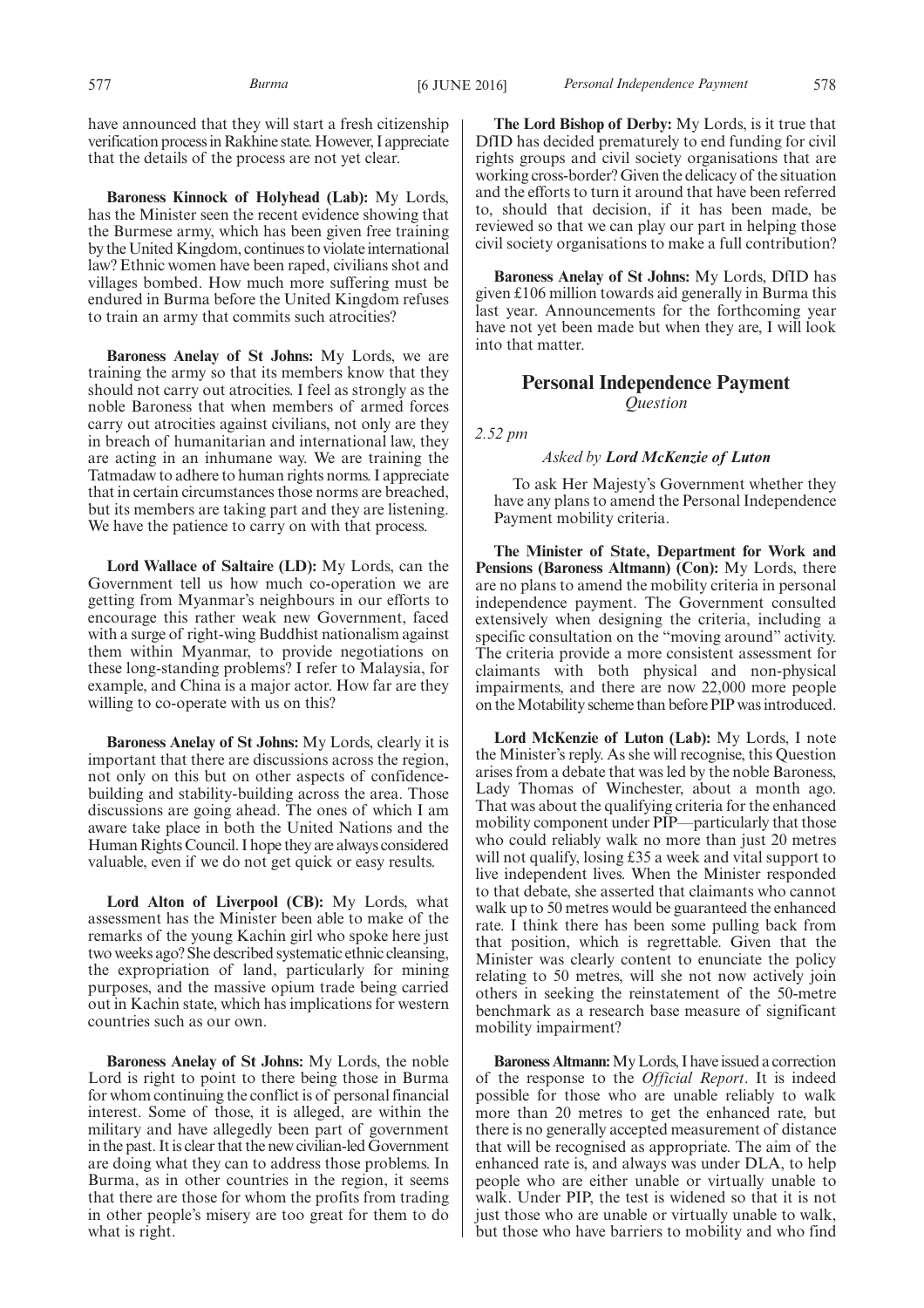#### [BARONESS ALTMANN]

it difficult to get around. These issues need to be addressed on a case-by-case basis. They are expertly assessed. Indeed, we engaged directly with the noble Baroness, Lady Thomas, subsequent to that debate as we want to get this right.

**Baroness Thomas of Winchester (LD):** My Lords, I am grateful for that reply, but on the consultation that the Minister mentioned, the Government took absolutely no notice of more than 1,000 responses that were quite clear. My question is about the tribunal hearings. The Government's own research shows that for claimants whose appeal is allowed, often their evidence is oral evidence, not just written evidence from doctors. In other words, the assessors are not asking the right questions, they are not listening to the answers, or the policy is too confusing. What is going on if that is the case?

**Baroness Altmann:** The noble Baroness obviously makes a very well-informed point. I can assure the House that the Minister for Disabled People is actively working on this; we want to get it right. We are trying to improve the original assessment. Obviously it is in everyone's interest to get the correct decision as early as possible, so we are now giving assessors an extra 10 working days to help applicants gather their information. Many appeals succeed because they produce new evidence that was not available at the time of the original assessment.

**Lord Shinkwin (Con):** My Lords, I welcome the fact that the Government recently facilitated a meeting between Atos, Capita and the Royal British Legion, where I was privileged to work as its head of public affairs. Will my noble friend join me in congratulating Charles Byrne on his appointment as the new directorgeneral of the legion? Will she undertake to explore how more disabled people, such as injured veterans, might be encouraged to apply to be PIP assessors?

**Baroness Altmann:** I certainly join my noble friend in congratulating the new director-general. I have already been working on his excellent suggestion and have made inquiries about how many of our assessors are disabled. I am assured that applications for assessors are open to people regardless of disability. Indeed, we would welcome disabled people applying to be assessors as they would be very well placed to make these assessments, but we do not have the figures at the moment to be able to report to the House how many of our assessors are disabled.

**Lord Low of Dalston (CB):** My Lords, nearly 14,000 disabled people have been forced to give up their Motability car following implementation of the new PIP rules on mobility. Motability provides a support package to anyone forced to leave the scheme as a result. This helps people to remain mobile, in many cases by purchasing a used car. What support will the Government give to Motability to enable it to provide the support package for those forced off the scheme?

**Baroness Altmann:** The noble Lord rightly cites that Motability offers a support package. It has volunteered to do so given its financial position, and very generously offered to help those who lose their Motability car. I stress that although some people lost their cars, overall some 22,000 more people now have a Motability car under the PIP scheme.

**Baroness Sherlock (Lab):**My Lords, when the Minister wrote to me to put the record straight after the debate in the name of the noble Baroness, Lady Thomas, she conceded that her original statement that there was not a 20-metre rule was wrong. In fact, somebody who could walk 20 metres but not 50 metres could get the enhanced rate of PIP only if there was something else going on; for example, they might have a learning disability and struggle to plan a journey. When we come back to basics, this means that somebody who can walk only a very short distance, the length of two buses, will lose their Motability car simply because they will now fail a test they would once have passed. This test has been used for 35 years, is based on research evidence, and is used for the blue badge, the guidance on the built environment and lots of other tests. The Government got this one wrong. Will they not accept that now?

**Baroness Altmann:**The noble Baroness has significant expertise in this area. Once again, I apologise for the incorrect statement that I read out during the debate. However, I am assured that it is not a strict 20-metre rule and that some people who cannot walk more than 20 metres—of course, the reliability criterion is also important here—will receive the higher rate. I repeat that the aim was to ensure that we support at the highest rate people who are unable or virtually unable to walk. There is no one particular test—the 50-metre test is not a recognised one, either—for someone who is unable or virtually unable to walk. We are keeping this closely under review. It is widely accepted by stakeholders that PIP is now in a settled and improving state.

#### **BBC: Independence** *Question*

*3.01 pm*

#### *Asked by Baroness Deech*

To ask Her Majesty's Government what assessment they have made of whether regulation by Ofcom and government appointments to a unitary board are the best ways of guaranteeing the continued independence of the BBC.

**The Earl of Courtown (Con):** My Lords, the new charter will strengthen the independence of the BBC by giving it a powerful new unitary board and allowing it to appoint the majority of board members for the first time. Following the recommendations of the independent review by Sir David Clementi, Ofcom will become the independent regulator of the BBC. It has a track record as a successful media and telecommunications regulator.

**Baroness Deech (CB):** Does the Minister not appreciate that there can be no independence, or perception of independence, when half or more of the new unitary board members are to be appointed by the Government? That board will have editorial influence.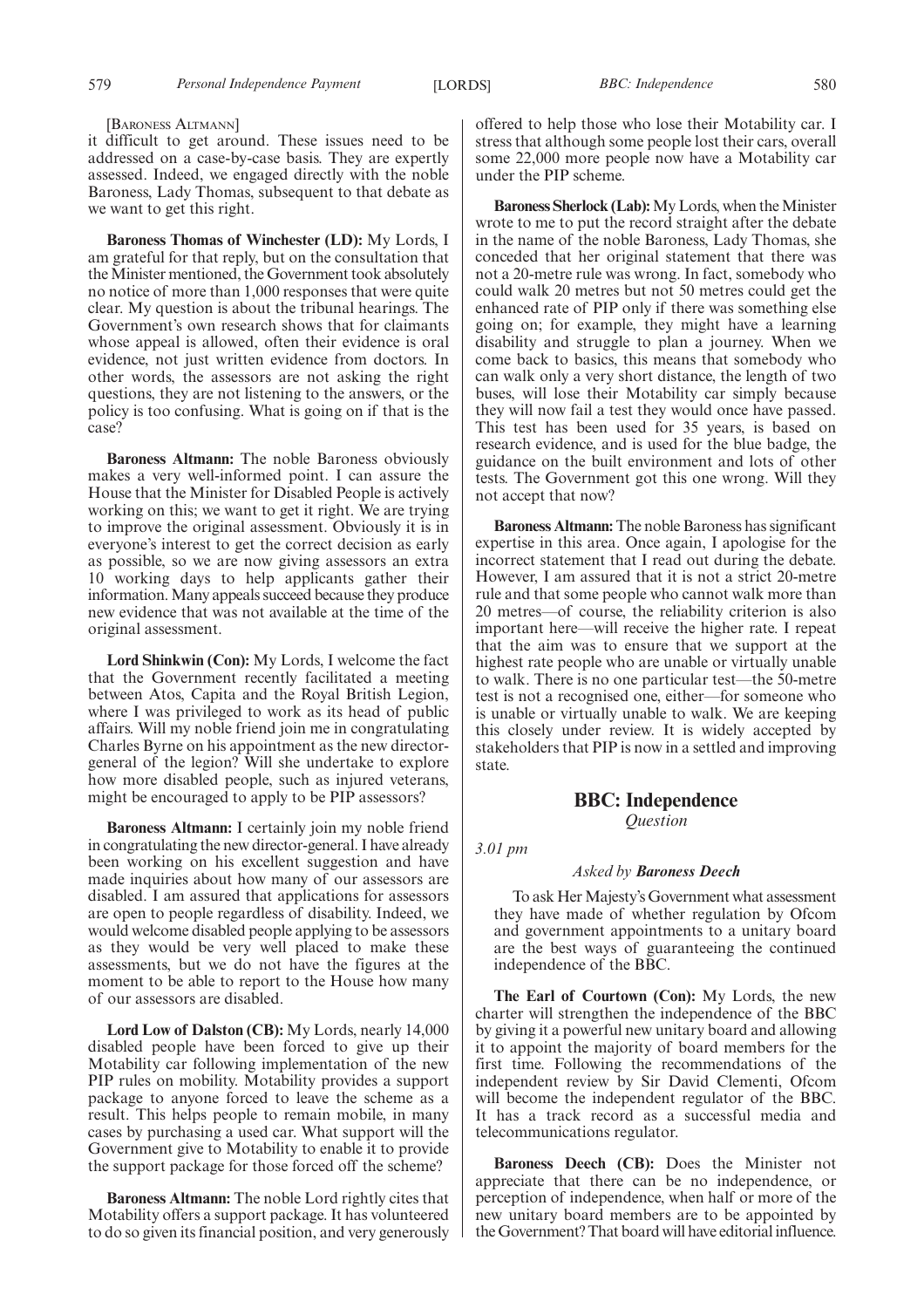Ofcom does not have the expertise to handle complaints about impartiality and accuracy. Its board members, too, are appointed by the Government and its committees are full of ex-BBC members. Moreover, rule by charter prevents Parliament discussing and settling these matters. Is that not regrettable?

**The Earl of Courtown:** My Lords, I repeat that the majority of board members will be appointed by the BBC. The charter will also set out the independence of the BBC's director-general as the BBC's editor-in-chief. Non-executives will be unable to make broadcast decisions. As Sir David Clementi noted in his independent review, there was a general consensus around Ofcom as the BBC's future regulator.

**Lord Alli (Lab):** My Lords, I share many of the concerns of the noble Baroness, Lady Deech, and have 15 specific questions to put to the noble Earl. However, to save your Lordships'time I wrote to the Minister—the noble Baroness, Lady Neville-Rolfe—outlining those questions. Can the noble Earl assure me that I will get a reply within the customary 14 days? Will it be a substantive reply? Will the noble Earl also, for the convenience of the House, place a copy of my letter and the department's response in the Library?

**The Earl of Courtown:** My Lords, I thank the noble Lord, Lord Alli, for that question. I am glad—the House might have got a little impatient with 15 questions. The department is aware of the letter from the noble Lord and will respond as soon as it can. It is also willing to hold a meeting with the noble Lord to go through these items. I will not give a commitment to 14 days at this moment but if there is any more news I can give, I will report to the noble Lord.

**Lord Sherbourne of Didsbury (Con):** My Lords, would it not help to entrench the independence of the BBC if the appointments made to the board were for one term only so there was no risk of board members currying favour in the hope of another appointment? Indeed, did not the previous chair of Ofcom choose to serve for only one term? Is that not a record worth following?

**The Earl of Courtown:** My Lords, I thank my noble friend. I am sure that my colleagues in the department will take careful note of the one-term issue. I should add that the appointment process for the board members will follow OCPA guidance and public sector best practice.

**Lord Foster of Bath (LD):** My Lords, the Secretary of State intends to issue guidance to ensure that BBC services are clearly differentiated from the rest of the market. Many feel that this could curtail the BBC's creative freedom to make popular programmes. Will the government-appointed members of the new board be free to ignore that guidance and thus retain the BBC's editorial independence?

**The Earl of Courtown:** My Lords, I think the noble Lord refers to the distinctiveness issue that is in the BBC's new mission. I draw the attention of the House to the mission:

"To act in the public interest, serving all audiences with impartial, high-quality and distinctive media content and services that inform, educate and entertain".

The noble Lord mentioned another point towards the end of his question to which I do not have the answer. I will write to him.

**Lord Pearson of Rannoch (UKIP):** My Lords, do the Government agree that the important thing is to make sure that the new board is composed of genuinely independent people, which it will not be if the same sort of people are appointed in the same old way by the same old establishment? Therefore, what do the Government think of the suggestion that the board, or a proportion of it, should be elected by the licence fee payers?

**The Earl of Courtown:** My Lords, I think that the noble Lord or somebody else mentioned that point when we previously discussed this issue. As I have said, the appointment process for board members will follow OCPA guidance and public sector best practice. The majority of board members will be put forward by the BBC.

#### **Child Contact Centres (Accreditation) Bill [HL]** *First Reading*

*3.07 pm*

*A Bill to make provision for the accreditation of child contact centres; and for connected purposes.*

*The Bill was introduced by Baroness McIntosh of Pickering, read a first time and ordered to be printed.*

#### **Political Parties (Funding and Expenditure) Bill [HL]** *First Reading*

#### *3.07 pm*

*A Bill to make provision for the regulation of funding and expenditure of political parties; for phased introduction of a cap on donations to political parties; for affiliation fees from trade unions and membership organisations to political parties to be counted as individual donations in prescribed circumstances; for public funding of political parties; for moderation of rights of candidates and parties to election addresses; for limits on political parties' expenditure between regulated periods; for conferring powers on the Electoral Commission; and for connected purposes.*

*The Bill was introduced by Lord Tyler, read a first time and ordered to be printed.*

## **Online Safety Bill [HL]** *First Reading*

#### *3.08 pm*

*A Bill to make provision about the promotion of online safety; to require internet service providers and mobile phone operators to provide an internet service that excludes adult-only content; to require information to be provided about online safety by internet service providers and*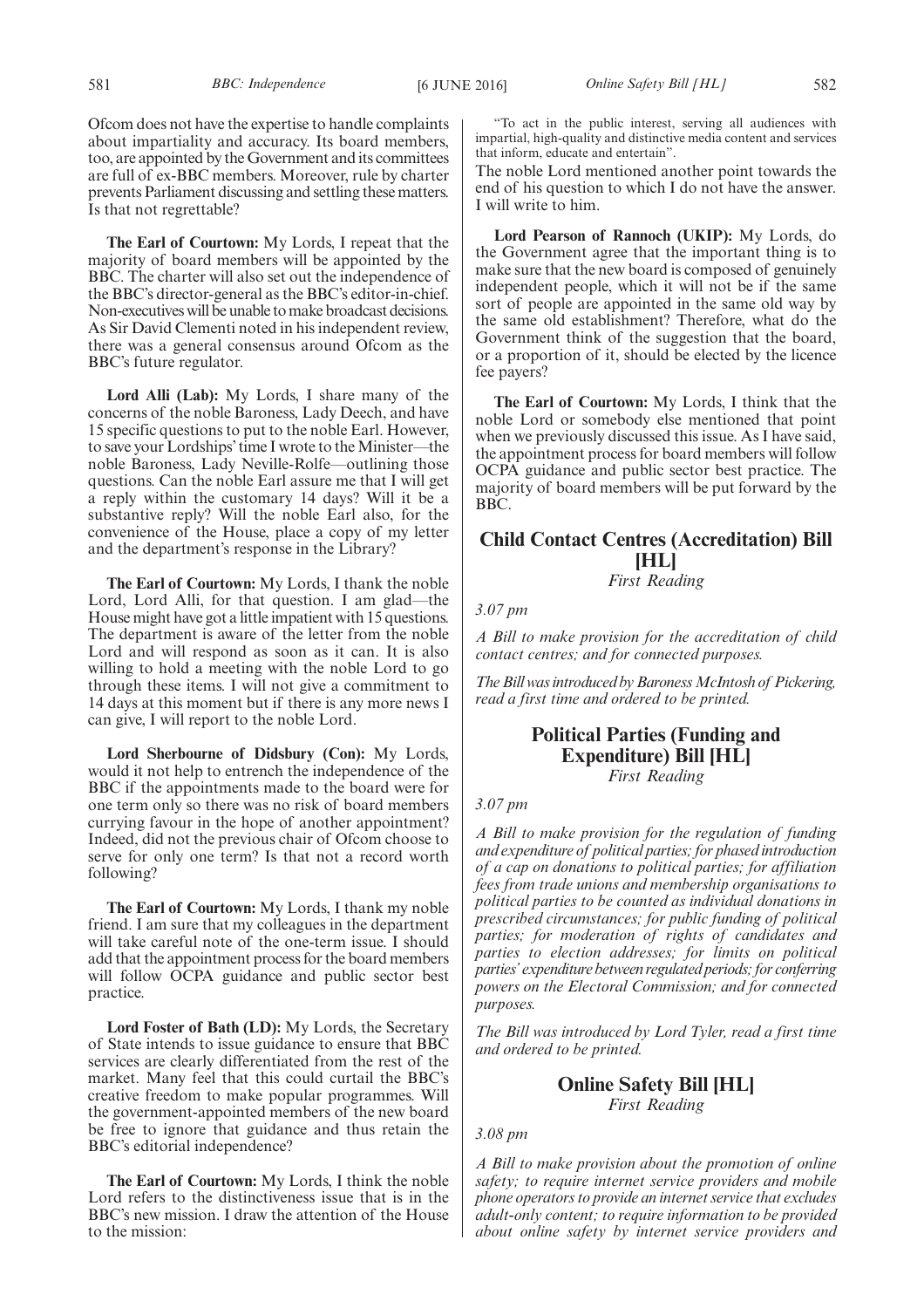#### [THE EARL OF COURTOWN]

*mobile phone operators; to make provision for parents to be educated about online safety; to make provision for the regulation of harmful material through on-demand programme services; to introduce licensing of pornographic services; and for connected purposes.*

*The Bill was introduced by Baroness Howe of Idlicote, read a first time and ordered to be printed.*

# **European Union (Information, etc.) Bill [HL]**

#### *First Reading*

*3.09 pm*

*A Bill to make provision for information to be available in various public places relating to the activities and organisation of the European Union; to make provision for the flying of the flag of the European Union on various government and public buildings; to provide information to further the establishment of twinning arrangements between towns in the United Kingdom and elsewhere in the European Union in accordance with the European Union's town twinning support scheme; and for connected purposes.*

*The Bill was introduced by Lord Dykes, read a first time and ordered to be printed.*

#### **Right to Die at Home Bill [HL]** *First Reading*

*3.09 pm*

*A Bill to create a right to die at home.*

*The Bill was introduced by Lord Warner, read a first time and ordered to be printed.*

# **Cultural Property (Armed Conflicts) Bill [HL]**

*Second Reading*

*3.10 pm*

#### *Moved by Baroness Neville-Rolfe*

That the Bill be read a second time.

**TheParliamentaryUnder-Secretaryof State,Department for Business, Innovation and Skills and Department for Culture, Media and Sport (Baroness Neville-Rolfe) (Con):** My Lords, it has been a long wait for the legislation that will enable the United Kingdom to ratify the 1954 Hague Convention and I am honoured that I am able to bring it forward. Unfortunately, recent tragic events have demonstrated only too well the convention's continued relevance. I refer of course to the savage and wanton destruction of cultural heritage which has recently taken place in the Middle East and north Africa. We welcome the recent steps taken by the International Criminal Court to prosecute war crimes in Mali related to cultural destruction. This sends an important signal that the international community will take a firm stand against this kind of act. In the UK, heritage is very well protected. We have a similar duty of care to protect the heritage, monuments and artefacts of other countries which are vulnerable to barbarism, conflict and natural disasters. I remind noble Lords of Edmund Burke's counsel that: "the only thing necessary for the triumph of evil is for good men to do nothing". I hope that future generations will not be able to point to us as examples of that wisdom.

More generally, the Government have committed to a wide package of measures to protect cultural heritage for future generations. This year we launched a cultural protection fund which will support countries in global conflict zones to protect and restore their cultural heritage. In total, £30 million will be available for projects over the next four years. The fund will be administered by the British Council, and the first round of grant applications will begin on 27 June, with grants awarded later this year. These will support projects involved in cultural heritage protection; training and capacity building; and advocacy and education, primarily focused in the Middle East and north Africa. The fund has already provided £3 million for the British Museum's rescue archaeology project in Iraq, and Iraqi archaeologists are currently in London, completing their training with the museum. The Government also announced last year the creation of a cultural property protection unit in the Army reserves the so-called monuments men. It is hoped that this team will include individuals from academia, defence and law enforcement backgrounds to advise on the protection of cultural property that comes under threat during conflict. My officials are working closely with their counterparts in the Ministry of Defence to support their work to establish this unit.

The convention was first adopted following the devastating destruction that took place in the Second World War, and provides a framework for the protection of cultural property in times of armed conflict. The convention defines cultural property to include movable or immovable property of great importance to the cultural heritage of every people, such as monuments, works of art or buildings whose main purpose is to contain such cultural property. The definition is broad and the list of examples is not exhaustive. As well as statues or traditional art work, it could also include more modern or digital types of cultural property like very rare or unique film or recorded music. My department is considering what cultural property should be covered in the UK, alongside other policy issues related to the implementation of the convention. Of course, we will also reflect on issues raised during the passage of the Bill as part of this process.

Parties to the convention are required to respect cultural property situated within the territory of other parties by not attacking it during times of armed conflict. They are also required to respect cultural property within their own territory by not using it for purposes that are likely to expose it to damage in the event of armed conflict. The First Protocol imposes obligations on parties to seize cultural property that has been illegally exported from an occupied territory, and to return it at the end of hostilities. The Second Protocol, which came into force in 2004 for those countries that are party to it, sets out clear criminal sanctions and provides an enhanced protection regime for cultural property.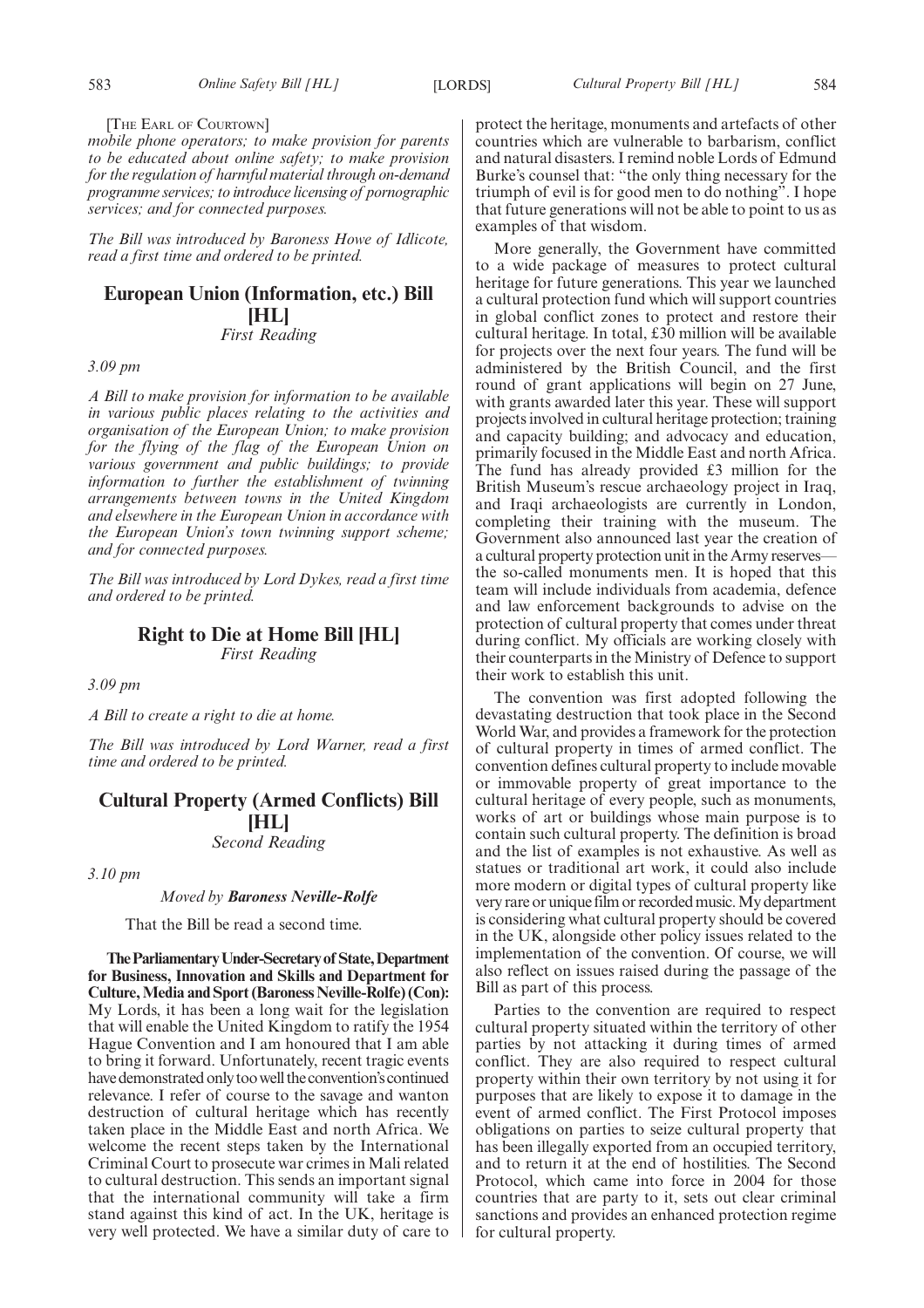The UK signed the convention in 1954 but did not ratify, due in part to concerns that it did not provide an effective regime for the protection of cultural property. The improvements made by the Second Protocol led the Government of the day to commit in 2004 to ratifying the convention and both protocols.

The Bill introduces the domestic legislation necessary for the UK to meet the obligations contained in the convention and its two protocols. It is not retrospective and a person will be criminally liable only if they commit an offence after the commencement of the Bill. Part 2 makes it an offence to commit a serious breach of the Second Protocol, either in the UK or abroad. Serious breaches, which are set out in the Second Protocol, include: making cultural property the object of attack; using cultural property in support of military action; extensive destruction or appropriation of cultural property; and the vandalising, theft, pillage or misappropriation of cultural property in the context of armed conflict. Ancillary offences such as assisting or conspiring to commit an offence, and the role of commanders and superiors, are also covered. The maximum penalty for these offences is 30 years' imprisonment. This may seem a severe sentence but it must be seen in the context of the seriousness with which such offences are viewed in international law and is entirely consistent with our approach to the wider body of international humanitarian law.

Part 3 introduces the distinctive emblem created by the convention—the Blue Shield—and creates provisions to ensure that it is protected, by making its unauthorised use an offence. The emblem will be used to identify cultural property that is protected under the convention. It is analogous to the Red Cross in its ability to confer protection and immunity in times of conflict. As such, the Bill includes measures to prevent its potency being diminished by unauthorised use.

Part 4 implements measures to deal with cultural property that has been unlawfully exported from occupied territory and has entered the UK. This part of the Bill can apply only to cultural property that has been unlawfully exported from an occupied territory after 1956, when the convention and First Protocol came into force. Clause 17 creates a new offence of dealing in unlawfully exported cultural property, with a sentence of up to seven years. It is important to note that this offence applies only to property that is imported into the UK after the commencement of this legislation. As a result, any cultural property that is already in UK collections will not be retrospectively affected by this legislation.

The Government are clear that dealers acting in good faith have no reason to fear prosecution under the Bill. If a dealer takes temporary possession of an object for the purpose of carrying out due diligence or providing valuations, they will not be "dealing" in that object, because they are not "acquiring" the object. The rest of Part 4 outlines the circumstances in which unlawfully exported cultural property would be liable to forfeiture and creates the necessary new powers of entry, search and seizure.

Part 5 of the Bill provides immunity from seizure or forfeiture for cultural property that is being transported to the UK, or through the UK to another destination, for safekeeping.

Finally, in terms of substantive provision, Part 6 ensures that if an offence under the Bill is committed because an officer of a company or Scottish partnership —for example, directors of private military contractors agreed to the offence being committed, or assisted in it, they will be guilty of an offence as well as the company or partnership.

In introducing this legislation, the Government intend to do only what is necessary to meet our obligations under the convention and its protocols. The Bill will fit into an existing legal framework to tackle the illicit trade in cultural property. The Dealing in Cultural Objects (Offences) Act 2003 and the Theft Act 1968, alongside the Syria and Iraq sanctions, already enable the UK to take action where authorities suspect that individuals might be engaged in illicit trade. The Bill before your Lordships strengthens these measures by filling important gaps in relation to cultural property that has been taken illegally from occupied territories that are not subject to sanctions orders.

It is important to note that the existing legislation, as well as enabling prosecution, has an important deterrent effect, aimed at ensuring that the protection of cultural property, whether in the UK or abroad, is as robust as possible. The Bill will add to that deterrent effect, so that people will know that there is no legitimate market for tainted cultural objects in the UK.

The Cultural Property (Armed Conflicts) Bill will enable the UK to become the first permanent member of the UN Security Council to ratify the convention and accede to both of its protocols. Together with our other initiatives in this area, including the cultural protection fund, this will make a strong public statement about the UK's commitment to protecting cultural property in times of armed conflict. I beg to move.

#### *3.22 pm*

**Lord Foster of Bath (LD):** My Lords, on these Benches, we welcome and support the Bill. We recognise that our country behaves, in many ways, as if the Bill had already been enacted. We note, for example, that the Government have said:

"Our Armed Forces already act as though bound by the Hague convention, and … the Hague convention and its protocols already inform our Armed Forces' law of armed conflict doctrine and training policy, particularly with regard to respect for cultural property, precautions in attack and recognition of the blue shield".— [*Official Report*, 14/1/16; col. 501.]

We also appreciate that our abiding at least by the spirit of the convention is bolstered by the work of the joint military cultural protection working group, and it was good to hear just now from the Minister how this work is progressing. It is also bolstered by the UK's efforts in sponsoring UN Resolution 2199 to support steps to prevent Daesh benefiting from the trade in antiquities from Iraq and Syria and by the £3 million provided for the Iraqi emergency heritage management project run by the British Museum, which is doing excellent work in this area. It is also bolstered by the work of the Metropolitan Police Art and Antiques Unit, by the £30 million to be made available through the new and welcome cultural protection fund and by the work of the UK National Committee of the Blue Shield, ably led by Professor Peter Stone.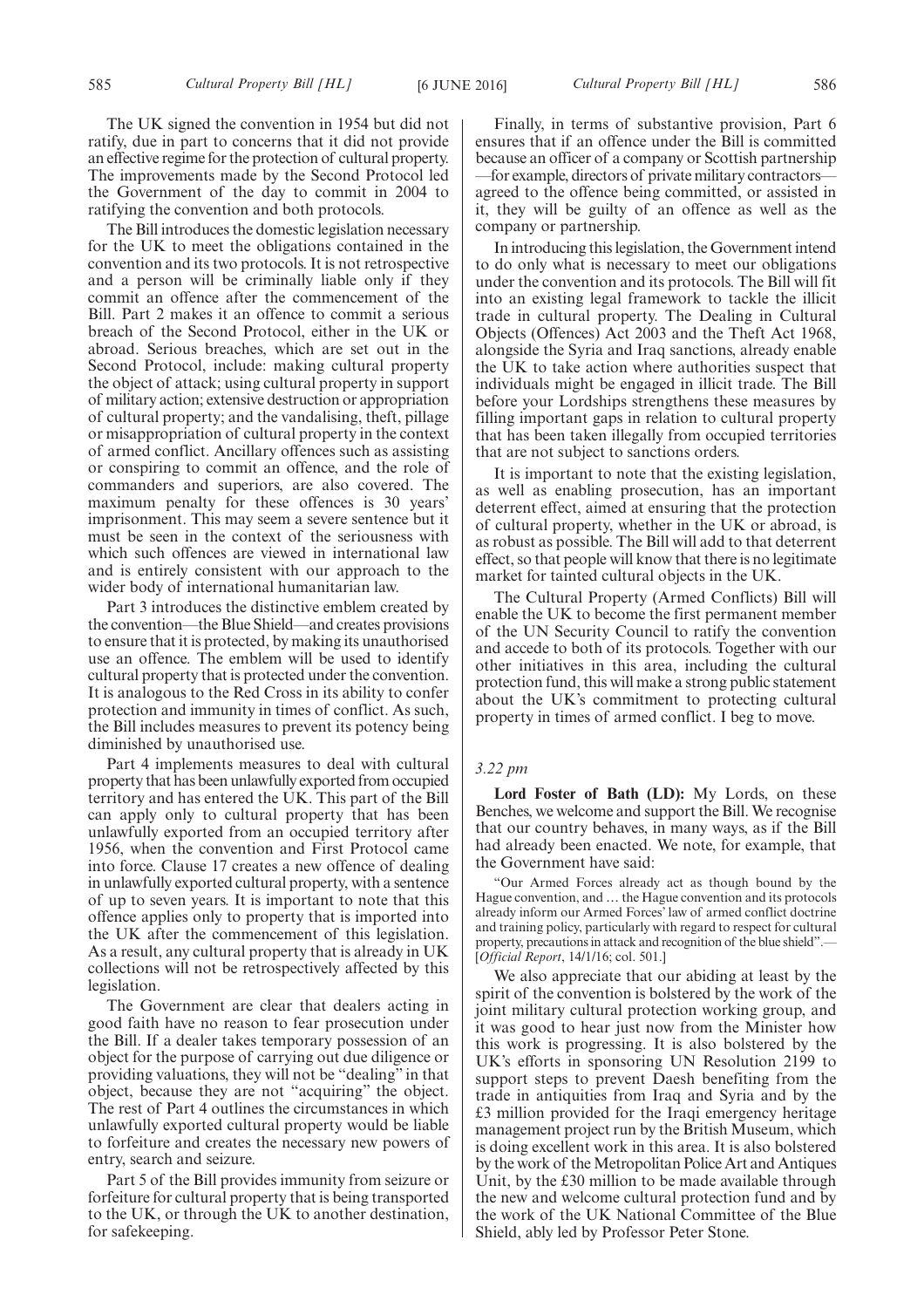[LORD FOSTER OF BATH]

All of these already give some credibility to our country's claim to be concerned about the protection of cultural property in times of armed conflict. However, our failure up to this point to ratify the 1954 Hague convention or the 1954 and 1999 protocols has limited that credibility. Commenting on the announcement, somewhat hidden in the Queen's Speech, of the intention to bring forward this legislation, Peter Stone pointed out that when, in 2003, coalition forces invaded Iraq, neither the United States nor the UK had ratified the convention, but that in 2009 at least the United States did so and that now, as he put it, the,

"UK is arguably the most significant military power (and the only one with extensive military involvement abroad) not to have ratified",

the convention. He went on to say that,

"the UK is finally on the verge of joining the international community in recognising the value and importance of cultural property to local, national and international communities and their identities".

In short, the swift passage of this Bill will strengthen our credibility and legitimacy when we seek to work alongside others to prevent the destruction of cultural property and will help us in raising awareness of the need to do so. But as the Minister herself acknowledged, it has been a long time coming, despite promises from many existing and former Ministers and support for action from all three of the major political parties, including my own, represented in your Lordships' House. It is worth reflecting that all three of those major political parties have had periods in government and have all failed to act since the first draft Bill back in 2004. So it is to the credit of the current Government that we now have the Bill before us. Of course, I accept that they have been spurred into action by some recent events, not least the wanton destruction by Daesh of antiquities in Iraq and then in Syria and the murder of 82 year-old Khaled al-Assad, the curator of important cultural sites in Palmyra. As the right reverend Prelate the Bishop of Portsmouth said in January,

"these atrocities do more than inflict physical damage. They are a callous assault on the dignity and identity of people, their communities, and their religious and historical roots.".—[*Official Report*, 14/1/16; col. 492.]

If the Government were spurred on by atrocities, by such acts of cultural vandalism, and by the public reaction to them, credit must also be given to the pressure that has come from parliamentarians in both Houses through, for example, the newly formed All-Party Parliamentary Group for the Protection of Cultural Heritage, and pressure from individuals such as the noble Baroness, Lady Andrews, to whom I pay especial tribute for the work she has done in this area, the noble Earl, Lord Clancarty, my noble friend Lord Redesdale and many others. They all deserve our thanks.

The measures in the Bill have been clearly set out by the Minister and do not need repeating. I congratulate her and officials in her department for the particularly helpful Explanatory Memorandum. The section entitled "Legal background" makes it very clear why existing UK laws are not sufficient to meet in full the obligations set out in the convention and its protocols and why, while already meeting the spirit, we need to pass this Bill to ensure that we are also meeting the letter of the convention. As the Minister has already made clear, it will show how serious we are about protecting cultural property in times of armed conflict, with the penalty for intentional damage being raised from the current maximum of two years' imprisonment and an unlimited fine to up to 30 years' maximum imprisonment.

In welcoming the Bill, I ask the Minister three brief questions. First, in January, when asked about the need for increased funding for the Metropolitan Police Art and Antiques Unit, the Minister replied:

"I have explained … that the police budget has been protected, and I take the point that the House thinks that more resources should be spent on this. I will certainly think about that.".—[*Official Report*, 14/1/16; cols. 502-3.]

Can the Minister tell us where that thinking has led her? Are additional resources to be found?

Secondly, when enacted the legislation will require the UK to identify what cultural property in the UK will be afforded general and what will be afforded enhanced protection in the event of armed conflict. In January, the Minister said the Government were already working on a statement that would set out their approach to the identification process. I am aware of the work being done by the department and agencies such as Historic England, but that has mainly focused on the enhanced list. Can the Minister update us on this work? In particular, can she tell us how world heritage sites will be treated, not least those such as the world heritage city of Bath—my former constituency—and the frontiers of the Roman empire, which cover very significant areas? Can she also tell us whether scheduled ancient monuments will be considered for inclusion in the general protection list, bearing in mind that, to the surprise of many, they were excluded from the 2008 recommendations of the House of Commons DCMS Select Committee?

Finally, when that committee, then chaired by the current Secretary of State, scrutinised the 2008 draft Bill on which the Bill before us is based it sought to establish whether it,

'would constrain military operations unduly, for instance by limiting troops' freedom to protect themselves when coming under fire from opposing forces based in a museum or mosque".

The committee concluded that the passage of that Bill into law would not impose such a constraint. Can the Minister assure us that both she and the Ministry of Defence have the same view in relation to the current Bill?

The Bill has been far too long in coming. I hope that it will now have a speedy passage through your Lordships' House and the other place so that our country can have the credibility and legitimacy it needs to work with others to provide the protection of cultural property in times of armed conflict and to persuade others of the need to do so.

#### *3.31 pm*

**Lord Renfrew of Kaimsthorn (Con):** My Lords, it is a great pleasure to welcome and support the Bill to ratify the 1954 Hague convention and its two protocols, for which the All-Party Parliamentary Archaeology Group has long argued. One may well ask, as the noble Lord, Lord Foster, just did, why it took so long.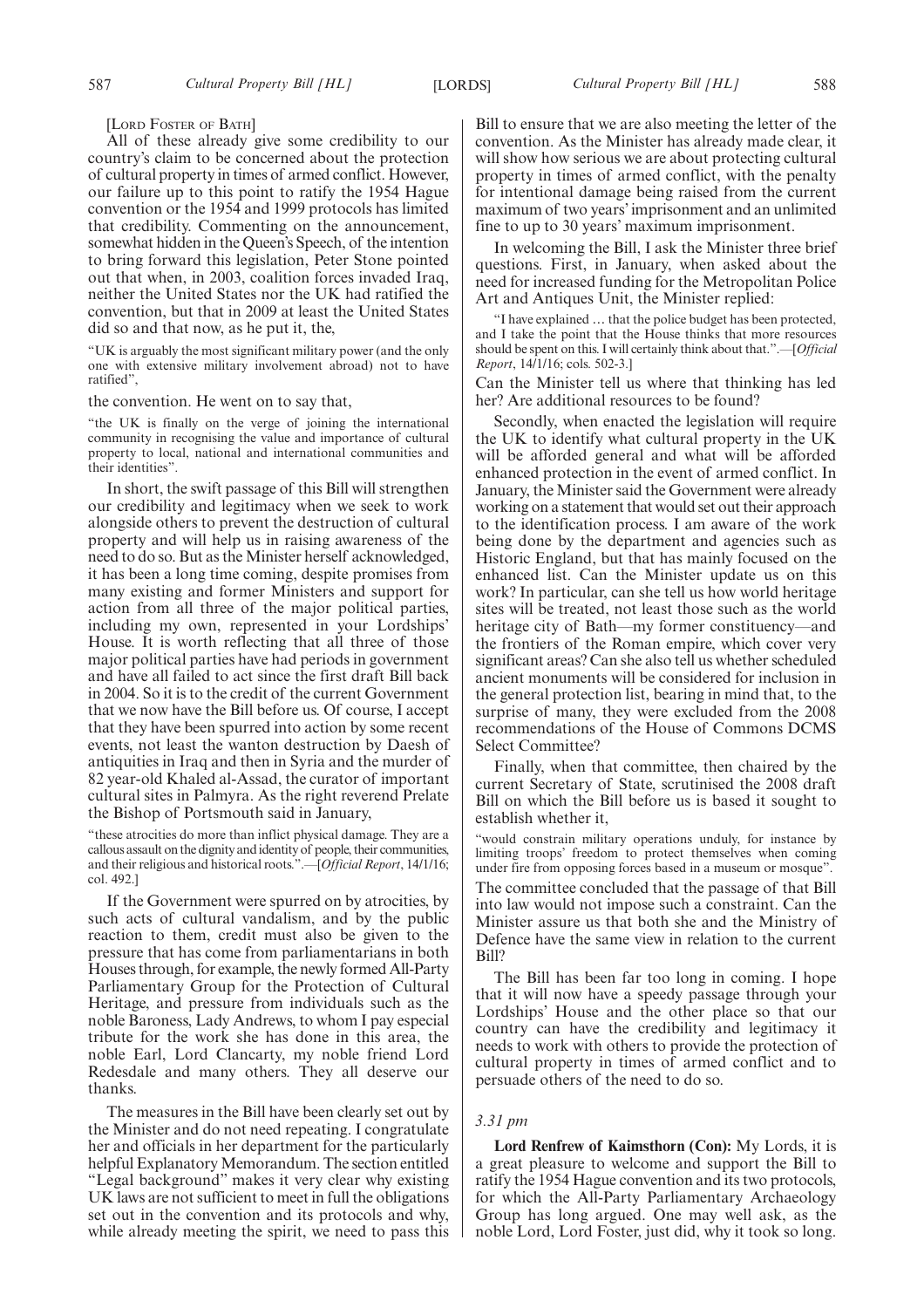Successive Governments have been surprisingly slow to ratify the convention, so I would like to express thanks to the Secretary of State for ensuring that it is included in this year's parliamentary programme. I do so on behalf of the All-Party Archaeology Group and the recently formed All-Party Parliamentary Group for the Protection of Cultural Heritage.

It is particularly welcome to see the United Kingdom ratify the more recent second protocol—which, as the Minister remarked, many of our principal allies have not yet managed to do—with its significant sanction of up to 30 years' imprisonment for breaches of the protocol. My understanding is that our Armed Forces already, in effect, observe all the provisions of the convention and its protocols and have in place measures to give protection, where possible, to sites and monuments, for instance in Iraq, implemented by the new cultural property protection unit.

Your Lordships' House has previously expressed concern at the looting last year of the Mosul museum, and the fanatical vandalism by ISIS at the Nergal gate at Nineveh and the destruction of the Temple of Baalshamin at Palmyra. No doubt these outrages, and those at Hatra, have encouraged the introduction of the Bill, but is it not an irony that these episodes, and the looting that has accompanied them, do not fall within the scope of the convention or the Bill? I was surprised that the Minister did not refer to that circumstance in her speech. Can she confirm that damage or looting by the Taliban in Afghanistan, or by ISIS in Iraq and Syria, are not covered by the Bill on the grounds that the Taliban and ISIS are not occupying states? Will she confirm that in international law occupied territory results only when one state occupies the territory of another, and that the Taliban and ISIS, whatever their aspirations, are not recognised as states?

Fortunately, dealing in looted antiquities is already covered by the Dealing in Cultural Objects (Offences) Act 2003, so I hope that the Government will be vigilant and ready to use that legislation when there is the suspicion of illicit antiquities from war zones entering the UK. The recent Security Council resolution to which the Minister referred, relating to cultural property looted in the course of the recent conflict in Syria, is also in place. When enacted, the Bill will apply to occupied territories such as the West Bank, North Cyprus and indeed Crimea, but perhaps not where it is needed most—in Syria, Iraq and Nigeria.

Irina Bokova, the director-general of UNESCO, has stated:

"The deliberate destruction of heritage is a war crime".

It is clear that traditional shrines and images are being deliberately destroyed by Boko Haram in Nigeria. Does the Minister see a way for this or other legislation to view the destruction of heritage as a war crime and as subject to the application of international law? I quote from the *International Business Times* of 12 March this year:

"Earlier this month, the International Criminal Court in the Hague made history by initiating proceeding in the first case of cultural destruction as a war crime. It's an issue that one UN representative wants to see prosecuted more as an increasing number of world heritage sites are first over-run and then destroyed by Islamist fighters. On 1 March, a pre-trial procedure was opened by the ICC in the case against Ahmad al-Faqi al-Mahdi who was charged with ordering and participating in alleged cultural destruction in Timbuktu, Mali. Islamist militants are accused of being behind attacks on 10 religious and historic monuments in the Unesco World Heritage city of Timbuktu in Mali".

Our role with this Bill is to ratify the existing convention and its protocols but I wonder if the Minister could comment also on the concept of cultural destruction as a war crime, since it is disappointing that the recent outrages in Mosul, Nineveh, Hatra and Palmyra are apparently not covered by the provisions of the Bill. I feel that many Members of your Lordships' House are uneasy at seeing such deliberate destruction escaping the sanctions of international law, and wonder whether we should not be doing more. I fully support the Bill but perhaps some additional subsequent measures would be in order.

#### *3.37 pm*

**Baroness Andrews (Lab):** My Lords, six months ago I was privileged to lead a debate in the House in which many noble Lords spoke passionately and powerfully about the need to ratify the Hague convention and its protocols. I argued that, given the wanton violence to world heritage, not a day should be lost before we did so. That day has come, and not a moment too soon—but there is no reason to be churlish. We are delighted that we are here for Second Reading.

Many cultural and heritage agencies outside this House, such as the Heritage Alliance, have made the same case with increasing urgency—and, indeed, anyone who understands and sympathises with the universal values and culture that are expressed through the concept of "world heritage" has long wondered why we have been so slow, especially when sites such as Nineveh, Nimrod and Palmyra bind us together in human history as surely as do Stonehenge or Hadrian's Wall. Finally we have the opportunity to put this right and make up for lost time—and, as I say, there is joy abounding.

This is not a handout Bill but a government Bill, and that is excellent. Much of it resembles the 2008 Bill that fell because of lack of parliamentary time. It is an opportunity to pay tribute to civil servants such as Hillary Bauer, who spent a great deal of time getting that Bill ready, and indeed to the generation of civil servants who are responsible for it and who have been very helpful. The Minister herself has consistently made it clear that this is something that she wants to achieve.

I feared that events might conspire against the Bill but that has been confounded because all the questions that I raised in the previous debate have been answered, and legislation has been drafted to update the 2008 Bill to ensure that it fully implements our obligations and to reflect organisational and functional change in Whitehall. The Bill has support across Whitehall and the warm support of agencies such as Historic England, and I am sure that it will have a consensual passage through this House.

Like others, I am indebted to Dr Peter Stone, who holds the UNESCO Chair in Cultural Property Protection and Peace at Newcastle University, and to Professor Roger O'Keefe at University College, London, as well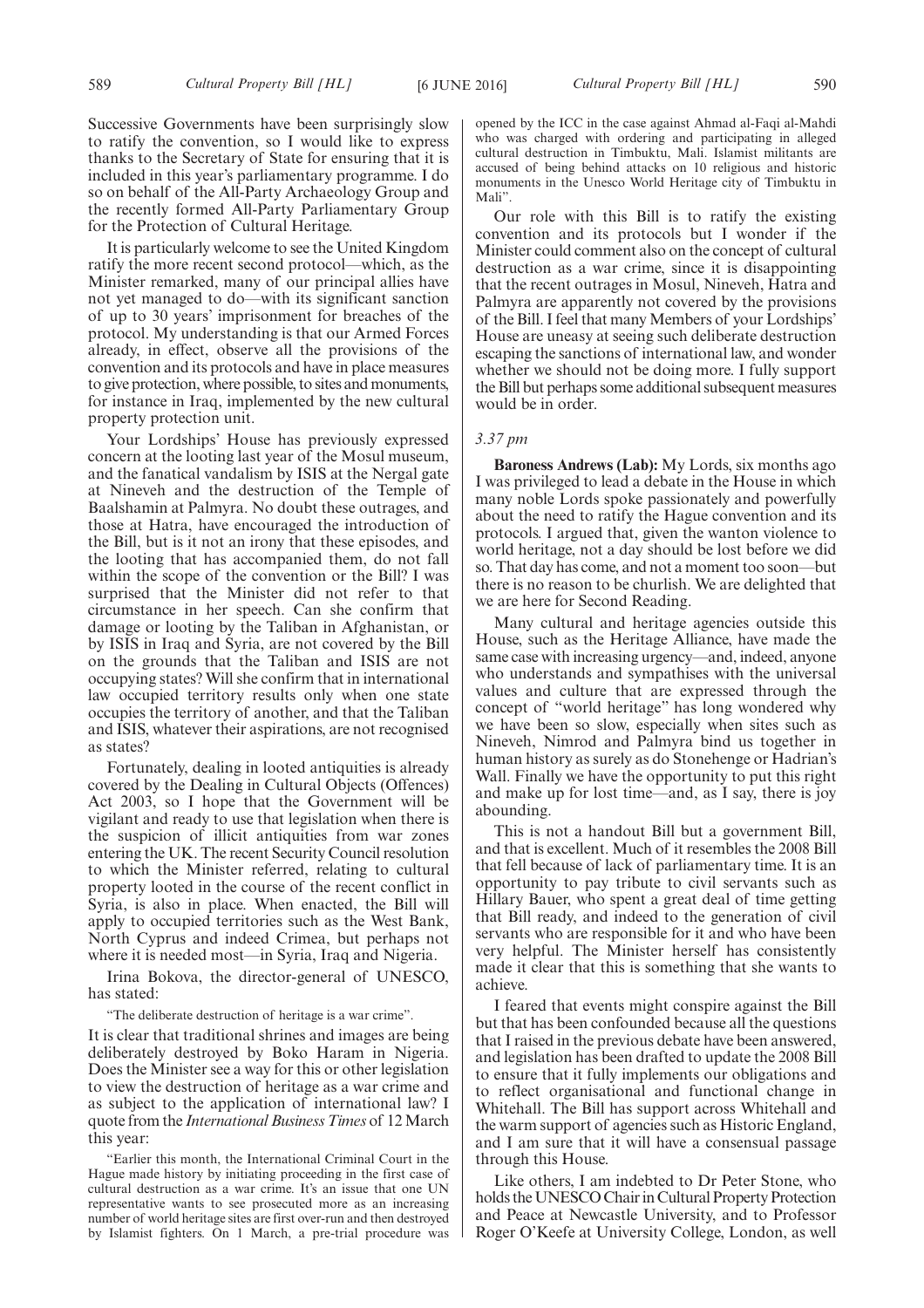[BARONESS ANDREWS]

as to all the academics and curators who have been involved on the front line in many ways in the fight to protect cultural property and to strengthen our hand in relation to this convention.

No one is naive enough to think that the Bill will stop Daesh in its tracks violating monuments that contradict its deviant mentality. In Syria, it will not stop the looting and exploiting of ancient sites by terrified and impoverished people. I fully endorse the questions that were raised by the noble Lord, Lord Renfrew. The roll call of destruction will probably go on, even though the threats may change locally. But the Bill is of signal importance to us in the UK—and not just because we will no longer be isolated from the majority of the world, which has pledged through the convention to put a stop to violence against culture and humanity.

It is much more important than that. It recognises that attempts to destroy cultural identity simply create enemies for life. The monuments which tell a story of a people's survival signify and validate their existence across time. That is why they are such a threat to an enemy who aims to wipe out—in the words of Irina Bokova, the Director-General of UNESCO—and cleanse all traces of a counter-culture. But we also know from long experience that lasting peace cannot be built in a cultural desert. History, identity and memory cannot be erased. Indeed, in 2010, in the context of the Chilcot report, the agencies documented the different ways in which,

"by failing to provide for the protection of cultural property, Coalition planners made it considerably more difficult for troops on the ground to win hearts and minds".

The Minister has already outlined the key elements of the Bill, which are required to enable the UK to accede to the Hague convention and its two protocols. Of those clauses in the Bill, surely the most important is the introduction of offences designed to protect cultural property in the event of armed conflict at home and abroad. Questions will be raised about the clauses, not least about how we in the UK continue the fight against the illegal trade in antiquities and about where and how resources can and must be found.

I will raise two technical points, which Professor Roger O'Keefe referred to me. First, there is a need to ensure clarity and consistency in terminology. Chapter 4 of the 1999 second protocol to the 1954 convention refers to "serious violations" of the protocol, not "serious breaches". It is not evident why the Bill uses different terminology. That is liable to create confusion—it is possible that it is a reference to "grave breaches" of the Geneva conventions—but clarity and consistency of language are extremely important.

Secondly, it is not evident why the scope of criminal liability for an ancillary offence under the law of England and Wales and Northern Ireland in Clause 4 seems to be slightly different from that effectively provided for Scotland and from that provided for in the corresponding Sections  $55(1)$  and  $62(1)$  of the International Criminal Court Act 2001. We must make absolutely sure not to create any unnecessary problems in the context and the content of the Bill which could cause problems for the convention. I am sure that the Minister will have a positive response to that.

The Bill is of course a necessary hurdle to jump before we can ratify the Hague convention and the protocols. Ratification brings with it certain obligations, not least on the part of the Armed Forces. In a previous debate I referred to the work of the Military Cultural Property Protection Working Group, under the inspired leadership of Lieutenant Colonel Tim Purbrick, which brings together specialists from the three services and promotes renewed liaison between the military and the heritage sector.

I cannot resist: the Minister made a reference to the Monuments Men—the original team after the war. There was actually a monuments woman—a lady called Anne Olivier Bell, who is in her 100th year. I should like to put on the record that a woman certainly was involved, and she did an exceptional job very modestly, as one would expect.

During defence Questions in the House of Commons on 18 April it was very good to hear the Secretary of State for Defence, Michael Fallon MP, say that ratification would prompt,

"the establishment of a military cultural property protection unit",

and that his Ministry was,

"already engaging with the Department for Culture, Media and Sport and the stabilisation unit to further develop plans for that capability to help better protect such important monuments in future"

That is exactly what we want to hear, not least because he went on to say:

"It is also important to deny Daesh the revenue that it has earned from selling artefacts and coins from archaeological sites".-[*Official Report*, Commons, 18/4/16; col. 628.]

It would be very good if the Minister could bring us up to date with any additional information.

There is other good news and it is about leadership. The move to ratification—especially of the second protocol—has been welcomed by those working with the US Government, who have been waiting for a significant military ally to ratify the protocol before taking action themselves. I also understand that our decision to ratify has prompted the Government in Ireland to take positive action towards their own ratification of the convention and the protocols—in other words, we have inspired other Governments to get their act together. Now begins the hard work of making sure that we do everything in our control to protect cultural property wherever it is threatened by conflict.

Clearly, prosecution work is vital. The trial of Ahmad Al Faqi Al Mahdi, who stands accused of a war crime regarding the destruction of historical and religious monuments in Timbuktu in Mali in 2011, will start on 22 August in the International Criminal Court. But the most powerful symbol of hope that extremism can be defeated was the liberation of Palmyra from Daesh on 27 March. It is very important that, in the rush to assert that the ancient city will be rebuilt as it was before the recent destruction, caution is taken to recognise that the site is still riddled with home-made mines, that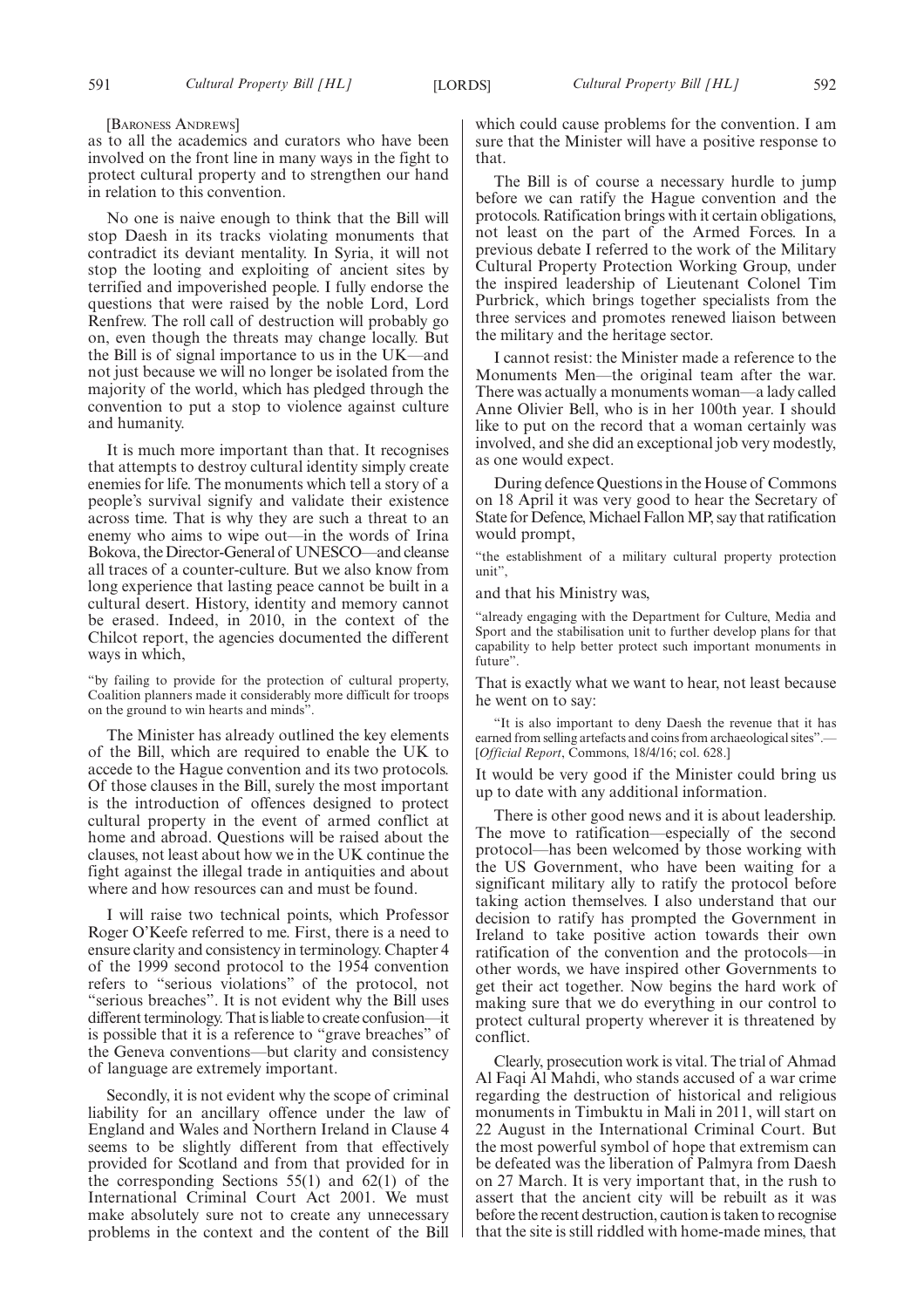war still rages within miles of the city, and that the civilian population is still wretched and requires more support.

That is not to say that nothing should be done. The International Committee of the Blue Shield has suggested that the whole site be treated as a crime scene in order that evidence can be collected to ensure that those responsible for the appalling destruction are brought to international justice whenever possible. Time is needed to allow everyone to understand how best to help Syria to mark and record not only the destruction of the ancient city but the destruction of contemporary heritage, including the little-reported destruction of the contemporary Islamic cemetery in Palmyra city.

There is no doubt that today we are witness to a change in the status of the leadership of the UK in this area. Through ratification of the Hague convention and both its protocols, we have become, as has been said, the first permanent member of the UN Security Council to ratify all three international instruments. But we also have a new engine and extra fuel for the work. There is overwhelming support for the Cultural Protection Fund, set up by the Government, and for the fact that the British Council has been entrusted with its management. When the fund opens for business on 27 June, I hope that—with due diligence, of course, over the process—we can not only commit but actually spend the allocated £3.3 million in what remains of this year on projects that have been submitted and approved. Anything that the Minister can do to expedite that will be helpful. The fund has been warmly welcomed by many agencies because it will finally give us the opportunity to support the Blue Shield and established organisations in their work to protect cultural property now and in the future.

We may well be recognised as a leader in the field of heritage conservation, but now there is another opportunity to create a permanent legacy. In the 1860s, the Swiss Government gambled on what must have been a very long-odds bet—to introduce greater humanity into the conduct of war by helping to create, and financially support, the Red Cross. Now we have an opportunity to establish the Blue Shield in perpetuity through a modest endowment, which would finally establish it and its willing volunteers as the global leaders in cultural protection.

A small, central team in London to co-ordinate and support the work that is needed would be a commendable legacy to last long into the future, and there will never be a better time or more support to do that. I hope that the Minister, in leading this long-overdue but most welcome Bill through the House with all our blessings, will also be able to give some thought to that idea. Unlike Ozymandias, she will then be able to contemplate a permanent legacy with satisfaction.

#### *3.50 pm*

**Lord Redesdale (LD):** My Lords, I also welcome the Bill. I say this because it was on the first agenda of the All-Party Group on Archaeology 15 years ago, where the noble Lords, Lord Renfrew and Lord Howarth of Newport, and I discussed it, and we have discussed it many times since. It would be churlish not to thank the Minister for her work, considering she could not confirm beforehand that this was going to be in the

Queen's Speech, and for bringing it forward, considering how many times we have been disappointed in the past. We have been waiting only since 1954, so perhaps the pace of movement has given us an opportunity to spot some of the problems in the world.

The Bill has been brought forward because of the issues raised by the actions of Daesh in Syria, in the same way that the Dealing in Cultural Objects (Offences) Bill was brought forward in 2003 to deal with the problems in Iraq, especially with the museum in Baghdad. However, the real reason behind it is that there are two elements to what Daesh is trying to do. First, it is trying to destroy cultural identity through the destruction of cultural monuments, but secondly, it is trying to finance its activities and campaigns. That should not be underestimated.

One of the greatest sources of finance for Daesh has been illegal excavations and the selling of artefacts to the art market. That is one reason why the MoD is so interested in forming the "monuments men"—which of course I will immediately volunteer for, although I might be getting slightly too old for that. Apparently, the MoD wants people who have been officers in the Army, and who have an archaeological degree and a knowledge of the Middle East. Apart from the fact that my archaeological tutors would find it difficult to believe that I have that knowledge, I would happily stand forward. The Army is certainly going to have to look at this trade if it wants to deny Daesh and other groups the ability to finance their activities in this way.

That moves me on to the point that that finance would not be available if there was not a ready and willing market for stolen items. The art market, which is cleaning up its act considerably, has a history of laundering stolen objects. I am sure that the British Museum should be questioned on some of the interesting documents explaining how it managed to smuggle artefacts out of what is now Syria, but I will not go too far into that.

Can the Minister confirm that the Bill looks only at articles imported into this country and that some of the concerns of the art market are therefore unfounded? There has been discussion about whether articles exported for loan could be seized. However, if they are articles suspected of being stolen after the 1954 Act, they should probably have been seized in this country under the 2003 Act, which the Government should have enforced much more stringently because a very large number of cultural objects in this country have come from war zones. Therefore, I do not believe that the art market can make a case for relaxing this measure. Most museums and art dealers should understand the provenance of the articles they are dealing with. If they do not, should they be dealing in those articles at all?

Cultural objects are not just artefacts. Also included are all the elements of cultural identity. The Minister mentioned saving digital archives and films. Those may be a very modern element but could also be extremely rare and based around cultural identity. Cultural identity is a key element that has been at the heart of the efforts of the Taliban and ISIS to stamp their authority. This is not a new aspect of warfare; it has taken place quite a few times in the past.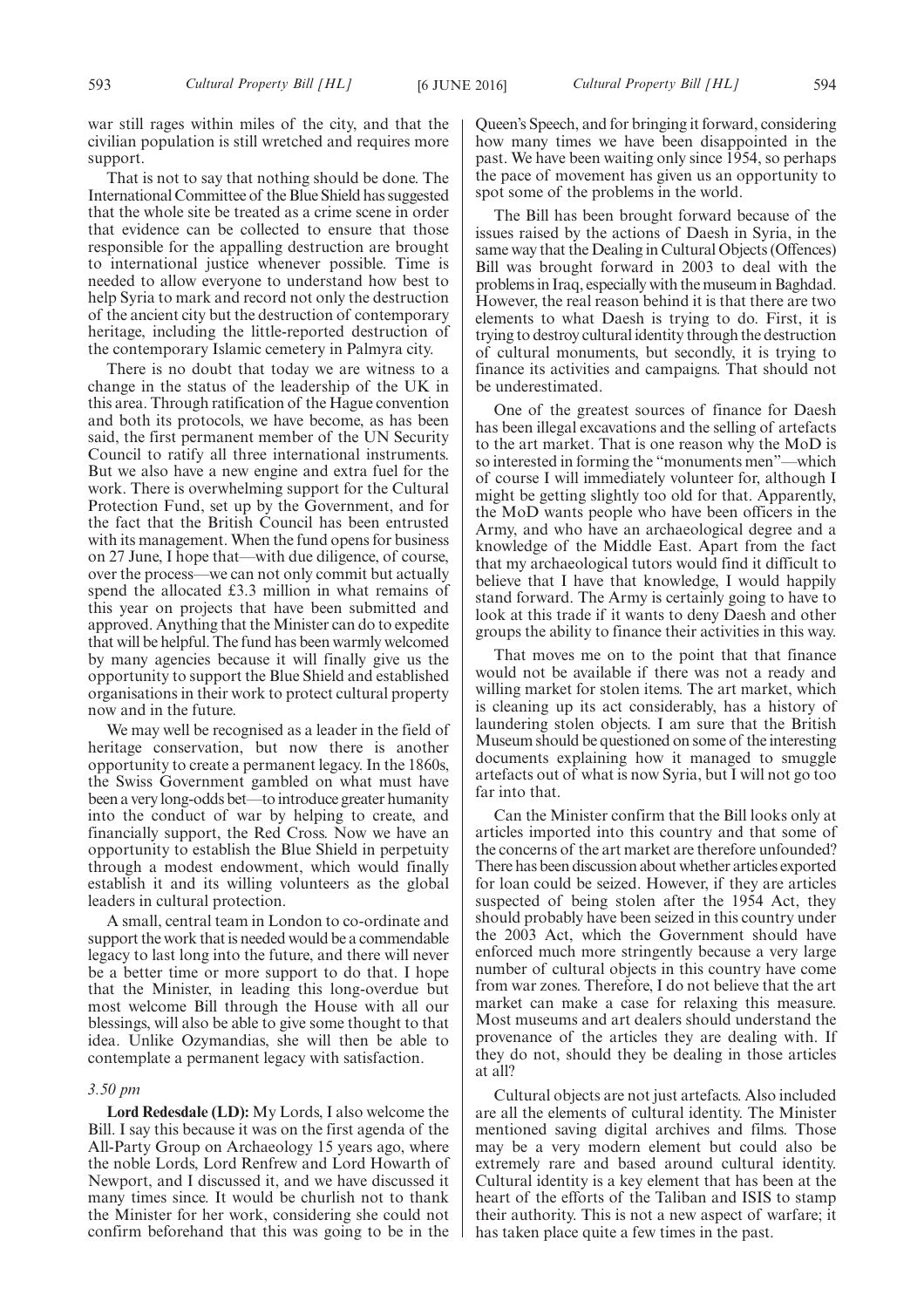#### [LORD REDESDALE]

The Government have not just brought forward ratification of the Hague convention but also financed the cultural protection fund. Like the noble Baroness, Lady Andrews, I particularly welcome the £3 million that will go towards dealing with some of the problems in Syria. But this is not just an issue for Syria. The idea behind the cultural protection fund is to preserve areas that are under threat throughout the world. These are not just manmade threats but natural disasters—one issue is climate change, which will have a massive impact on historic heritage.

One problem with the cultural protection fund is understanding how the money should be distributed. The job has been given, correctly, to the British Council, but I hope that it will have the ability to fund a body that has the knowledge base to make sure that any grants given to bodies which undertake work for the cultural protection fund are precisely targeted. Although we are talking about £27 million—after the £3 million has been distributed—that is over three years and it will not go very far, but I hope that it can be renewed after that point.

We should not just talk about taking objects and storing them safely; we now have the opportunity to make a digital archive of most historic sites. We could be the leaders in this field and help other institutions, especially universities, collate all the digital records in one safe haven. That should probably be London, although digital safe havens could be based in a number of service centres throughout the world to stop any further problems with losing archives.

This important work should not just be about protecting sites in military action but widened to the whole area of cultural identity—of preserving the identity of peoples, the stories, the verbal history and other aspects. I once worked for the English Folk Dance and Song Society, after which I did the great work of getting Morris dancers exempted from the Licensing Act 2003—it is one of the things I am most proud of in my activities in this House; I also got Morris dancing included in the opening ceremony of the London Olympics—but I digress. Although that sounds funny, there are group dances and activities which need to be recorded, because populations become displaced in conflict and lose their cultural heritage. Being able to preserve that cultural heritage so that when those populations go back, there is a record of it, is incredibly important. Such heritage can be fragile, as was shown in Syria. The assassination of the person in charge of the knowledge base of Palmyra probably did as much damage as the explosives used to blow up the monuments.

I hope that such a database is run as a source of knowledge—not just to bring out the knowledge needed to direct the work of the cultural protection fund, but to bring together all the other groups throughout the world who are working to the same aims, so that we can leverage the most finance and work into one space.

The Blue Shield has been mentioned. It is a fantastic organisation that symbolises the work being undertaken. I hope that the Government will include the Blue Shield and UNESCO, as well as the active community in this country and throughout Europe and the world, in populating a centre of excellence that could preserve this knowledge base.

#### *3.59 pm*

**Lord Borwick (Con):** My Lords, I first declare my interests: my wife, Victoria, the MP for Kensington, is president of BADA, the British Antiques Dealers Association, and she used to run the Olympia antiques fairs for some years; I am a part-time fundraiser for both the Science Museum and Historic Royal Palaces, the people who run the Tower of London. I commend any parliamentarian to make friends with the Tower of London. Historically that has been a wise idea.

I generally welcome the Bill. The destruction of cultural property by Daesh and al-Qaeda has been appalling and the pictures we see of the wreckage they leave behind are distressing. However, if they had not been so proud of this destruction, I am not sure that it would have been so comprehensively condemned. Perhaps more insidious, and probably more widespread, is the reported ransacking of museums, followed by the leaking of cultural property to the West. Restoring pride to the citizens and education to their children will help bring these dreadful conflicts to an end. The contents of their museums play a valuable part in that restoration.

However, The Bill could be improved. It is complex and certainly will not be understood easily by an antique shop owner without legal advice. Could it not be simplified? It talks in detail about unlawfully exported cultural property but I am not sure that this really hits the spot. Unlawfully means, I am told, without an export licence.

Does this raise the status of the bureaucracy of the occupied territory and is Daesh or ISIL an occupying state for this purpose? The point has been made more elegantly by my noble friend Lord Renfrew but it is a part of the 1950s origin of this treaty, written before Daesh was imagined. Could we not look at amendments to the Bill to widen it to include the more recent example of non-state organisations such as Daesh effectively occupying states?

Refugees from Assad or Gaddafi or any of the other despots in the area may not have been oppressed by those tyrants but by the goons working for those tyrants' regimes. To say that something is legal if those goons have issued a licence but illegal otherwise seems to address the wrong point.

I do not want to be tempted into talking much about a place which I have never wanted to visit, particularly in front of a House containing experts on the subject, so let me instead talk about the problem of refugees taking small items with them—a family heirloom, perhaps. No doubt the vast majority of refugees are without any assets other than their iPhones, but I am amazed by the cash prices reported to be paid by the refugees to the people traffickers. How do these refugees manage to pay thousands of pounds, as is regularly reported, and is the exchange control in Syria inhibiting them from taking out cash from that benighted country? I have no doubt that asking Assad's bureaucracy if you can bring out a small valuable statue will be as quickly refused as asking if you can take out \$10,000. How many export licences does the Minister think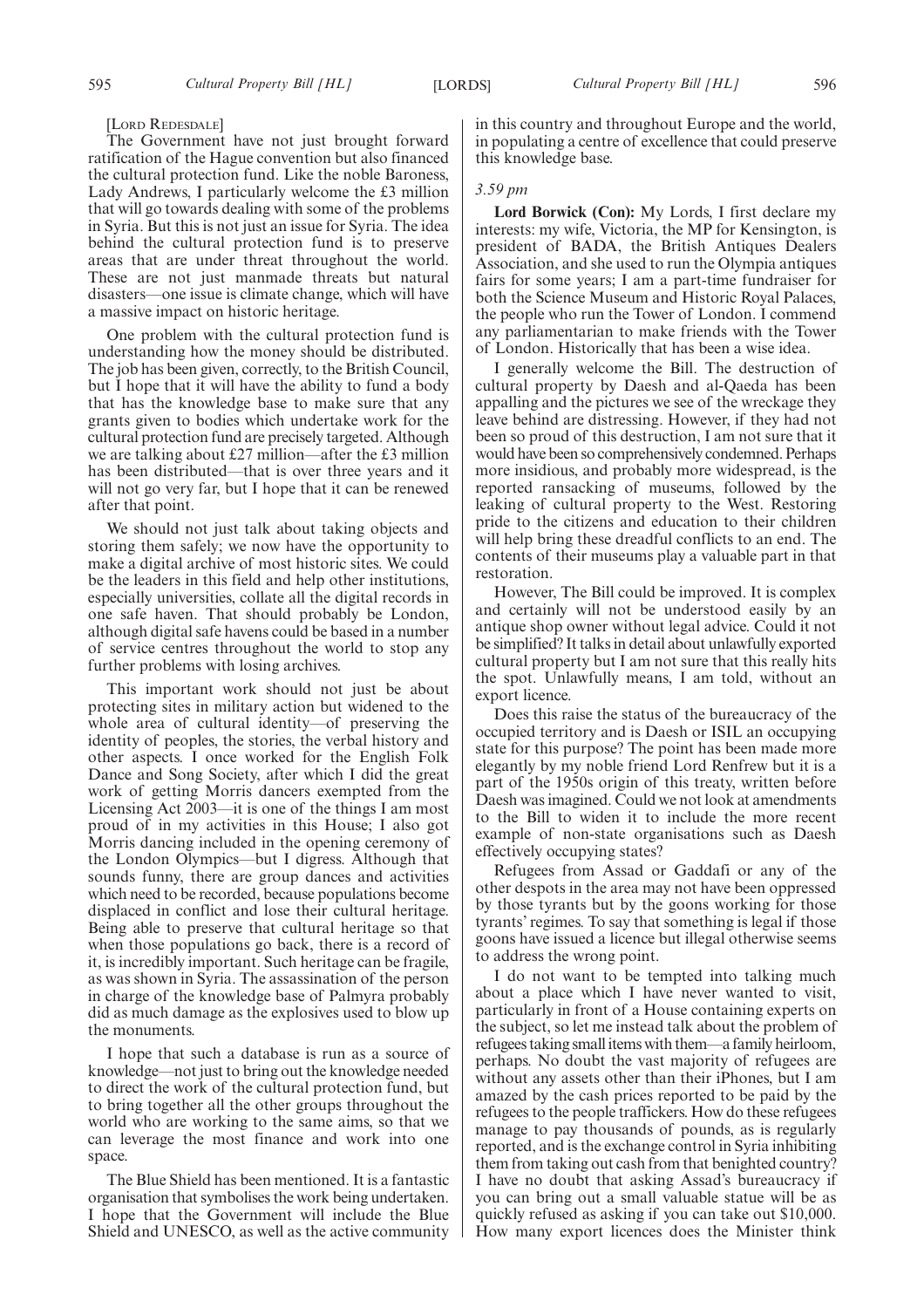have been issued from Syria or Somalia or any of the other countries recently? If we do not know or think the answer is zero, is the Bill answering the right question?

Furthermore, is the granting of export licences by a corrupt state a sign that a tyrant's bureaucracy has a monopoly of knowledge on what is or is not valuable and culturally important? Should not the advice of UK-based art experts be relevant? What we are trying to do here, surely, is attack the crooked curators, not the honest wealthy refugees, even though they may be as rare as each other.

#### *4.03 pm*

**The Earl of Clancarty (CB):** My Lords, I thank Peter Stone of Newcastle University and Historic England for their briefings.

I am grateful to the Government for introducing this Bill and for doing so so early in the Session. As we know, this will not provide a panacea for saving all cultural heritage or bringing back what is lost, but it will put us on the same footing as the countries which have ratified. This means we will be in a better position certainly in terms of having a moral authority which we previously lacked, as well as, importantly, having more of a shared responsibility for the protection of cultural heritage. By ratifying this Bill, we become part of a majority by joining the 66% of the world's countries to have done so, although one of the far fewer in number to have signed the second protocol.

I should mention the two technical issues already referred to by the noble Baroness, Lady Andrews, and add to what she said. The word "violation" is in fact used in Clause 3, so there is a confusion. As a non-legal person it feels to me that the word "breach" by itself is less strong than the word "violation", which is the term used in the convention. I notice, however, that this is the wording that was used in the 2008 draft Bill, so it has probably been simply carried over.

On the question of possible claims of ownership made on pieces which are loaned abroad, in addition to what the Minister has already outlined, one thing I would say is that other countries in Europe such as Germany have signed the second protocol, where it has been in force since 2004. Germany has an arts and antiques trade and public museums comparable to those of the UK, so the question is simply this: have any concerns been felt by Germany over the past 12 years or by other countries which signed in 1999? I have heard nothing of that.

In regard to the illegal trade in antiquities, there is clear anecdotal evidence in recent newspaper articles and on television programmes that London is a market for this trade. My feeling is that until auction houses and the antiques trade become, or are compelled by law to become, less secretive about the provenance of the goods they sell, it will be difficult to do a great deal about this. The Dealing in Cultural Objects (Offences) Act 2003 has not yet produced a single conviction, so one hopes that the strengthening of the law which the Minister has outlined will have an effect. What is the current strength of the Metropolitan Police Arts and Antiques Unit, are there plans to expand it, and what other measures might the Government use? I would also ask the Government what is to be the strength of the new cultural protection capability for the Armed Forces—the new monuments men and women?

The £30 million fund is of course hugely welcome, but there is a question about the long term and whether there is to be a legacy, and here I echo what was said by the noble Baroness, Lady Andrews. I certainly support the idea of a Blue Shield international co-ordination centre in the UK, possibly based in London. It could co-ordinate work on a global basis, ensuring that among the much necessary work there is no unnecessary duplication of projects such as mapping. The idea is backed by, among many other organisations, the British Museum, the Museums Association and the Council for British Archaeology. This is an opportunity for the UK to be a leader in the field, and if we do not take it, another country will.

The more I learn about this area of cultural protection, the more I am convinced of its importance. The riposte to those who say that people come before cultural property is this. By protecting cultural heritage we also protect people because our cultural heritage in its broadest sense is also what we inhabit not just literally in terms of bricks and stone, but more abstractly in terms of our learning—the sciences, the arts and everything that we term as "culture"—and which we transform using our minds into the material environment that surrounds us. Of course all art and culture, if it lasts for 2,000 years, did once start off as brand new.

There are questions for the longer term of what is cultural property, and it has to be said that the perception of cultural heritage changes over time. A danger for our own culture is that we get drawn into formalising a hierarchy of cultural value where some things are worth saving and others are not. My hope for the Bill is the opposite: that it will help to raise awareness of the value of cultural heritage more generally. Even in the Middle East distinctions are tacitly made. The destruction of Palmyra, which I am sure was a trigger for the timing of this Bill, is tragic, but once you get away from the more classically influenced sites there is considerably less reporting of the destruction of sites of equal significance. I am thinking for instance of the old city of Sana'a in Yemen, itself a world heritage site. I hope that the Bill will focus our minds on how the UK might have helped better to prevent that destruction.

Cultural heritage also needs to be protected in peacetime, not just from military attack. No doubt the Minister will have seen last week's UNESCO report detailing the effects that climate change poses to world heritage sites including Stonehenge, Venice, Easter Island and many others, including natural heritage sites. The risk from fire, flooding and even simple neglect and lack of funding are also potential causes of destruction. In relation to this Bill, I understand that every four years countries are invited by UNESCO to give answers to a questionnaire specifying what they have done to protect their own cultural heritage. What preparations are being made in advance of these questions?

#### *4.10 pm*

**Baroness Berridge (Con):** My Lords, I, too, thank Her Majesty's Government for allowing parliamentary time for this important Bill. I declare my interest as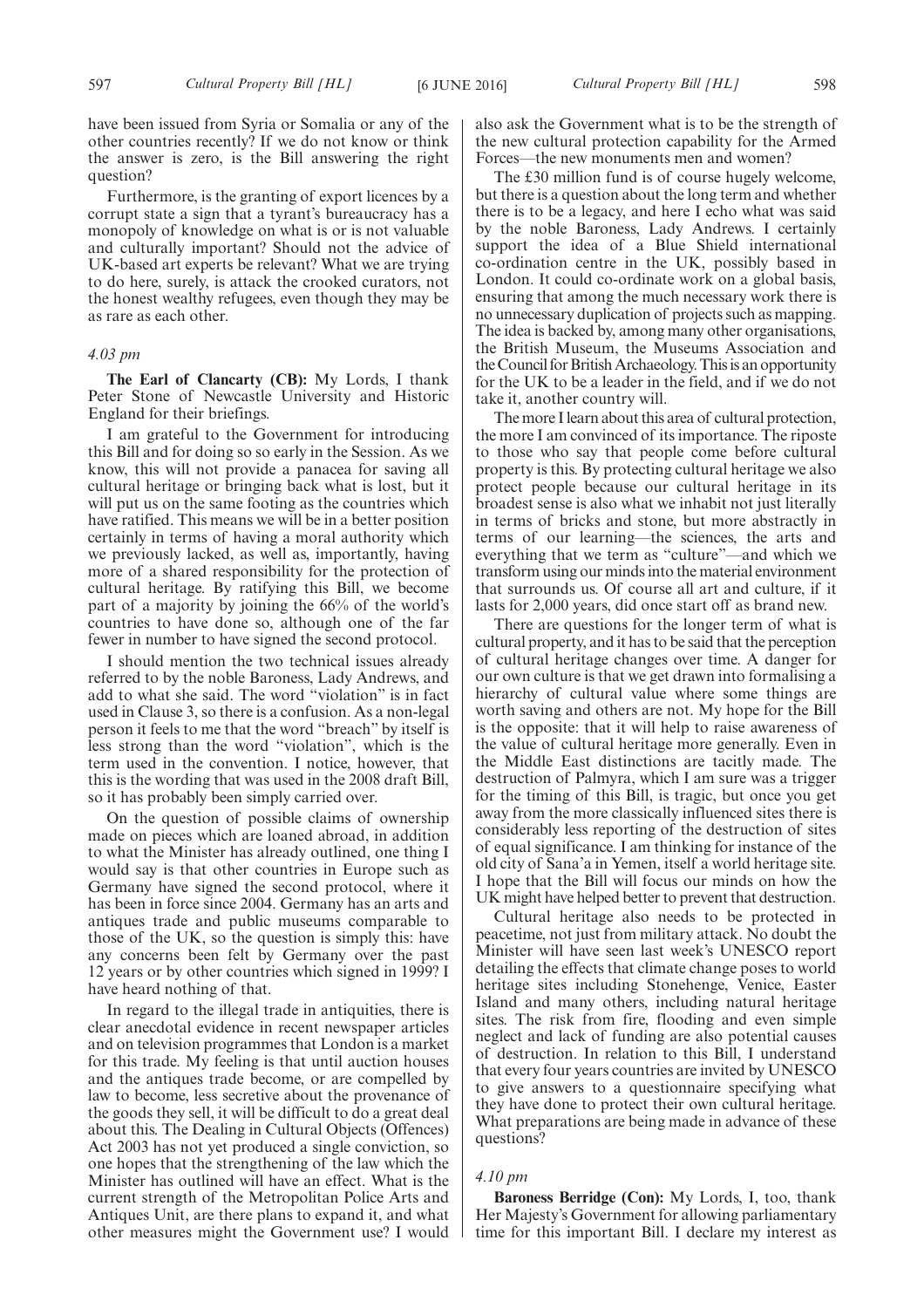#### [BARONESS BERRIDGE]

co-chair of the All-Party Group on International Freedom of Religion or Belief. I am grateful that some noble Lords have already mentioned the fact that cultural heritage is often the religious heritage of people. The United Kingdom should be proud of its role in giving aid to refugees in Syria and Iraq but we can now also be proud of our role in protecting the cultural and religious heritage in that region.

History is full of examples of the destruction of religious and cultural heritage as a means of domination of people and limiting cultural and religious diversity. The rebuilding of the Temple by the people of Israel was just one such example. The 20th century saw Chairman Mao in China, Pol Pot and the Khmer Rouge in Cambodia and, closer to home, the destruction and abandonment of churches and mosques in Cyprus. I note that the recent restoration and new visitation rights both for Christians to churches in the Turkish Republic of Northern Cyprus and for Muslims to mosques in the republic is a key part of the peace process—a process that is a rare beacon of hope at the moment in that region. However, the Hague convention, which the Bill will enable the UK to ratify, was born, as has been noted, of the destruction of the Second World War. We can now, conversely, see inspirational stories, such as that depicted in the recent film "Woman in Gold" of the healing that the restoration of looted art brings to victims of conflict and war.

It is so important for the UK to ratify, as London is such a key centre for the sale and display of art with world-leading museums and auction houses. Stolen cultural and religious heritage is not just about wiping out the evidence of other people but is a key way for groups to raise money to fund such violence. Daesh is thought to have raised tens of millions in this way. Also, it should be remembered that for any items whose provenance is unclear, such as looted art, this is an easy way to launder money.

It is pleasing to note that the UK Armed Forces have been trained and are acting in ways already consistent with the second protocol of the Hague convention, as outlined in Part 2 of the Bill. The use of the cultural emblem in Part 3 has proved surprisingly effective, especially to avoid aircraft bombing buildings close to enemy combatants. Prior to the 2003 invasion of Iraq, the staff of Iraq's national museum in Baghdad painted a giant blue shield on the roof of the museum. As a result, the museum was included on USCENTCOM's no-strike list and was not subjected to aerial or ground attack.

Perhaps most relevant to the UK is Part 4 of the Bill, which puts individual responsibility on people who deal in unlawfully exported cultural property. I note in Clause 17 the low threshold of only,

"having reason to suspect that it has been unlawfully exported".

However, I join the noble Lord, Lord Renfrew, and others in my reading of Clause 16: it has to be a state that is occupying another person's territory, not a group such as Daesh. This may just be because the Hague convention was written in the 1950s. It is now part of a wider issue that has become clear in international law, which was drafted at a time when it was the state that violated people's human rights. We did not have non-state actors, such as Daesh, but groups such as the Lord's Resistance Army, which had incredible capability. I hope that we will come back to the matters in Clause 16 later in the Bill.

I am pleased to note that the Bill will cover any property that has been unlawfully exported since 1956, not when the Bill is enacted. That is important to note because property that is dealt with unlawfully in the UK, such as that already in the country from Northern Cyprus, could then be the subject of a criminal offence. I note in this context that aiding and abetting, conspiring and attempting to deal in unlawfully exported cultural property will also be an offence. It is perhaps within that realm of what we call the inchoate offences that those who seek to deal and trade in this property need to be keenly aware of the extension of the criminal law in that regard.

However, joining others, I would be grateful if my noble friend the Minister would outline whether the Met police has been given any additional resources to deal with these very specialist crimes. The officers I have met are experts in their field and provide the national policing lead, but there is only a handful of them. It is hard to know the exact extent of the crimes here in the UK and, without adequate resources, it is difficult to know how we will find out.

I am not sure that the Dealing in Cultural Objects (Offences) Act 2003, under which there has not been a successful conviction, will entirely fill the gap left by Clause 16. A cursory glance at that Act gives a different mens rea for the offence, concerning cultural objects rather than cultural property. It is important that we come back to that.

I am pleased to see that many noble Lords speaking in the debate are trustees of museums. I hope my noble friend the Minister will confirm whether the cultural protection fund outlined will be available to be used by museums to store valuable and delicate artefacts seized by the UK police or customs. Many of these items need specialist storage to avoid their being damaged. They can remain in police custody for months, if not years. Also, I do not think that the Bill currently makes clear who is to pay for the costs of storage and transportation back to the occupied territory. In many circumstances, that can involve a considerable sum. I hope my noble friend will look at whether the Government could bring forward an amendment in that regard. One can easily foresee complicated litigation, with parties arguing over who was responsible for which cost, which would potentially delay the return of the item to its rightful owner.

I notice, however, that there is growing good practice in this area. On a recent visit to Cyprus, I visited the Leventis collection and found a museum that had spent well over 10 years authenticating the provenance of every piece in that museum. I join other noble Lords in saying that until there is that clarity about the ownership and provenance of these artefacts, we will not see an end to this trade, despite this welcome legislation.

#### *4.17 pm*

**Baroness Mobarik (Con):** My Lords, I welcome the Bill. As other noble Lords have said, it is long overdue.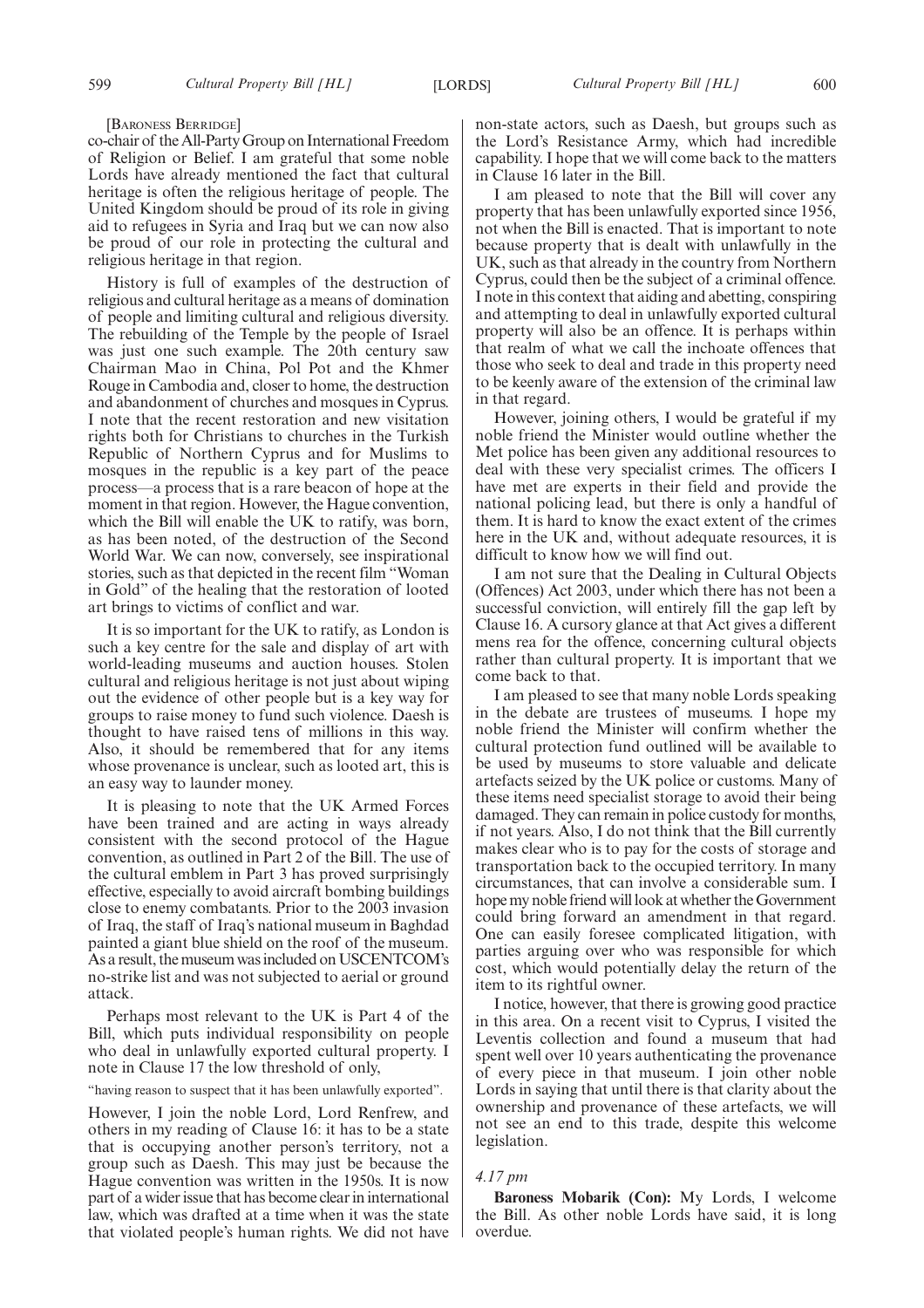The looting and destruction of cultural heritage has gone on since the beginning of civilisation. In 1700 BC the Assyrians invaded Arab tribes and settlements on the western side of Iraq—then Mesopotamia, now Ramadi and Fallujah. This was to subjugate their stone gods, taken all the way to Nineveh and used as objects of negotiation to humiliate, so that the Arabs would have to beg the Assyrians to have their gods back. And there was the Lion of Babylon, looted by the Babylonians in antiquity from Iran and brought to Iraq to the city of Babylon, which is so famous for this giant stone lion.

Many years ago, I remember browsing through the shelves of the library at the University of Glasgow. I came across some dusty-looking documents that were lost or forgotten. They were part of an audit compiled by a British military officer of the treasure looted from one of the palaces in India around 1857—the time of the First War of Independence, or what others may refer to as the Mutiny. It was page upon page of the most staggering number of items—from gold, silver and diamond jewellery to swords, precious stones and valuable artefacts. That was just one palace of the many that were looted on the Indian subcontinent, with the contents to be melted down or sold, or to go on to grace stately homes and museums in Britain.

The Hague Convention addresses not just the destruction but the removal of culture. This clearly opens a can of worms for former colonial powers such as the UK—a possible reason why we have never ratified this treaty. The Bill would make it an offence to deal in cultural property illegally exported from occupied territory during armed conflict, and would introduce appropriate measures to deal with offenders.

The highly developed antiques and collectors markets of the UK mean that London is still the biggest market for antiquities, be they Greek, Roman, middleeastern, south Asian, south-east Asian or Chinese. However, there has been some real and concerted effort on the part of individuals to comply with standards set by the Hague Convention. For example, the British Antique Dealers' Association has a strong code of conduct but has only about 350 members. This Bill would surely hope to encourage others to join.

It is not just the wholescale looting of the past, and which continues in war-torn countries such as Iraq and Syria, which is of such grave concern. There is also the destructive power that has increased with modern methods of warfare. When I travelled to the town of Kljuc and surrounding areas in Bosnia in 1996, shortly after the Dayton peace accord, I saw many mosques blown to rubble, recognisable only by the part of a minaret—evidence of what had stood as a symbol of faith and culture. In Sarajevo, I saw the sickening sight of a burnt-out library, where a musician had set up his piano and played a haunting melody each day in the blackened shell. As Bokava has written,

Now, whole towns can be flattened with the technology and firepower available.

Despite invasions over the centuries, most Syrian towns were not destroyed—until now. Because of the nature of their construction—they are made of stone they have stood since pre-Mongol invasions: Raqqa, Palmyra and Aleppo. Muslim, Sufi and Christian shrines alike, ancient tombs of historical figures, and the oldest minaret still standing in the Middle East, have all been reduced to rubble and are gone because of ISIS. More than 17 religious locations of Christian, Yazidi, Shia and Sunni heritage have been destroyed. Nothing and no one is spared. In 2014, when ISIS embarked on the systematic destruction of Mosul, the women of that town made a human chain and surrounded the oldest mosque, al-Nuri, with the leaning minaret which gives the town its nickname of al-Hadba—the hunchback. The women, or the human spirit, protected it from destruction. On 24 July 2014, ISIS or Daesh destroyed the Arab/Muslim shrine to—and most likely the burial place of—Nabi Yunus or Prophet Jonah. The walls surrounding the ruins of Nineveh where this shrine was located, and which dated from 700 BC, were also destroyed by Daesh in February 2015. Then, there is the cynical use of deeming things to be anti-Islamic—permission to loot for a return of 20% of the value of that loot, and if Daesh does not receive that 20%, it makes a public show of destroying the loot as an example.

I agree with the noble Lord, Lord Howarth of Newport, who said in the debate on this subject in January, that,

"More than ratification and legislation is needed,"

#### to tackle ISIS's

"full-blown criminal enterprise dealing in cultural property to finance terrorism".—[*Official Report*, 14/1/16; col. 490.]

#### Franklin Lamb states that,

"The German government is seeking to cut the supply of illicit antiquities to the market, and thereby cut the flow of money to looting and smuggling mafias and militants".

That is welcome. It has long been known that Munich, the second-largest market after London for antiquities, is where every mafia dealing with antiquities is based.

One motivation for looting is blatant criminality. The other is dire poverty, which is inevitable in conflict zones. It is clear that there is a real desire on the part of the Government and Opposition parties to bring into effect legislation that, although not perfect, would go some way to halting this illicit trade in antiquities. There has been real support, following the publication of the draft Cultural Property (Armed Conflicts) Bill for pre-legislative scrutiny, for the UK's meeting the obligations contained in the convention and two protocols. That is really positive. But despite the various agreements and resolutions, including the 1970 UNESCO convention and the 1995 UNIDROIT convention, and the overwhelming aversion to this illicit trade, we are still far from closing the loopholes and making it not pay. That is why it is so important to put a stop to current and future crimes. Action is required now.

The use of the cultural emblem is also to be welcomed, but how far can it protect archaeological sites and sites of historical importance? Ninety per cent of archaeological sites in Iraq have yet to be excavated since the 1920s surveys were conducted. This issue is down to the sensitivity of the various players. We know that the

<sup>&</sup>quot;Destroying culture hurts societies for the long term … Warlords know this. They target culture because it strikes to the heart and because it has powerful media value in an increasingly connected world".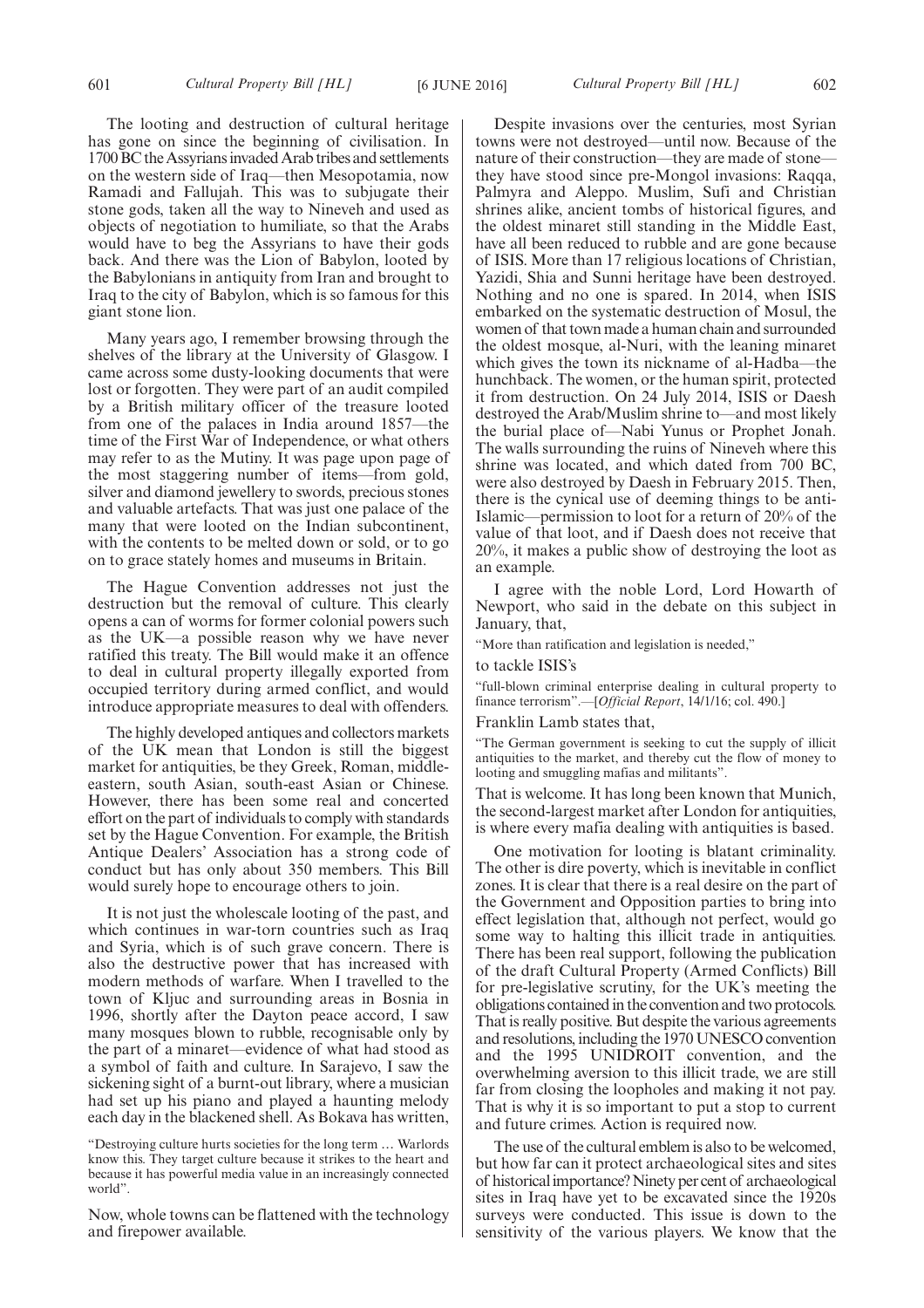[BARONESS MOBARIK]

American and British forces have maps of important historical sites in the Middle East and act with sensitivity, and that the United Kingdom already complies with the convention during all military operations. However, the existing laws are not sufficient to meet in full the obligations set out in the convention and its protocols. Although not relevant to this Bill, what about the Russians or the Syrian Government? The damage being inflicted by them on territory held by ISIS or Daesh, as well as the damage inflicted by ISIS itself, does not bear thinking about.

If the worst comes to the worst in a conflict situation, do you protect an area of archaeological importance or save the people? Of course, the saving of human life would have to be the priority but there is an admission that humanity is about more than eating and breathing: it is about the right to a cultural identity and a multitude of cultural identities, something we in this country can be proud of promoting.

The second protocol of the Hague convention, which was adopted in 1999 and entered into force in March 2004, extends and clarifies obligations under the convention and establishes a system of enhanced protection for cultural heritage. That is of particular importance for mankind. Perhaps ultimately, this Bill will enable us to undertake disaster planning, recovery and contingency planning. Can my noble friend the Minister clarify whether the £30 million to be channelled through the British Council, which has been set aside for the protection of heritage and empowering and equipping people to protect heritage, will mean a greater commitment to repair and conservation and to the restoration and rebuilding of cultural identity, both material and non-material? I suggest that the material already held in Britain's museums be used to engage the communities to which it is relevant, and thus to enrich their cultural identity, particularly the Middle East and Arab diaspora communities which have lost so much of their heritage. This would also go far in resisting destructive ideologies. Glasgow Museums is leading the way with the use of its Mesopotamian collection under the guidance of its Curator of Islamic Civilisations, Noorah Al-Gailani. More of this activity across the UK would be welcome.

As I say, I welcome this long overdue Bill. Since the Hague convention of 1954, which was born out of the Nazi looting during the Second World War, the world has seen many more conflicts, with much looting and destruction of cultural property. It is vital that we ratify the first and second protocols of the convention, whether perfect or imperfect, in order to strengthen our legislation and enable us to deal with the ongoing plunder of cultural heritage, to the ultimate cost of all humanity.

#### *4.29 pm*

**Baroness Young of Hornsey (CB):** My Lords, I declare my interest as a commissioner with Historic England, which, among other responsibilities, is the Government's adviser on international conventions, regulations and directives, and the UK's 29 UNESCO world heritage sites. To ensure effective collaboration across Scotland, Wales and Northern Ireland, we work closely with historic environment expert bodies in each country. In addition, Historic England works with the UN National Commission for UNESCO, World Heritage UK and the UK national committee of the International Commission on Monuments and Sites to ensure effective joint working on international heritage issues.

Like other noble Lords, I have watched with dismay as monuments, statues, historic buildings and cultural artefacts have been destroyed deliberately or have been the subject of collateral damage. Historic England welcomes this strong statement about the UK's commitment to protecting cultural property during armed conflict, as do I, although—like other noble Lords—I wish we had signed up to the convention much sooner. There are three areas in particular to which I would like to draw the attention of the House. First, as other noble Lords have mentioned, intentional damage to cultural property will, under the Bill, carry a penalty of up to 30 years' imprisonment, which is to be welcomed. Currently, the deliberate destruction or demolition of a listed building or scheduled ancient monument is regarded as a criminal offence in England and carries a penalty of up to two years' imprisonment and an unlimited fine. The changes embodied in the Bill recognise the value of cultural property that is of international significance to communities, be they local, national, or international, and their identities.

The bold measure of establishing a £30 million cultural protection fund, which will help create opportunities for economic and social development through building capacity to foster, safeguard and promote cultural heritage in conflict-affected regions overseas, provides the necessary support. The fund is being managed by the British Council in partnership with DCMS. Initially, it will be focused on UK organisations working in partnership with bodies in the Middle East and North Africa region, specifically Egypt, Jordan, Lebanon, Libya, Iraq, the Palestinian territories, Syria, Tunisia, Turkey and Yemen.

The enshrining in law of procedures relating to cultural protection that are already practised by the Armed Forces is another area of legislation to be welcomed. It is also most encouraging, as the noble Baroness, Lady Andrews, mentioned, that the Secretary of State for Defence is committed to the establishment of a military cultural property protection unit within the Armed Forces. This is already at an advanced stage of preparation and, as stated by the Secretary of State for Defence in April this year, is working closely with DCMS. The combination of that unit from the Ministry of Defence with DCMS and the FCO's Stabilisation Unit has the potential to be a formidable force that will develop effective plans to contribute towards the protection of historically significant cultural monuments.

I move on to the categories of cultural property. Historic England has worked with sister agencies in the home countries, and with the DCMS, in identifying the categories of UK cultural assets to be protected under the Hague convention. Cultural property is defined in Article 1 of the convention and two levels of protection are afforded. The first is enhanced protection, which allows for a handful of sites to be selected that represent,

"cultural heritage of the greatest importance for humanity".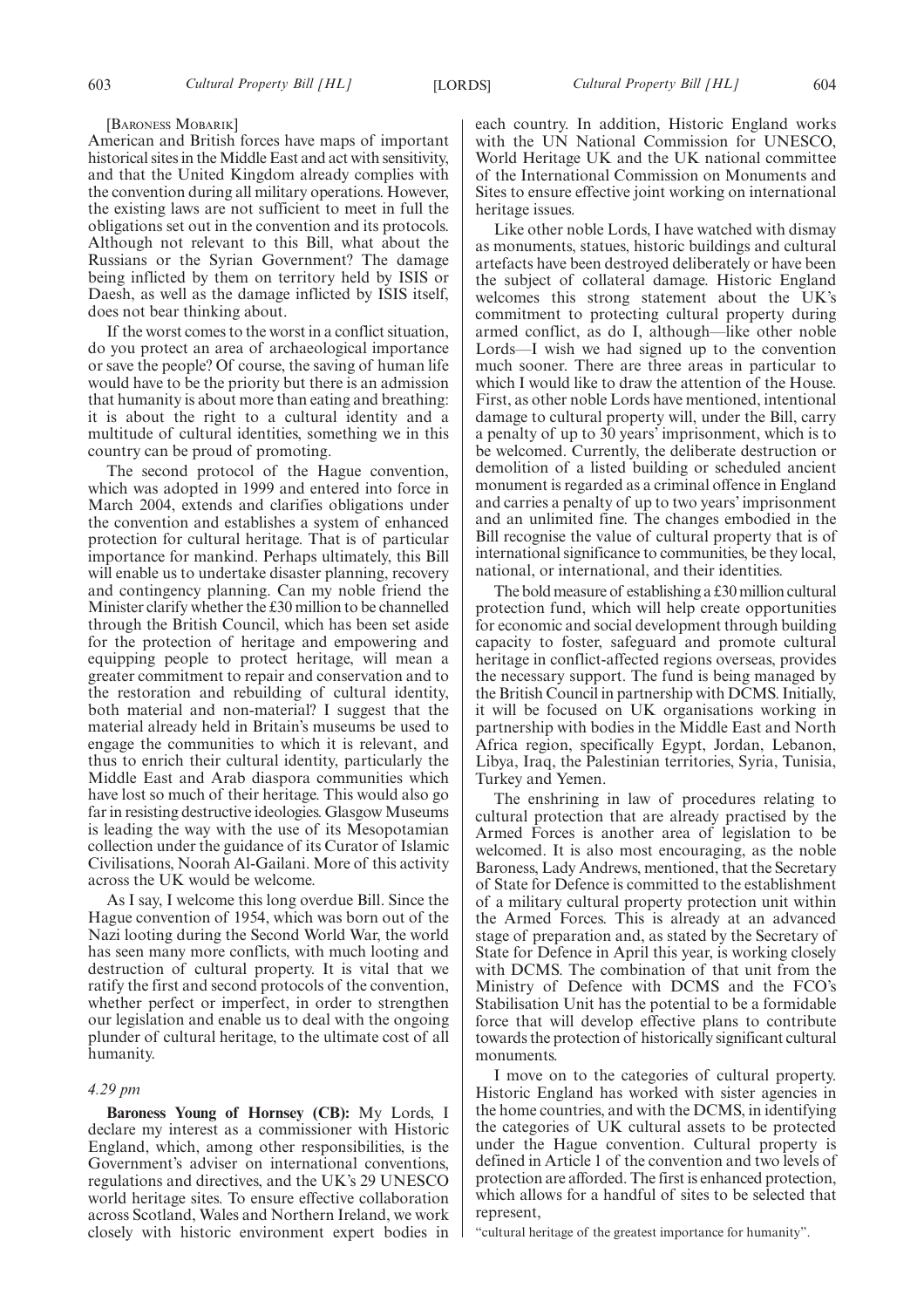The main focus of concern in the DCMS Select Committee recommendations in 2008 was the resource implications of developing an enhanced list. However, only five countries—Azerbaijan, Belgium, Cyprus, Italy and Lithuania—have identified a combined total of 10 sites to be listed as cultural property under the enhanced protection category, and all are world heritage properties.

The second level is general protection. While there is no legal imperative to produce a national list, further to the DCMS Select Committee recommendations in 2008 the categories identified to be covered under general protection are: listed buildings of grade 1 status, or category A in Scotland and Northern Ireland; listed historic parks and gardens of grade 1 status in England; the collections of those museums and galleries that are directly sponsored or funded by government; and, finally, the museums, galleries and universities in England with designated collections and, in Scotland, with important collections.

These categories have raised concern among some heritage organisations, as scheduled ancient monuments —archaeology—are not included in the proposed list because they are not graded in the same way as listed buildings. However, with almost 20,000 recorded scheduled ancient monuments, your Lordships can see why their inclusion as a category is deemed unfeasible. It could be argued that archaeology may not be adequately recognised under the convention. However, some archaeology will be represented since 12% of grade 1 listed buildings in England are also scheduled ancient monuments.

Most forms of categorisation are prone to at least mild confusion and anomalies, and this area would appear to require further consideration, as was suggested by the noble Lord, Lord Foster of Bath. Will the Minister commit to convening an expert group to discuss and perhaps refine these categories further? She may wish to wait to see how the current categories work in practice. However, I hope she can see the benefits of assembling such a group to hone this area of work before implementation.

Like other noble Lords, I very much welcome the Bill, as I have already said, particularly the potential to prosecute those who loot cultural treasures from other countries and attempt to gain financial benefit from stolen goods. The Minister has said that this legislation will not operate retrospectively, thus calming the nerves of those British institutions that have inherited stolen goods in their collections. I was most interested to hear the comments of the noble Baroness, Lady Mobarik, on historical acts of stealing and looting. I simply ask noble Lords and, indeed, the institutions concerned to think about the significance we are attaching to these contemporary crimes of cultural destruction when peoples from across the world make the case for repatriation of cultural objects.

It is crucial to state that history and heritage are really important and not frivolous or insignificant when lives are at stake in conflict situations. The UN Convention for the Protection of Cultural Property in the Event of Armed Conflict, published less than a decade after the end of World War II, recognises that, "damage to cultural property belonging to any people whatsoever means damage to the cultural heritage of all mankind, since each people makes its contribution to the culture of the world", and that,

"the preservation of the cultural heritage is of great importance for all peoples of the world and that it is important that this heritage should receive international protection".

In the efforts to rebuild lives scarred and shattered by conflict, the narratives of the past embodied in monuments, sites and artefacts, whatever form they might take, constitute a record of where those communities have come from—and where all of us have come from—and thus where they, and we, might go.

We know from history that the destruction of heritage is the attempt to destroy the identity and morale of a people. We must make a real effort to ensure that the full breadth of human histories is not appropriated and destroyed because of the ideological positions of the combatants. The Bill will enable us to go at least part of the way and to act decisively to protect cultural and historic artefacts at the moment when arguably they are most needed.

#### *4.37 pm*

**Lord Balfe (Con):** My Lords, one of the advantages of being well down the speakers list is that a lot of what you were going to say has been said. I welcome the Bill. I am pleased that the Minister is here. It shows the range of her expertise—the last time we were here together was during the passage of the Trade Union Act. I notice that when she has finished on armed conflict, she will move on to British Home Stores—which is probably another version of armed conflict to come.

I am not sure whether these are interests or just background but I have been associated with two events that I would say are relevant. First, I am a patron of an outfit called the Dresden Trust, which was established to rebuild the Frauenkirche in Dresden. I mention that because when I became interested in Dresden, I also became interested in the impact of war on populations. There is no doubt who bombed Dresden but there is also a history that came about after the bombing, and a lot of that history was to do with looting by impoverished German citizens who had no money or artefacts to live on and who used the proceeds of the churches and many of the other buildings that were open to looting to feed themselves and their families. The point I make is not that it is right but that it is sometimes understandable. I am pleased to see my good friend, the noble Lord, Lord Dykes, in the Chamber. He is also a patron of the Dresden Trust.

I make that point because this is a complex area and a complex Bill. One other item I want to mention is how long these matters can take. For a time I was associated with an outfit called the Ethiopia Society, which had a gentleman called Professor Pankhurst, who worked tirelessly to get what was called the Axum obelisk repatriated from Italy, where it had been taken after the Abyssinian war, back to Ethiopia. An agreement was brokered by the United Nations in 1947, and the obelisk got back to Axum in 2008—61 years after. I just make the point in passing that cultural agreements can often take a lot of implementing.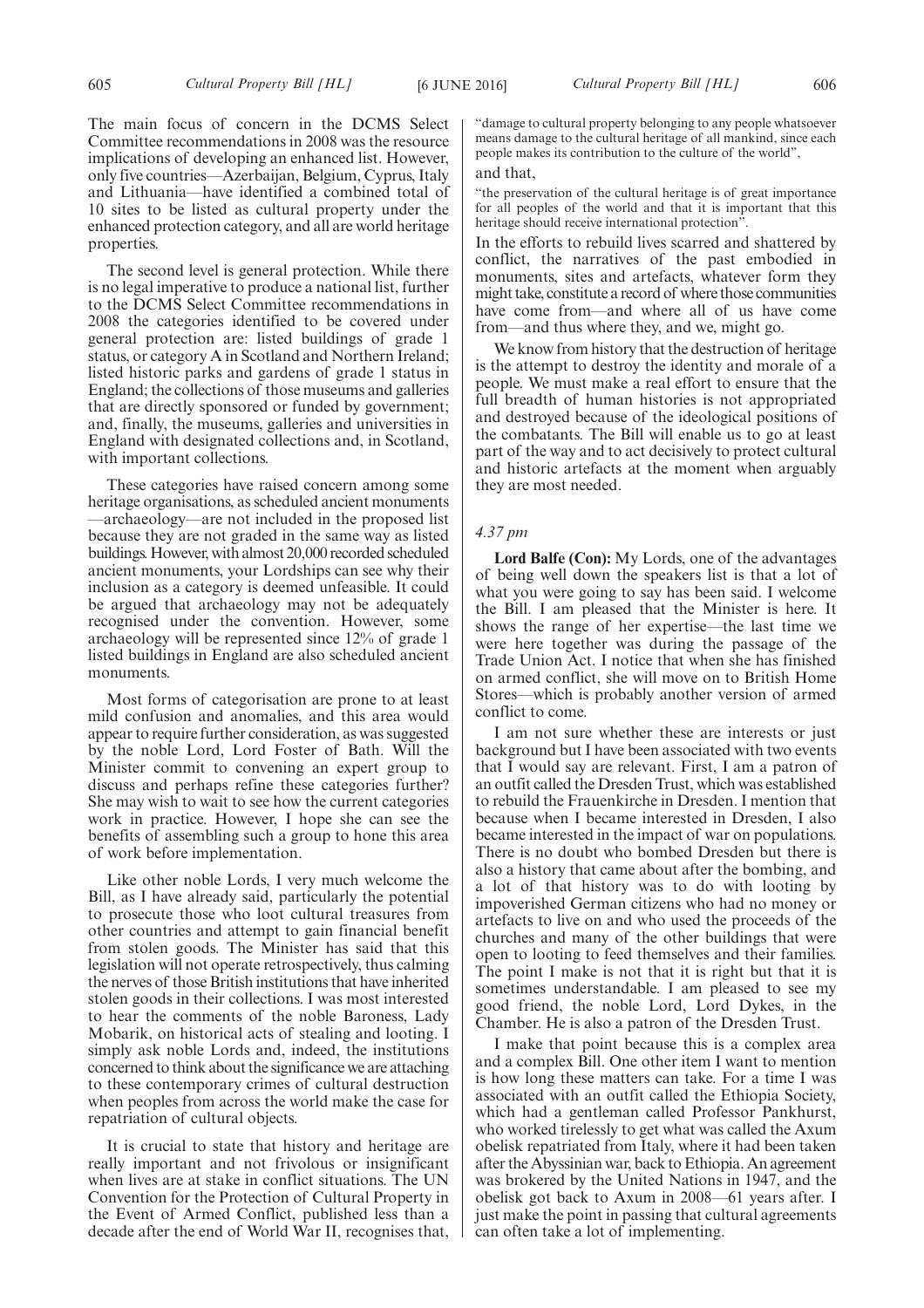[LORD BALFE]

As for the content of the Bill, there is a tendency to inflation of imprisonment, and I think that 30 years going up from two years—is an extraordinarily long prison sentence to provide for. I will not propose any amendments on this, but I note that it is rather disproportionate given the prison sentences we have. I was also interested to see in the briefing from Historic England that only five countries—a pretty random lot, consisting of Azerbaijan, Belgium, Cyprus, Italy and Lithuania—have identified a combined total of 10 sites for enhanced protection. That is after 12 years of the convention being in place. Could a move be made to look at whether all world heritage sites should be given enhanced protection automatically under the convention?

In the definition of cultural property, the convention refers to,

"groups of buildings which, as a whole, are of historical or artistic interest".

However, Article 6 of the Second Protocol, under the heading, "Respect for cultural property", says that a "waiver" to the convention, allowing you to take action against this class of building,

"may ... be invoked to direct an act of hostility against cultural property when and for as long as",

two exemptions apply. One of those is where,

"there is no feasible alternative available".

You could have a very long debate about that, and many people would say, "Well, there was no feasible alternative; there was nothing we could do".

The noble Lord, Lord Renfrew, mentioned that this is about occupying states. My final point is that a lot of conflict today is not between states but civil war. Last week, I was in Turkey, where there is a conflict which I do not propose to adjudicate—between the PKK and the Turkish military authorities. In south-east Turkey there is a city called Diyarbakir, which has a very old, long-standing, historic centre. That has more or less been destroyed because one group of people, identified with the PKK, has used it as a base for street-to-street, house-to-house fighting. The Turkish army—rightly, probably—in trying to regain control over the city, has more or less destroyed a significant part of that inner city, which has happened within the last few weeks.

I knew little about this until I got to Turkey, because it has not been widely reported in the English-language press, but it is a very good example of where the convention and the Bill will not cover much at all, because the clause I read out about exemptions could clearly be invoked by the Turkish army, and of course the PKK is not a member state anyway. The Bill is very useful and I congratulate the Government on bringing it forward, but one thing that has to come to mind when we think about it is that it covers only a small part of the problem and of the consequences that arise from terrible actions of this kind.

#### *4.44 pm*

**Baroness Wheatcroft (Con):** My Lords, it gives me great pleasure to join all other speakers in this debate in welcoming the Bill. After having listened to so many well-informed speeches, I shall be brief, rather than repeating everything that has been said.

Cultural heritage provides a literal way of touching the past. It is a tangible demonstration of what binds a people together. In the aftermath of conflict, heritage offers a force to help rebuild communities. That, of course, is why extremists are so keen to wreak the havoc that we are currently seeing in Syria—to damage the civilisations that have gone before, and leave no trace. That is why we need to act. We can protect the world's cultural heritage to a certain extent, despite the difficulties that the noble Lord, Lord Balfe, listed, and this Bill is an important step in that direction.

Ratifying the Hague convention and its two protocols, the second of which is the crucial one, is an important step. Crucially, the reciprocity that we will achieve in signing these documents enables us also to protect our own cultural heritage and lift it to the enhanced protection level. The UNESCO committee that has to decide what qualifies for enhanced protection has no easy task; as noble Lords have heard, only five countries have had their heritage sites approved so far. I am not sure that everybody would agree with what goes on to that list. The city of Baku in Azerbaijan may be straightforward, but maybe not everybody would see the Neolithic flint sites in Belgium as worthy of enhanced protection. But what creates cultural heritage is what the people who live in those cultures believe. While we can hope that there will never be another armed conflict on this island again, it would be foolish for us not to seek to safeguard our own cultural heritage as far as we can. Ratifying these treaties takes us along that way.

I am happy to declare my own interests as deputy chairman of the British Museum. The museum likes to be known as a museum of the world and for the world, and it is clear, to me at least, that it must fulfil the first criterion for enhanced protection. It is a site of the greatest importance to humanity. Yet just a few days ago the museum was forced to close its doors to visitors from home and abroad. The reason? Protesters from Greenpeace. We were advised that what they were doing would put our visitors in danger, and we had no option but to turn them away—some people who had come a short distance and some who had travelled across continents. I support the right to protest, but I do not support the right of any group, however strongly they might feel, to force a site of cultural heritage to close its doors to the public. I hope that noble Lords will agree with me on that.

The Government's support for this Bill is evidence of their support for cultural heritage, and we all applaud that. The £30 million cultural protection fund, of which there has already been mention this afternoon, is testimony to the work that is going to be done and already is taking place. The £3 million fund that the British Museum is currently working with Iraq on is going to make a huge difference. We are training up teams of Iraqis so that, when they are able, they can go back to their home country and begin to rebuild their damaged heritage.

I will conclude my remarks by quoting Jonathan Tubb, the British Museum's keeper in the department of the Middle East. He said, in response to the fund:

"Thanks to DCMS we can at last do more than monitor from afar the relentless assault on Iraq's cultural heritage". That has to be good news.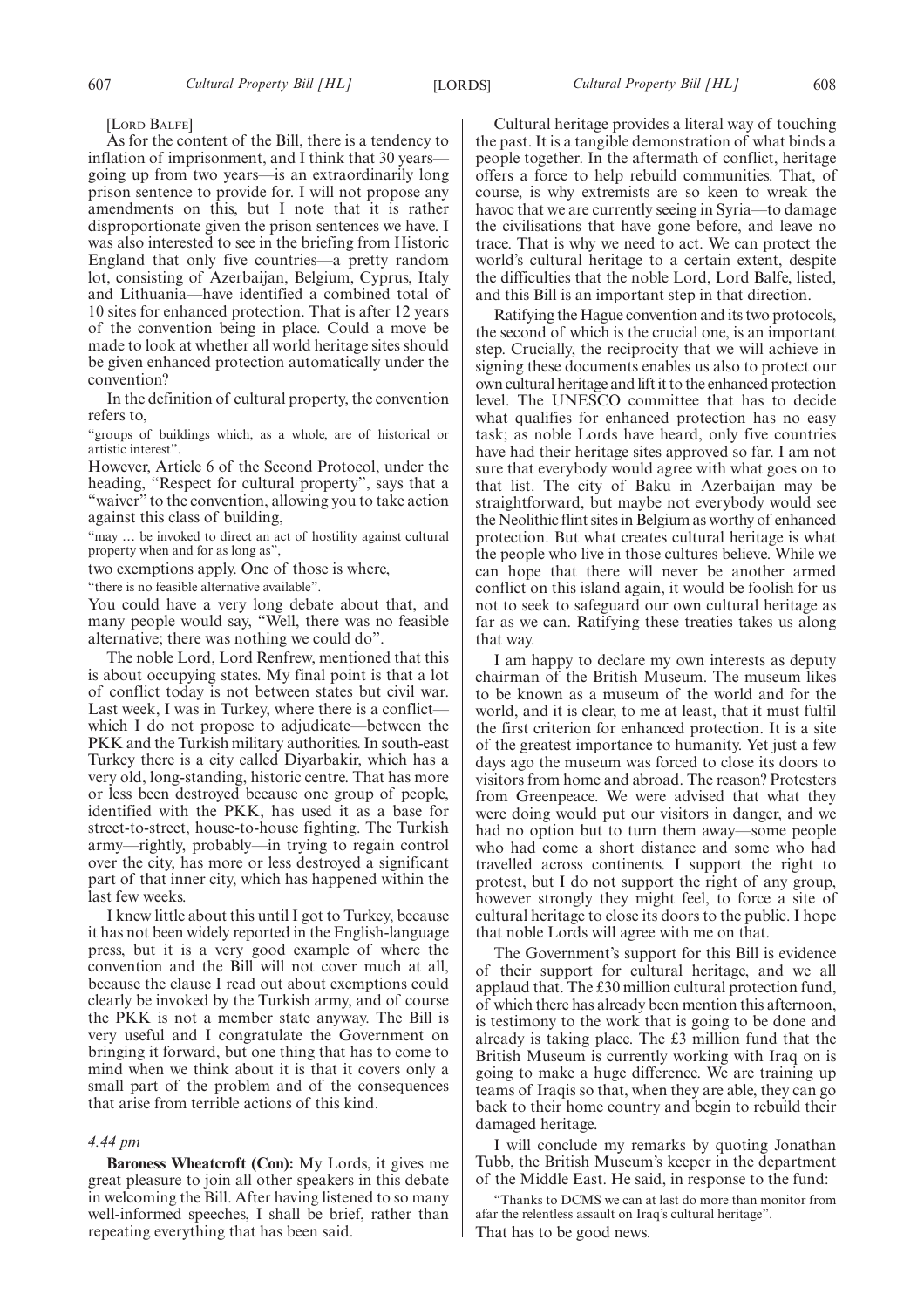#### *4.50 pm*

**Lord Cormack (Con):** My Lords, I shall speak briefly in the gap. As soon as I knew the Government had had the good sense, foresight and courage to put this Bill before us, I put my name down to speak. However, I had to withdraw this morning because recently there was a sad accident involving two members of the congregation of Lincoln Cathedral. They were killed in a car crash in France and their funeral was today. I felt my first obligation was to be there, but as I got back in time to hear every word of the debate, I shall say a few things.

I must declare my interest as the founder and current president of the All-Party Parliamentary Arts and Heritage Group, to which many of your Lordships belong. I have long taken a particular interest in the subject before us today. I emphasise that there is a difference between destruction, where something is gone for ever, and looting, where there is a possibility of restoration. I am reminded of destruction every time I go into the glorious cathedral in Lincoln because all the brasses that were there in the 17th century, many of them going back long before that, were taken out and melted during the Civil War. So we are not dealing with a new problem, although recent horrific events have made it all the more necessary that we ratify the convention, and this Bill is an extremely important step on the way to doing that.

I remember a few years ago going with the All-Party Parliamentary Arts and Heritage Group to an amazing exhibition at the British Museum of treasures from Afghanistan. Many of your Lordships will remember that. In those cases, we saw some wondrous objects, some of which had been brought for safekeeping at a particularly difficult time in the history of Afghanistan. This was in the wake of the destruction for ever of the great Buddhas. We looked at those marvellous things, and I felt what a great service the British Museum was doing for this country and the world by putting on that exhibition.

In this brief contribution, I want to underline and emphasise the good sense of the proposal by my noble friend Lady Berridge. She talked about displaying in this country, whenever we can, looted objects that might strike a real chord with many of the communities which are now part of our nation. Indeed, the interesting speech of my noble friend Lady Mobarik touched on similar themes. I put it to the Minister that I hope we might be able to have a special fund to enable looted objects or objects that have been brought here for safety to tour our provincial museums and galleries. That would have a dual purpose. Obviously it would bring pleasure and enlightenment to those who saw them, but more importantly it would provide a link with those communities—Muslim and others—which are now part of our nation. This could do nothing but good. Touring objects from our own museums is a very good thing. Loan exhibitions for people who cannot easily come to London bring great pleasure and joy, which I know from what we have done in Lincoln over the past couple of years. Amid the general awareness that has been aroused by the Bill, I hope there will be a determination to do one or two specific things about it.

My final point is to endorse the comments made by my noble friend Lord Borwick, who did not criticise the Bill—like me, he welcomes it warmly—but pointed to it not necessarily being the easiest Bill to understand. I hope we will be able to clarify it a bit in Committee. I give the Bill my warmest endorsement.

#### *4.55 pm*

**Baroness Bonham-Carter of Yarnbury (LD):** My Lords, I support the Bill, and in my response the other day to the gracious Speech I congratulated the Government and the Minister on including and introducing it. As the noble Lord, Lord Foster, has pointed out, all three major political parties represented in this House have long called for action on this matter but all three have spent time in government when no action was taken, so I repeat my congratulations today to this Government on this belated event. It has been embarrassing, and counterintuitive, that Britain is one of the last major powers to have done so, considering that we are seen as a leading light in the world of heritage, particularly due to the admirable work of the British Museum and the British Council.

As the Heritage Alliance, whose admirable notes I think many noble Lords have received, points out:

"This formal ratification is all the more urgent as military operations increase across the world. The destruction of cultural capital—the … Buddhas and the Palmyra Arch—demonstrate that aggressors are following a long history of using cultural warfare to demoralise communities by destroying the symbols of their nationhood".

While it is obvious that cultural artefacts are susceptible to damage and destruction where there is armed conflict, it is something that can and must be addressed. We on these Benches, along with so many people who have already spoken, welcome the introduction of the protection of cultural property fund and the development of a military cultural property protection unit within the Armed Forces.

The much-mentioned Professor Peter Stone, someone we all recognise and admire, has argued that while not all cultural property can be protected, it is surely a mark of a moral and civilised nation that it deploys its armed forces with enough training and knowledge to avert wanton and unnecessary damage to our common heritage. I think we all agree with that. He notes that there has already been work by the cultural heritage community with the military—again, something that has been mentioned quite a lot today—over the identification of cultural property prior to conflict. He gave as an example the NATO air campaign in Libya to show that specific sites can be successfully protected as a result of information supplied by NATO and Blue Shield to the Armed Forces. Apparently armed vehicles were placed around the Roman fort at Ras Almargeb, thought to be in order to deflect NATO attacks. We took out the vehicles, not the fort.

When it comes to the Bill, we wholeheartedly support consultation with UNESCO, Blue Shield and other stakeholder groups about how to ensure that the money is put to best use. Will the Minister also look at our suggestion that it should be used as a way of leveraging funds from other countries around the world? Does she agree that the protection of cultural property fund needs to establish a strategy for the future if it is to be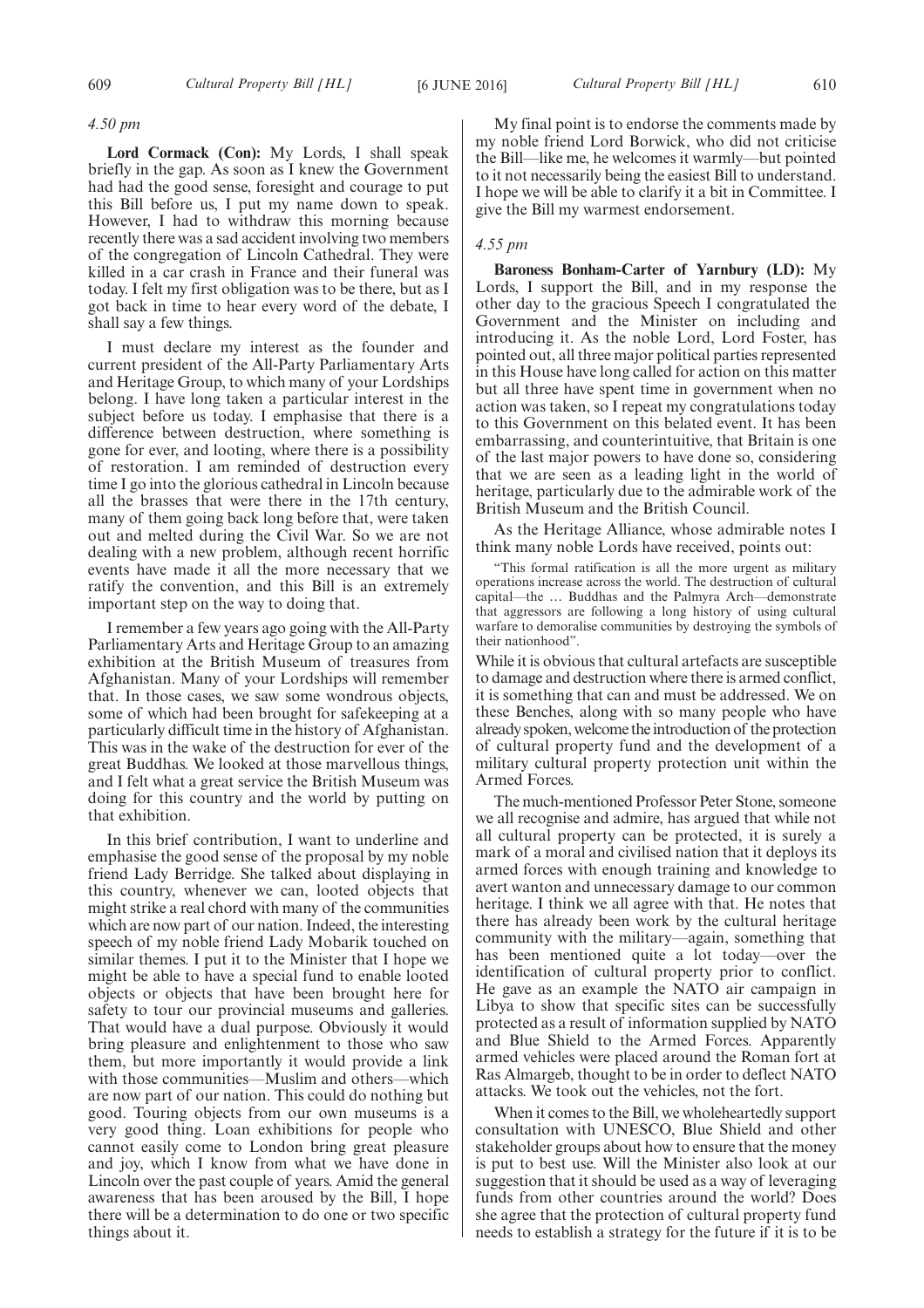#### [BARONESS BONHAM-CARTER OF YARNBURY]

used to achieve its full potential? Does she agree that co-ordination is essential and that there needs to be a central team based in London, not large but recognised and with clear credibility within the heritage community, military, police, customs and NGO sectors? Does she agree that training needs to be a core purpose, and that it needs to look to the future—in other words, to be ahead of the game in helping countries at risk to prepare for the worst? Does she agree that a balance needs to be struck between emergency response and long-term support?

However, as so many noble Lords—my noble friend Lord Redesdale, the noble Lord, Lord Borwick, and the noble Baroness, Lady Berridge—have said, the likes of Daesh of course do not just destroy. A fascinating and disturbing "Dispatches" on Channel 4 called "ISIS and the Missing Treasures"—I hope the Minister will note that I have managed to get the brilliance of Channel 4 into this debate—showed how looted treasure, which many noble Lords have referred to, funds terrorism. London is the second-largest art market in the world and items move through our ports and customs all the time, yet, as my noble friend Lord Foster mentioned, we have a tiny team to police the situation. Why are they not doing more? I take on board the question from the noble Lord, Lord Borwick, about how we treat family heirlooms that are brought out of war zones and sold, but listening to the Minister it seems that Part 4, which many noble Lords have mentioned, offers lots of opportunities to try to solve these issues.

I am afraid that I will get a little political. While we are debating and discussing—and supporting—the Bill, why are the Government simultaneously supporting and abetting the Saudi-led coalition's destruction of cultural property in Yemen? Parts of the old city of Sanaa are gone, as is the Great Dam of Marib—a feat of engineering that was undertaken 2,800 years ago. Missiles fired from the coalition's planes have obliterated a museum where the fruits of an American-Yemeni archaeological dig were stored, historic caked-mud high-rise dwellings, 12th-century citadels and minarets, and archaeological sites at Baraqish, Sirwah and other places, whose importance to humanity's heritage has been recognised by the UN. There seems to have been a bit of a breakdown of our adherence to international humanitarian law, which is at odds with the welcome ratification of this convention.

Finally, there is always a danger when we talk about protecting cultural heritage that we appear to ignore the appalling suffering of the people caught up in the conflicts that threaten them—that artefacts are somehow more important than flesh and blood. Of course they are not, but destroying a people's culture is also a way of destroying them—a point emphasised on the plight of the Yazidis by Irina Bokova, the director-general of UNESCO, who was mentioned by the noble Lord, Lord Renfrew. She uses the term "cultural cleansing":

"What are Yazidis if they are uprooted from a place where they have been living for centuries? … You destroy the temples, you take away what they have … It's really more than ethnic cleansing, because you deprive them of their identity. You just want to destroy them totally, you don't want anything from their culture left there for humanity. It's as if they never existed".

We must not allow this to happen anywhere, to anyone, and the Bill is part of recognising that.

#### *5.03 pm*

**Lord Stevenson of Balmacara (Lab):** My Lords, how wonderful to be discussing culture and to be doing so at the very centre of the work of your Lordships' House: the first Bill to come through in the new Parliament and as far as I recall the first Bill we have seen for nearly six years—apart from a very small gambling Bill—which deals with issues relating to that great department, DCMS. I am delighted to be here to respond on behalf of the Labour Party. Today's debate has been of high quality and it shows that when Members of your Lordships' House get together and talk about issues of mutual interest and concern they can bring insights and new thoughts to bear on a topic that has been far too long neglected. However, at least it is out in the open air and, indeed, the sunshine.

It is good news that after some 62 years we are bringing forward the necessary legislative arrangements for the UK to ratify the convention and the protocols of the original Hague convention. We welcome the Bill and will do what we can to make speedy progress on it, while of course ensuring that it gets proper scrutiny. As the noble Earl, Lord Clancarty, said, ratifying the treaty will not bring back what has been destroyed in Iraq, Afghanistan, Syria and far too many other places but it will help in the future, as UK ratification will not only strengthen the treaty but provide the UK with the necessary international moral authority, which of course by failing to sign the treaty it has so far lacked. It should be recalled and noted that for some time the UK has been acting as though it were already part of the Hague convention. We have been doing the things necessary to comply with it, and we should congratulate those who have had the good sense to operate in that way over the years and salute the good work that has been done.

One concern that I have about the Bill is that, because it has been necessary to adopt the original definitions of the convention—indeed, the convention appears as a schedule to the Bill—we have ended up with a definition which, as others have mentioned, is largely buildings-based and focuses on artefacts. Article 1(a) talks about,

"movable or immovable property of great importance … such as monuments of architecture, art or history".

Paragraph (b) refers to,

"buildings whose main and effective purpose is to preserve or exhibit the movable cultural property",

and paragraph (c) talks about,

"centers containing a large amount of cultural property".

As the Minister said in introducing the Bill, those paragraphs could be interpreted to include all cultural activity, but those of us who have had experience of how laws, once written down, are interpreted by people called lawyers may worry that the definitions are too tight and that they need to be reconsidered. It may not be possible to do that within the rubric of this Bill, because delaying it by trying to amend it may cause collateral damage in the sense of making it difficult to ratify and adopt the protocol. Many noble Lords who have spoken today, including the noble Lord, Lord Redesdale, who displayed great skill in making sure that morris dancing became part of our cultural fabric—it would not perhaps have been my original choice—have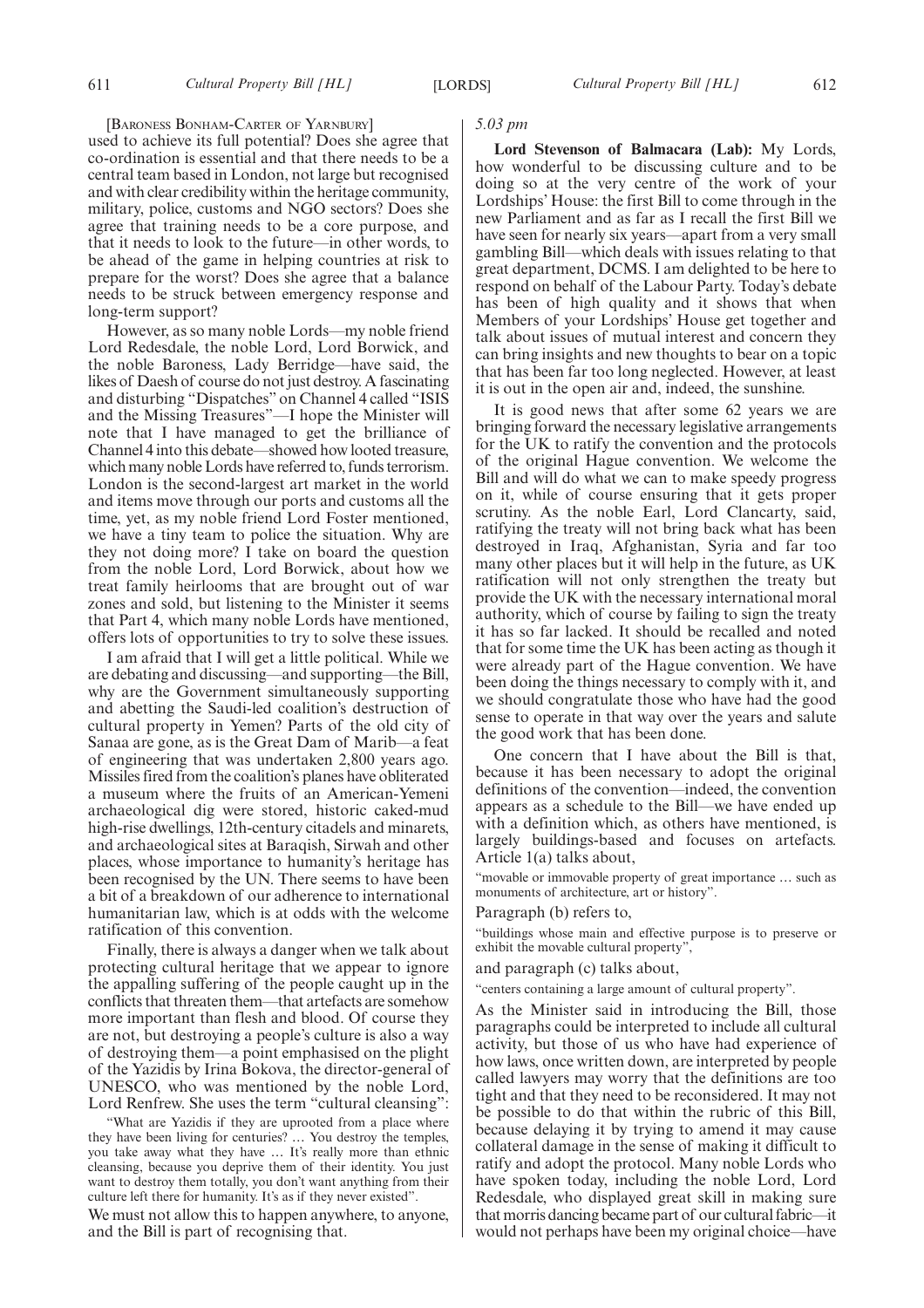made the point that I am trying to make, perhaps more graphically than I am able to do. However, I am concerned that work, which I did previously, at the British Film Institute and the BFI National Archive might not be included in the definitions, although it certainly could be if good sense were applied. I want to come back to that point later.

A related point, mentioned by the noble Baroness, Lady Young of Hornsey, is what this country is doing to exemplify the categories that might be protected under the convention, should that be required. I look forward to hearing the Minister's response to that, given the concerns that were expressed by her department in 2008, with particular reference to resources if enhanced protections are listed. The argument seems to be very clear. There is obviously an issue about scheduled ancient monuments, but not including grade 1 listed buildings and other properties of considerable cultural value to the country seems perverse. In that regard, it would be helpful if the noble Baroness could respond to the point made by the noble Lord, Lord Renfrew, about non-state cultural destruction, which a number of people have touched on—again, I should like to come back to that—and the related question of whether plans to protect UK cultural sites in case of say, terrorism, are robust. After all, we seem to have a war on terrorism but that would not be covered by this convention.

Over the years, there has been welcome evidence of an increasingly close understanding between civil and military leadership, which will be crucial if the Bill is to work properly. Going back to the original convention, two responsibilities were placed on the country, as applied to the Ministry of Defence and our military colleagues. There was not just one, and to my mind this is quite an interesting way of expressing it. The parties,

"undertake to introduce in times of peace into their military regulations or instructions such provisions as may ensure observance of the present Convention".

I can understand that the plans for that are not yet fully advanced but it would be helpful to probe those a little in Committee, and I give notice of my intention to do so. I believe that it would be better for us all if we could understand how the responsibilities, which are fairly significant, are to be placed on members of our military personnel.

I want to pick up a second point. There is also a requirement in the convention to,

"foster in the members of their armed forces"—

the parties concerned—

"a spirit of respect for the culture and cultural property of all peoples".

Those are good words, but I am not quite sure how that will apply to every individual member of the Armed Forces in all its branches. However, I am interested again to probe a little further into how that is intended. It seems to me a very significant amount of work and I worry that the resourcing of it will not be sufficient. However, it is very clear that the involvement and support of the MoD and all the armed services in making the convention as effective as possible will be a crucial part of this. Present evidence is that they are doing well on this, and we want to support that as we go forward.

A number of noble Lords mentioned the trade in illegal artefacts, and I am sure that this is something we will need to come back to. As the noble Earl, Lord Clancarty, said, it is surely of some significance that, in the 13 years since the Dealing in Cultural Objects (Offences) Act came in to force, there has not been a single prosecution. Yet there seems to be evidence that something is going wrong in the art and other markets in the UK. As my noble friend Lord Howarth of Newport said in a previous debate, we surely need a cross-governmental drive on law enforcement in this area which engages the police, the National Crime Agency, the Border Agency and HMRC. Although the Metropolitan Police Art and Antiques Unit is clearly very successful in monitoring the trade, again, because of the lack of prosecutions, it may need to be additionally resourced. This is something that we might need to come back to if this section of the Bill is to work well.

It is good news that there is going to be a cultural protection fund to support this legislation, and it is good news also that that is going to be administered by the British Council. However, we will still want to probe this a little in Committee as we seek answers about how this fund is to be grown or enhanced to meet additional needs. As I understand it, it is a fixed amount of money over a fixed period, but obviously once a number of projects have got going and more work is happening, we will need to think about how that fund would be refreshed and grown.

My noble friend Lady Andrews, raised a couple of what she called technical issues—although I think they strike at the heart of the Bill—in relation to the definitions that have been used. The Hague convention refers to a "serious violation" of the protocol but the current legislation refers to a "serious breach". It may be that there is an easy answer to this, and I hope that we will be able to resolve that by the time we get through Committee.

There is also a question around why the scope of criminal liability for an ancillary offence under the law of England and Wales differs from that in Northern Ireland and Scotland. Again, that is a matter that I am sure can be tidied up without detriment to the overall progress of the Bill.

Finally on this point, as others have pointed out, five members of the UN Security Council have still not ratified the convention, so there is some work to be done through diplomatic channels once we have joined. This needs to be picked up and driven forward. We are either all in this together, in which case there may be an opportunity to do some good, persuasive and continuing work, or there will be those who will work against it.

As I said earlier, it is a bit of a worry that during today's debate, a lot of anxiety has been expressed about how the Bill is framed and how it will work in the modern world. It is limited in definition, as I pointed out, and limited in scope, as others have picked up, and of course there are a lot of new cultural forms that might need to be included. The noble Lord, Lord Renfrew, asked why the Bill applies only to state interaction and not those that we have seen in the Middle East. There is also a new dimension that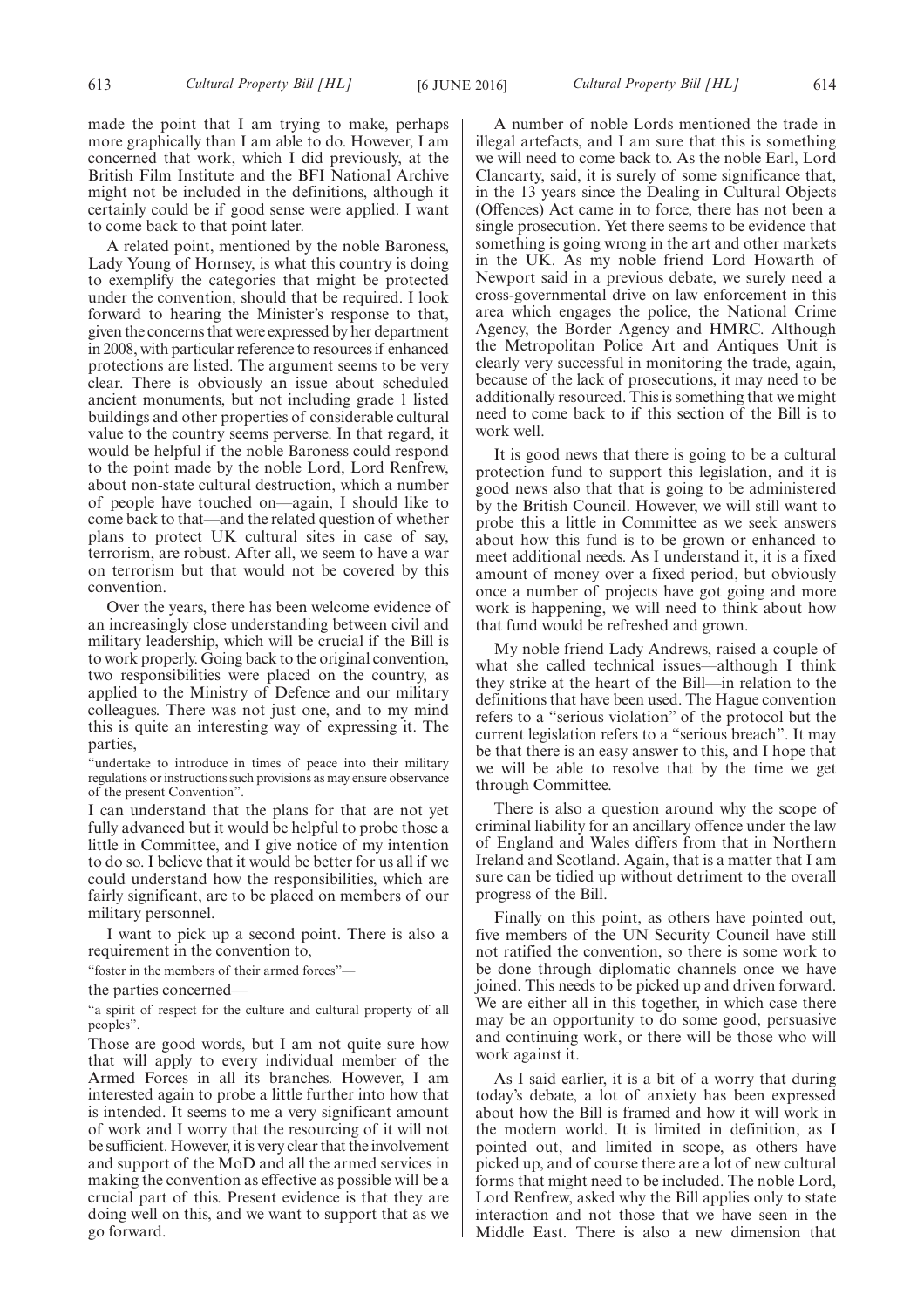[LORD STEVENSON OF BALMACARA]

perhaps needs special focus: the idea that somehow an attack on cultural objects is part of the battle and that by destroying cultural objects one can win more than if one respected them.

These points are all important but it may not be appropriate to take them forward in this Bill. I therefore leave it with the Minister that in parallel to the progress of this Bill, we should be thinking about a third protocol—perhaps we can discuss it in Committee—to be offered as an entry prize for having signed up to the existing two protocols. We could make it three in a row and add an additional point that would update and refresh this work as we go forward. That may be ambitious progress, but it is not unachievable.

There is a duty on us all in this Parliament not to delay further the progress that has already been made in ratifying this convention and protocols so that the UK can finally show its wholehearted commitment to the protection of universal cultural heritage, establish consistency with our pride in our own history, and signal our shared human values and culture. We will do what we can to expedite the passage of the Bill, subject always to the need to ensure that no legislation agreed by your Lordships' House is done without appropriate scrutiny.

#### *5.15 pm*

**Baroness Neville-Rolfe:** My Lords, the debate has clearly shown that the House is united in approving the intentions of the Bill. It is pleasing to introduce a Bill with widespread support in this House.

The Hague Convention may be 60 years old, but, as so many have said, we are discussing UK ratification at a time when its effects and measures are all too relevant. Precious artefacts have been destroyed and many others are under threat. Ratification makes an unequivocal statement about the UK's position on the destruction of cultural heritage and allows us to do all we can to prevent such actions and, if necessary, to prosecute malefactors.

However, a number of noble Lords—my noble friends Lord Renfrew and Lord Borwick and the noble Lord, Lord Stevenson—have said that the Bill is a little too narrow and that we should be more ambitious. I do not see it that way. I celebrate the fact that this Bill is in the Queen's Speech after so many years of disappointment. It is ready early in the Session; it has been consulted on; it has the benefit of input from the expert and the wise; and it will introduce the necessary changes to UK law to enable the UK to ratify the convention and accede to its two protocols. It will complement and augment the strong cultural property legislation that already exists in the UK and is accompanied by an ambitious programme of initiatives to support the protection of global heritage, including the cultural protection fund. So let us get it on to the statute book.

I thank my noble friend Lord Renfrew for his words. We are fortunate to have in him one of the world's leading experts in archaeological theory and paleolinguistics, who has already done so much valuable work relating to the looting of archaeological sites. We are also lucky to have the input of the all-party parliamentary groups and committees on archaeology, culture and the arts. These grace this House and I am grateful to all noble Lords who contribute to their proceedings, including my noble friend Lord Cormack. I was glad to see him here and sorry to hear about the death of his colleagues from Lincoln—home of such a wonderful cathedral.

As one would expect from such a distinguished and knowledgeable gathering, many great points have been made and a number of challenges raised, some of which we will have to come back to in Committee. However, perhaps I could respond in four key areas—the military, international issues, the art market and the cultural protection fund.

Concerns have been raised about this legislation placing yet another burden on British soldiers. However, as has been said, the Ministry of Defence and our Armed Forces already act as if bound by the Hague Convention, and respect for cultural property is upheld across the UK's Armed Forces in military law, our targeting policy, training and in-battle area evaluation and assessment. My department has worked closely with the Ministry of Defence in preparing the Bill. I was glad that the noble Baroness, Lady Andrews, mentioned the "monuments woman" and centenarian, Anne Olivier Bell. The joint military cultural property working group is still developing the concept of this unit. It will start to recruit specialists into the Army Reserve in the near future pending final approval.

Of course, the obligations are not absolute. The convention and Second Protocol provide that they may be waived in cases where military necessity imperatively requires it, such as if cultural property has, by its function, been made into a military objective or there is no feasible alternative available to secure a similar military advantage. It is important to note that, under the Bill, in order to commit an offence of a serious breach of the Second Protocol, a soldier must know that the property to which the Act relates is cultural property. This would protect a soldier from prosecution in circumstances where it really was not apparent that the property was cultural property. That is a long way of confirming in response to the noble Lord, Lord Foster of Bath—Bath being one of the world's greatest heritage sites—that it is the Government's view that the Bill will not constrain the military or have any negative consequences for UK soldiers or their commanders.

My noble friend Lord Balfe said that 30 years in prison seems too long a time for just destroying a building. I touched on the logic for this in my opening speech. The maximum sentence of 30 years is comparable with other similar sentences in UK law. The International Criminal Court Act 2001 covers war crimes, including directing attacks on certain buildings or monuments, which are punishable by up to 30 years' imprisonment.

Turning to the international aspect, a number of noble Lords have rightly deplored the destruction of cultural heritage by Daesh. I share these sentiments. In raising revenue Daesh relies primarily on oil sales, internal taxation, extortion and kidnap for ransom. It also derives a much smaller amount of funding from other sources such as foreign donations and, yes, of course, the excavation and removal of antiquities.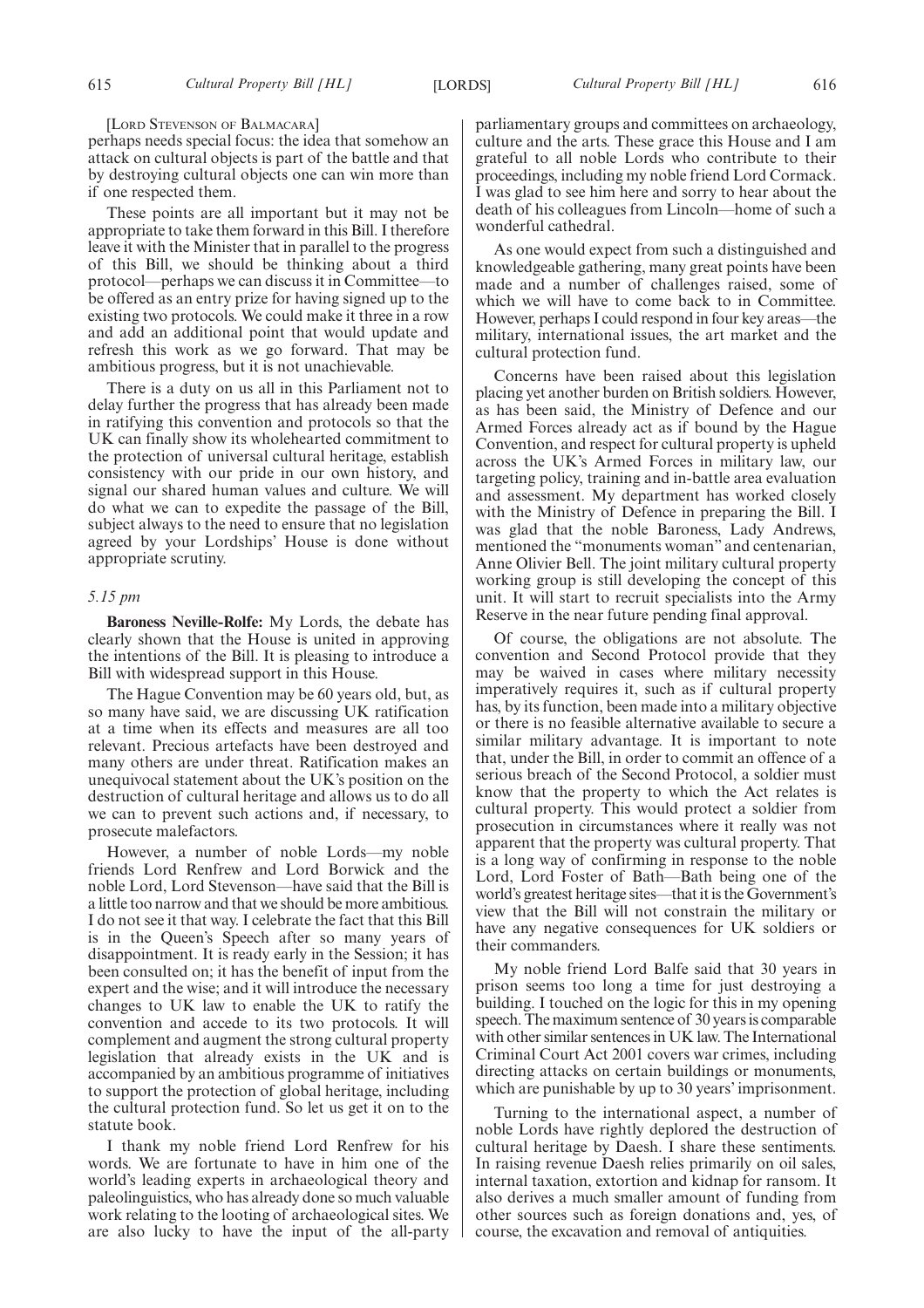My noble friend Lord Borwick asked a number of questions about the Bill. The intention of the Bill is to introduce legislation that will enable the UK to ratify the 1954 Hague Convention and accede to its two protocols. We have been guided by the convention and protocols to ensure that we have fully met the obligations they set out and have drafted the Bill in the simplest way we can. The definition of "unlawfully exported" used in the Bill does not necessarily equate to whether or not an item has an export licence.

My noble friend and the noble Lord, Lord Renfrew, are right—the UK does not recognise Daesh or the Taliban as a state. Sanctions already exist for cultural property illegally exported from Syria and Iraq since March 2011 and August 1990 respectively. These sanctions prohibit, among other things, the importing, exporting and trading in such objects, and breaching these prohibitions is already a criminal offence under UK law. The noble Lord, Lord Stevenson, made a related point to which I am sure he will return in Committee.

Ratifying the Hague Convention would be a strong public statement of the UK's commitment to international humanitarian law and cultural heritage and will further strengthen the UK's international leadership on this subject. Taken together with the other government initiatives, passage of the Bill will demonstrate that we condemn all instances of cultural destruction and illicit trade in antiquities.

My noble friend Lady Mobarik asked about the cultural protection fund. Our objective is to help to create opportunities for economic and social development through building capacity to foster, safeguard and promote cultural heritage in conflict-affected regions overseas. Applications will be welcome for projects which support the protection of heritage that particularly matters to the people in the countries affected or—this is important—tells the story of the peoples that once lived there.

The noble Baroness also made an important point about the role of UK museums. I especially commend the work of the Glasgow museum, which she described so well, and other museum services which are engaged in diaspora communities around the country. These play an important part in understanding our shared heritage.

The noble Baroness, Lady Bonham-Carter, gave the Bill warm support, for which I am grateful. She rightly professed her concerns about the Yazidis. We, too, remain extremely concerned about the barbarity of Daesh relating to that important people. She shared her experience of Libya and Yemen, which I know much less about. She made a number of suggestions for bringing in funds from around the world. I am glad that she mentioned the Channel 4 documentary, which I must make sure I see before we move into Committee.

Lord Lea of Crondall (Lab): Before the noble Baroness leaves the point about Yemen raised by the noble Baroness—

**The Earl of Courtown (Con):** The noble Lord has not been in the Chamber for the whole of this debate.

**Lord Lea of Crondall:** I do not need to be in the Chamber for the whole of the debate in order to ask a question.

#### **The Earl of Courtown:** Yes, you do.

**Baroness Neville-Rolfe:** Perhaps I can have a word with the noble Lord after the proceedings in the Chamber have finished and make sure that I have met his concerns.

I know that the impact on the art market is of concern to some in the House. The Government believe that the legislation does not impose any obligations on dealers in cultural property that go beyond the normal due diligence they should undertake for any piece of cultural property they wish to buy or sell in accordance with the industry standards, such as the British Code of Practice for the Control of International Trading in Works of Art. During the implementation of the Bill my department will work closely with all stakeholders with an interest in the Bill, including the art market. I will ensure that the British Antique Dealers' Association is included in those discussions, and I thank my noble friend Lord Borwick for his suggestion. I know that there have been concerns about the role that the illicit trade in antiquities may play in money laundering in the UK, although noble Lords did not focus on that strongly today. The Government will take decisive action to strengthen the UK's anti-money laundering regime in the criminal finances Bill.

The noble Lord, Lord Foster of Bath, the noble Earl, Lord Clancarty, and the noble Baroness, Lady Young of Hornsey, all asked about the identification of sites in the UK which would be protected. Our provisional plan is to enshrine the protection of our most valuable cultural sites and property in international law through general protection listing status. This general protection is likely to extend to buildings, historic gardens and parks of grade 1 or category A status, cultural world heritage sites, nationally important collections in museums, galleries and universities, as well as the National Archives and our five legal deposit libraries. We will also consider the submission of our world heritage sites as candidates for enhanced protection. We plan to decide this list by means of a panel of cultural experts and key stakeholders. The interesting points made by the noble Baroness, Lady Young, will inform our implementation and I will consider carefully her idea of a round table. As noble Lords know, I find such meetings extremely useful, as does the Culture Minister my honourable friend Ed Vaizey, a veritable knight of the round tables.

The noble Earl, Lord Clancarty, also asked what cultural property is, so I hope that he finds this explanation helpful. He went on to ask about the impacts and changes felt in Germany following the 1999 measures, as well as the UNESCO climate change report and the UK's response to it. I will have to write to him once I have had a look at *Hansard*. I have a personal interest in this as I come from a village close to Stonehenge, and indeed we have often debated the need for the proposed investment in the A303 to protect that extraordinary five-star site.

My noble friend Lord Renfrew asked what we could do to ensure that the destruction of cultural property is viewed as a war crime. The International Criminal Court Act 2001 already makes it an offence to direct attacks at certain buildings and monuments,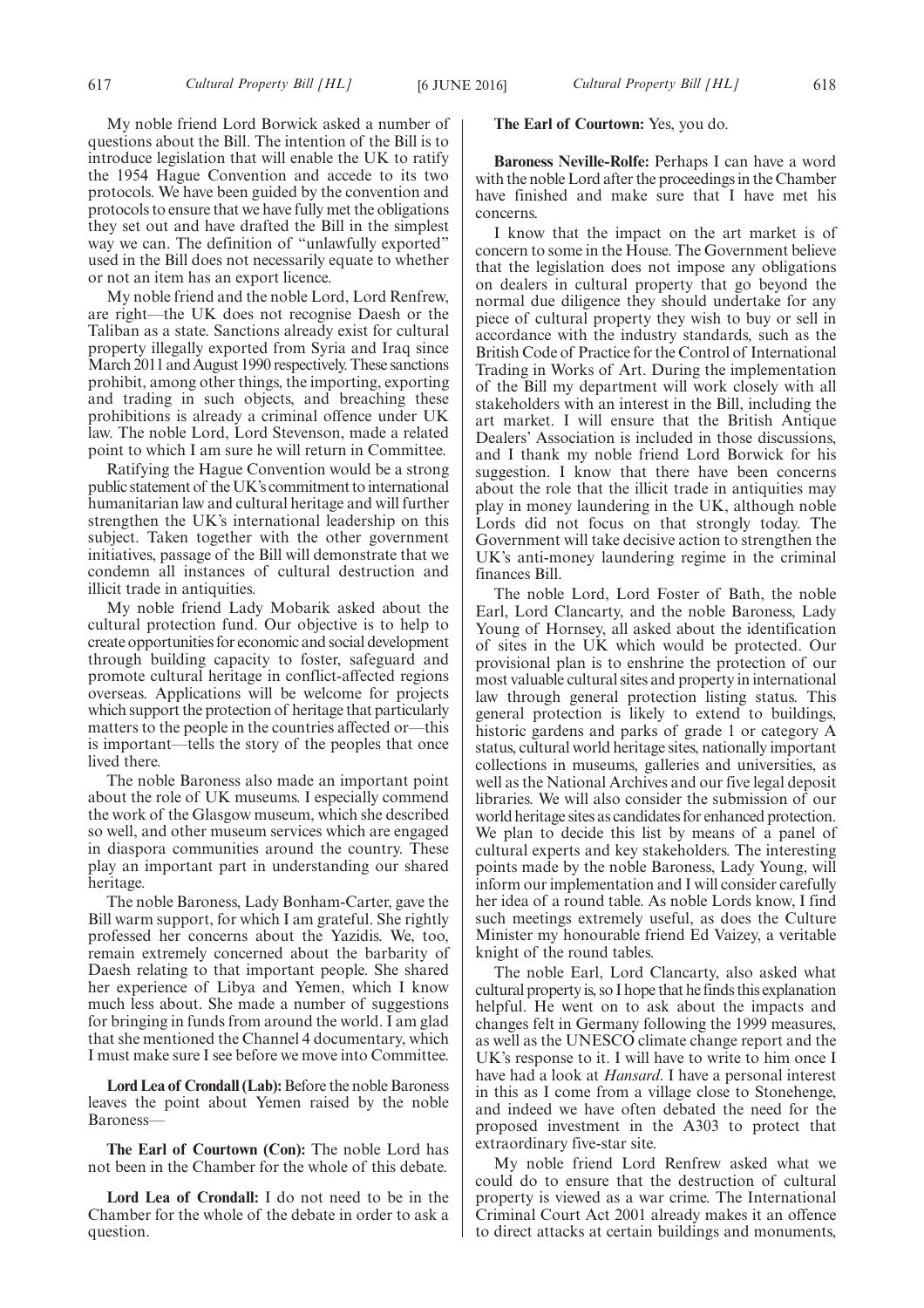#### [BARONESS NEVILLE-ROLFE]

and under the Geneva Conventions Act 1957 extensive destruction of property and attacks on certain monuments are grave breaches of the convention, which of course is punishable by up to 30 years' imprisonment.

The noble Lord, Lord Redesdale, suggested the formation of a digital archive. I note that interesting proposal, and I thank my noble friend Lady Berridge for the keen interest that she has taken in police resourcing. The responsibility for decisions on operational matters of course lies with chief constables, but the National Police Chiefs Council has recently established a national network of heritage and cultural property crime liaison officers and is working to raise awareness of cultural property crime right across all police forces. She and other noble Lords asked about police funding, a point which also came up in our useful debate in January. Since then, police funding has been ring-fenced in line with inflation with an increase of £900 million by 2019-20 and the Chancellor has made a generous settlement for important cultural property protection where illegal sales can fund the most appalling regimes and crimes, a point that was extremely well made by the noble Lord, Lord Redesdale. The noble Lord, Lord Stevenson, talked about enforcement in prosecutions. There has recently been a case leading to prosecution. An individual was sentenced to three years and eight months in jail for committing an offence under the 2003 Act, as well as other related offences.

The noble Baroness, Lady Andrews, asked about "breach" instead of "violation". Breach is used instead of violation because it is a more familiar UK legal term, but I am advised that the meaning is the same. The scope of ancillary offences in the devolved Administrations is not different, but the drafting takes account of the different laws in different places across the UK. My noble friend Lady Berridge asked who would pay the costs of storage and transport. The matter of who will pay associated costs will have to be determined on a case-by-case basis. The DCMS will work closely with any museum if that need arises.

Finally, to come back to the cultural protection fund, the British Council will be responsible for managing the grants process and will draw in additional expertise for project selections. The noble Lord, Lord Redesdale, asked about the British Museum's £3 million and funding for future years. As I am sure he knows, it has not yet been allocated. Of course, the British Museum will be able to apply when applications are invited. The cultural protection fund will be open for bids later this month, and the Blue Shield organisation will be able to apply to this.

I have sought to answer the main questions. We will write where I have missed important points. This in reality is a good time to consider UK ratification of the convention, even if the reason—the great increase in devastating and mindless destruction of priceless, important artefacts—can only be a matter of great sadness. We in the UK must do our bit to counter the appalling destructive forces at large and to protect the world's heritage. I commend this Bill to the House.

*Bill read a second time and committed to a Committee of the Whole House.*

#### **BHS**

#### *Statement*

#### *5.32 pm*

**TheParliamentaryUnder-Secretaryof State,Department for Business, Innovation and Skills and Department for Culture, Media and Sport (Baroness Neville-Rolfe) (Con):** My Lords, with your Lordships' permission, I shall now repeat a Statement made in another place by my right honourable friend the Minister of State for Small Business, Industry and Enterprise, Anna Soubry. The Statement is as follows:

"The House will remember that on 25 April I made a Statement to the House after BHS had entered administration. The administrators Duff and Phelps tried to sell BHS as a going concern, with a view to retaining all stores and as many jobs as possible. I understand that they had talks with a number of interested parties.

As reported last week, the administrators have now concluded that, although offers were received, none was sufficient to enable a deal to be completed, and they have had to take the decision to wind the business down. This will, of course, be devastating news for the workers at BHS and their families, and also for those businesses which supply BHS. This followed the sad news received by Austin Reed workers on 29 May that only a partial sale of that business was possible, with the remainder being wound down over the course of June.

A number of questions have been raised about how BHS found itself in this situation. The proper authorities—the administrators, the Insolvency Service and the Pensions Regulator—are already looking into these matters. I am clear that any wrongdoing will be taken very seriously and I will return to this later in the Statement.

Our focus now is to support all those affected and get people back into work as quickly as possible. While we await the administrators' plans for winding down the business, I can inform the House that Jobcentre Plus has already been in contact with the administrators and is preparing a range of support to assist staff. Jobcentre Plus is on standby to go into BHS stores and directly advise affected staff on their options. Already, teams are centrally tracking vacancies in the retail sector and will make local BHS branches aware of any vacancies in their area.

Jobcentre Plus also stands ready to deploy its rapid response service in acknowledgment of the scale of the job losses. This is a service with a strong record of helping people at a very distressing time. It can offer workers support, including help with job searches, CV writing and interview skills; help to identify transferable skills and skills gaps, linked to the local labour market; training to update skills, learn new ones and gain industry-recognised certification that will improve employability; and help to overcome barriers to attending training, securing a job or self-employment, such as childcare costs, tools, work clothes and travel costs.

I can also inform the House that the DWP has written to major retailers asking them to consider what opportunities they may be able to offer the workers and local areas affected as the situation becomes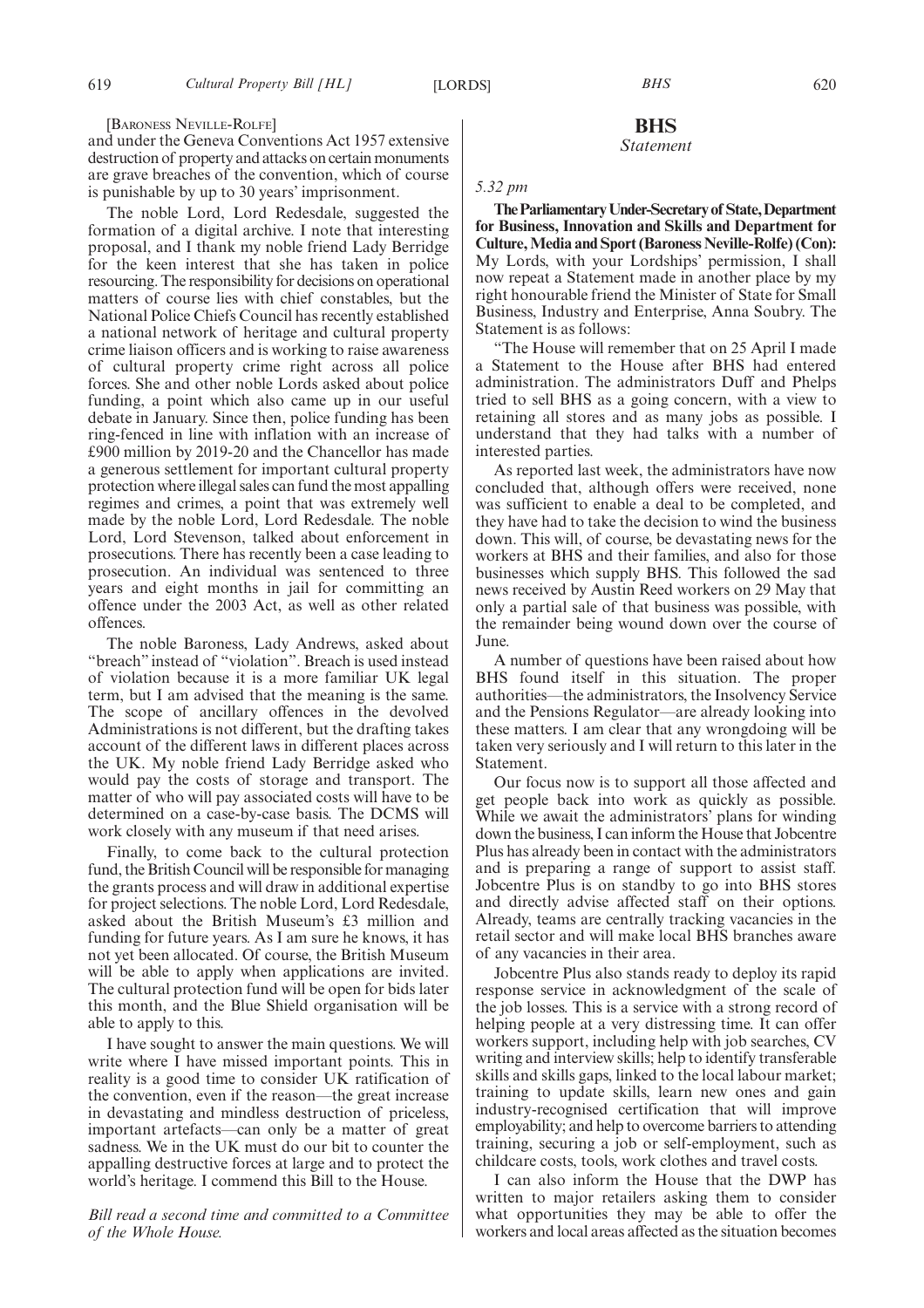clearer this week. The DWP will also be monitoring the impact of redundancies locally on a continuing basis and will provide additional targeted support to any areas particularly affected. I can assure the House we will do everything in our power to support workers and their families through this difficult time, not just for BHS, but also for those made redundant from Austin Reed.

I now turn to some of the wider issues. On 3 May, the Business Secretary instructed the Insolvency Service to begin its investigation into the extent to which the conduct of the directors of BHS led to the insolvency of BHS and/or caused detriment to its creditors. While the Insolvency Service cannot give a running commentary on its investigations, I know that the work is well under way, and I am clear that if evidence is uncovered that indicates that any of the directors' conduct fell below that to be expected, action will be taken. This can include applying to the courts to disqualify the relevant parties from being a company director for a period of two to 15 years. If there are any indications of any criminal wrongdoing relating to BHS, we will ensure that the relevant investigatory body is informed.

Members will also be aware of considerable concern about the BHS pension schemes. The BHS schemes are in a Pension Protection Fund assessment period. The test is whether or not the schemes' funds are sufficient to allow each scheme to buy annuities which will pay members at least Pension Protection Fund-level benefits. If it cannot, the scheme will transfer to the PPF and compensation will be paid. The PPF aims to resolve these issues as quickly as possible. PPF compensation is generally 100% of the pension in payment for anyone over the scheme's normal pension age at the date of the insolvency and, for everyone else, 90% of the accrued pension, subject to a maximum cap.

The Pensions Regulator is also currently undertaking an investigation into the BHS pensions scheme to determine whether it would be appropriate to use its anti-avoidance powers. This means that if the regulator believes that an employer is deliberately attempting to avoid their pension obligations—leaving the Pension Protection Fund to pick up its pension liabilities—the regulator may intervene and seek redress from the employer. There is a clear process that must be followed and this can sometimes take a considerable amount of time. When it becomes appropriate to do so, the regulator will consider issuing a report of its activities in this case. We will closely examine its findings.

As I said on 25 April, retail is a vital sector for the UK economy and we are committed to it, which is why I will be meeting key retailers in the coming weeks, along with ministerial colleagues from other government departments. While the news of BHS's closure is a huge blow, the retail sector as a whole is resilient. There are now 3.1 million retail jobs in the UK, up by 83,000 since 2010, and almost back to record pre-recession levels.

High streets remain a crucial part of our local and regional economies, creating jobs, nurturing small businesses and injecting billions of pounds into our economy. A recent report by the Association of Town Centre Managers found that town centres contribute nearly £600 billion to the economy each year. We will continue to support the British high street. That is why we reduced corporation tax and announced the biggest ever cut in business rates in England, worth £6.7 billion over the next five years.

I know that little of this will be of comfort to BHS workers facing an uncertain future. But I can assure them and the House that this Government will do everything in their power to get every affected worker back in a job as soon as we possibly can. I commend this statement to the House".

That concludes the Statement.

#### *5.40 pm*

**Lord Mendelsohn (Lab):** My Lords, I draw attention to my registered interests, in particular my involvement with a distressed investment and restructuring vehicle.

I thank the Minister for her Statement on the collapse of the BHS chain in its entirety. We share the particular concern for staff and their families, and for the small businesses affected by this collapse. It is always difficult when a decision is made that the existing owners can no longer operate such a business, which must then change ownership. Huge difficulties are faced when trying to sell a loss-making business, especially—as in this case—when the business has a negative value. In these circumstances, it is not uncommon for its equity value to be nominal, the transactions supported by cash left in the business and by vendor loans. In that regard, we welcome the Insolvency Service investigation, once sold, into what transpired in the year or so of trading under Retail Acquisitions. We do not plan to continue a running commentary on this but it is a very important investigation.

I will focus on three issues and seek the Minister's observations on these matters, which have a much wider significance. Certainly, with the collapse of Austin Reed and the problems with Tata Steel, this illustrates that there are problems with our current system of dealing with pensions, particularly defined pension schemes; in dealing with the administration and insolvency process, and the attempt to rescue as much of the business as possible; and, finally, in dealing with what can be done to transition 11,000 workers back into some sort of work and economic security.

On pensions, the current arrangements are really designed for a different era. In the post-financial crisis world, and as a result of quantitative easing, the return on gilts and low interest rates make the job of pension trustees to ensure a viable tracking strategy very difficult. Many of the schemes now in deficit had performed reasonably but are now very distressed. This has affected even our largest and most profitable businesses. In the case of BT, there are £47 billion of IAS 19 liabilities and a £6 billion deficit. This is a company with a £42 billion market cap. These conditions exist in many companies and in local authority pensions, too.

On BHS, the reports and statements confirm that extensive discussions have been going on for many years. We know that these discussions were going on in many different places. The Pensions Regulator said in its annual funding statement, released on 13 May, that the average company paid 10 times as much in dividends as it did in deficit recovery contributions. It went on to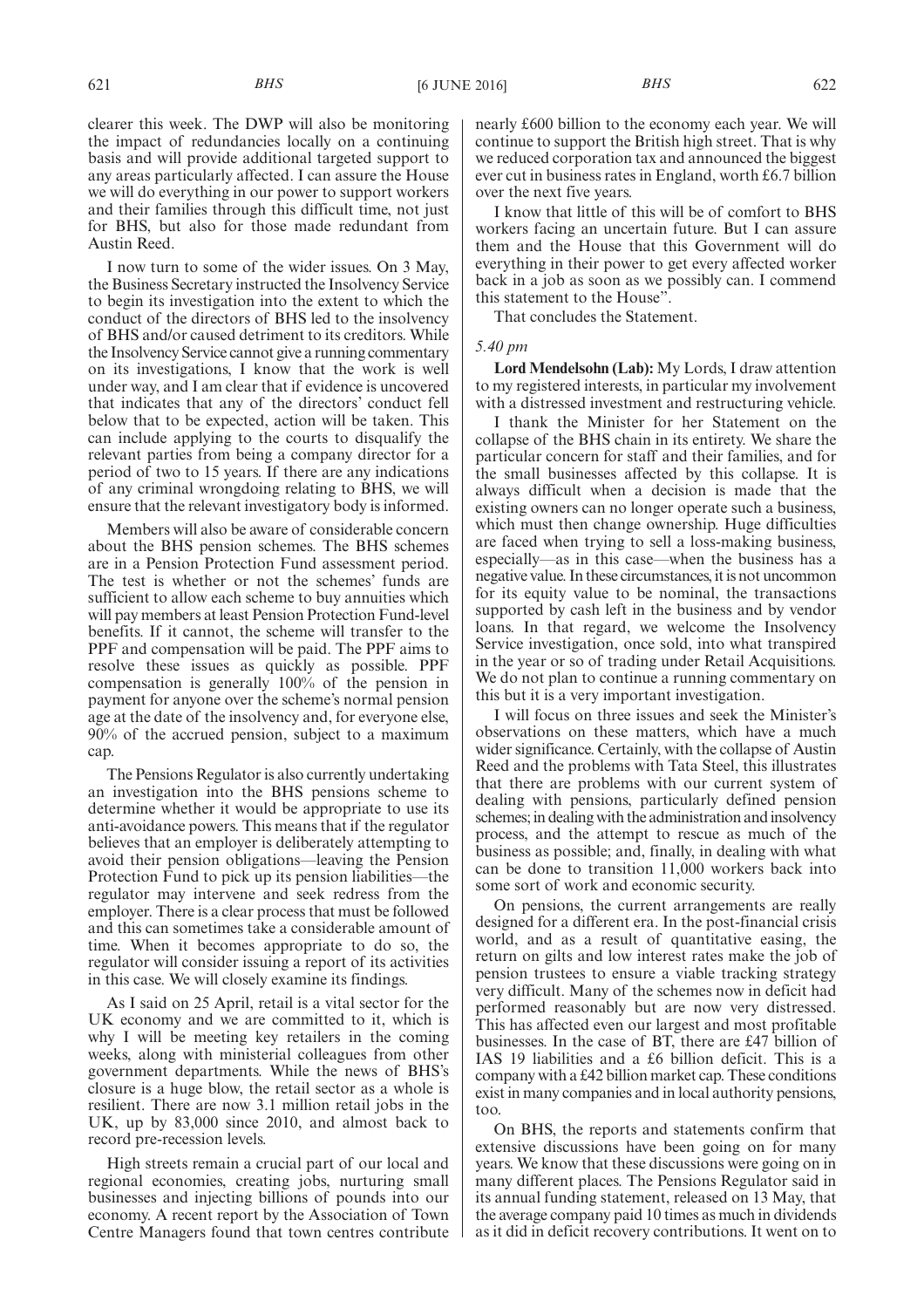[LORD MENDELSOHN]

say that the increase in deficits could be in the region of 20% to 35%, depending on the scheme's valuation date and hedging strategy. With this in mind and its own findings indicating that there is a wider problem than just that seen with BHS, what action is the Pensions Regulator taking to avoid another such crisis? Is the number of companies needing such discussions increasing? If so, are Ministers drawing up plans to deal with these problems?

Secondly, we have great concerns about the process of administration. Naturally, it is a great tragedy that the whole business unfortunately had to fold. It is certainly unfortunate that BHS was unable to seek supplier support and, therefore, the prospect of being able to sell the business became ever more difficult as the working capital requirement made it untenable for any bidder. In regard to this, we are also concerned that it seemed that the business was to be sold only in its entirety. Further activity and restructuring were not undertaken to save some of the business during the administration process.

For us, many of these issues are those present in a "creditor in possession" model versus a "debtor in possession" model. The Minister knows that we have a keen interest in these matters. While we do not propose to replace the "creditor in possession" model, this example certainly suggests that further consideration should be given to a "debtor in possession" model, one that would allow the company to operate and ensure that there were such regulations and laws so that suppliers were able to continue to support a business during restructuring and administration. Indeed, we proposed a model to the Minister some time ago. Certainly, it would not have been able to save such a business in these circumstances—it is very difficult to talk about a particular example—but it would certainly have given the administrators further time to look at restructuring the business and perhaps saving some or a portion of the jobs. We hope that the Minister will consider this.

Also in relation to the administration—we have also raised this with the Minister—recently there has been great concern about the position of creditors, certainly the seniority of creditors. Is it not time that we reconsidered the generous arrangements that allow bank loans always to be repaid first, and whereby taxpayer liabilities in the shape of VAT, national insurance and PAYE are always relegated to second position? We should also consider redundancy costs. Does the Minister consider that they should be paid first, in line with other secured creditors?

We are concerned that the Government should do what they can to support the workers in finding new employment. We welcome the fact that their attention extends to the workers at Austin Reed as well. We hope that the preparations they have made will be activated more quickly than appears to be the case from the Statement. We would be grateful to the Minister if she would give us more of an idea of when the intervention will occur. What more can be done actively—as opposed to plans in preparation—to allow jobcentres to contact the company more broadly? Will the Government consider appointing somebody to "hub" the activity on behalf of the department and all the different agencies of government? In relation to the Minister's observations about the rapid response service being on standby, on what basis will this be activated? Does she consider that such a test has already been met and that it would be worth while activating the service immediately?

**Baroness Burt of Solihull (LD):** I, too, thank the Minister for repeating the Statement. Our thoughts are with the staff and their families. We welcome the support that has been given and the Government's ongoing investigations. The Labour spokesperson has just commented on the position of creditors, which has irked me for some time. However, the Government's complacency and short-term approach is very concerning. Eight thousand jobs have been lost and there are 3,000 in the supply chain. However, the Statement says that,

"the retail sector as a whole is resilient".

What does the Minister make of the British Retail Consortium's forecast that 900,000 retail jobs will be lost by 2025? We need a retail strategy, just as we need a manufacturing strategy. Why do the Government wait for disaster to strike? We have seen it three times now, with British steel, Austin Reed and British Home Stores. The people affected need to be retrained to do different jobs. They need lifelong learning and continuous professional development as part of a working life they enjoy and in which they can take pride. If we had a retail strategy, we could look at making the high street a destination of choice—somewhere that people want to visit as well as being able to order goods online. However, at the end of the day, if you lose your job to a computer, you had better learn how to programme one.

**Baroness Neville-Rolfe:** I agree with the noble Lord, Lord Mendelsohn, that this is a very important matter. As he said, we face the potential loss of 11,000 jobs, some of which are in the supply chain.

In answer to the noble Baroness, Lady Burt of Solihull, the retail sector, of which I used to be a member, does have a certain resilience. The Statement rightly referred to the way it has come back from the recession. With Woolworths—and I was a retailer then, not a government Minister—we found that other retailers were quick to buy the properties and adapt them to new uses. We found some of our best people from ex-Woolworths staff. I hope that the Jobcentre Plus process, which I will come on to describe, will be able to build on things in a similar way. Everything is difficult but the high street is changing, as are consumers. In our towns and cities, we need to think about that and about what other sources of employment and customer pleasure can come through. That will, of course, include things such as restaurants and catering as well as retail, and online stores as well as conventional shops.

Our approach involves the regulatory framework, and I will start with pensions. The pensions legislation was strengthened by the previous Labour Government in 2005 with anti-avoidance provisions. There are provisions for dawn raids and the regulator has strong powers. Trustees have quite strong powers, too, but I think they are always a little worried about precipitating insolvency if they move ahead too fast. As the noble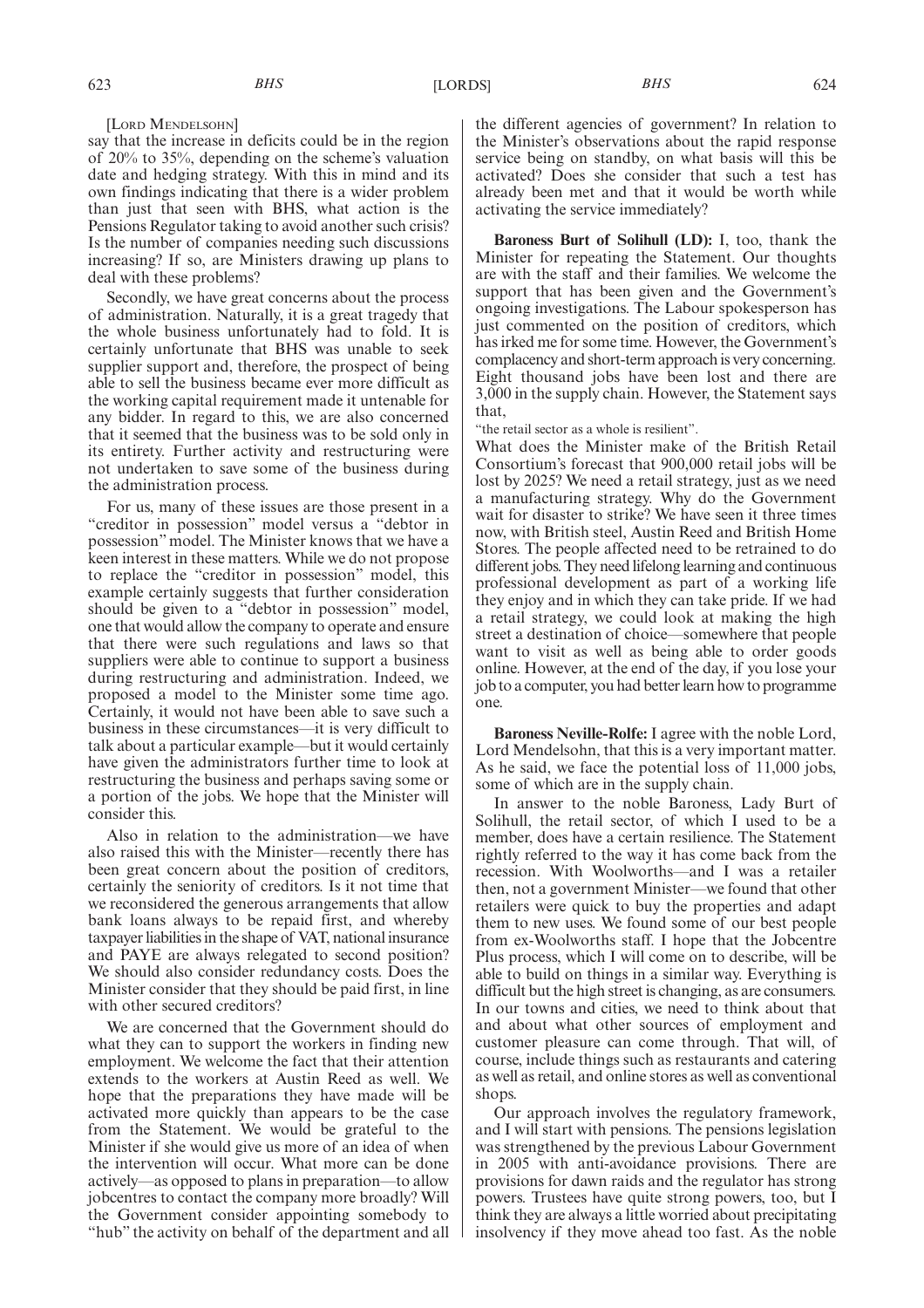Lord, Lord Mendelsohn, said, this is not an easy area, but the Insolvency Service is undertaking an investigation and I will come back to that. The Pensions Regulator is engaged and we look forward to its report. I am sure we will be looking to make sure that trustees and regulators have the right powers in future. In the new world of lower interest rates, which the noble Lord rightly described, things are obviously much more difficult.

We are worried about this case, but it is different from steel, which was a whole sector facing unparalleled pressure. I take the point that retail is facing pressure, but I do not think it is on quite the same scale and it is not so concentrated in particular communities. It is tough for those whose jobs in town centres are lost when BHS closes but, as I said, I am hoping that, with the help of Jobcentre Plus, we can ensure that people either get jobs using their experience and training or get the opportunity to retrain. Jobcentre Plus is on standby and in contact with the administrator to plan the support. The administrator will, of course, have to make funds available for redundancy. The rapid response service will be activated and has been in contact with BIS since the administration started. I am pleased that we have had such a timely Statement and are able to update noble Lords.

#### *5.53 pm*

**Lord Myners (CB):** My Lords, I declare an interest as an adviser to the Joint Committee of the other place. I welcome the Statement and the early involvement of the Insolvency Service, triggered by the Business Secretary. I hope that we will dig far and dig deep. There are clearly issues here of potential fraudulent preference, creditor preference and misappropriation of corporate assets, under the direction of the directors of the company. These things must be investigated properly, openly and transparently. HMRC must also look into the ownership structure and how it managed to convince itself that these businesses are owned by Lady Green, in tax-free Monte Carlo, but run by her husband from the taxable—but receiving little income-United Kingdom.

I have two questions for the Minister. First, why is the Pensions Regulator requiring seven months to investigate this most outrageous situation? Any sensible person would be able to get to the bottom of this in a couple of months. This regulator has already shown itself to be asleep at the wheel. Ministers must encourage it to give a high priority to this. My second question is: how much is this going to cost the taxpayer?

**Baroness Neville-Rolfe:** The swift answer to the first question is that the Pensions Regulator is independent. We have set up the regulator in an independent way. But of course I share the view that there are questions to be answered here. It is interesting and useful that two committees of the other house are looking into this matter. It is difficult to make an estimate of the cost to the taxpayer but, obviously, a lot of the funds for things such as redundancy can come out of the existing resource. We are hoping to find jobs for those who unfortunately have lost their jobs, and that the administrator will be able to sell on some of the sites, which are often prime high street sites and will be able to be adjusted for other uses.

**Lord Lawson of Blaby (Con):** My Lords, I endorse entirely the remarks of the noble Lord, Lord Myners. Leaving aside the very important general issues involved in this case, which were outlined well by my noble friend the Minister and the noble Lord, Lord Mendelsohn, there are particular aspects of the BHS affair and of its governance over a number of years which—if I may use a technical term—stink. In my day there would have been a Board of Trade inquiry. I realise that that procedure no longer exists—maybe for good reason—but will my noble friend assure the House that the investigation by the Insolvency Service and any other investigation that is required will range as widely and thoroughly as a Board of Trade inquiry would have done in the old days? That is what we need.

**Baroness Neville-Rolfe:** I thank my noble friend. I am not familiar with the earlier legislation, which has of course been replaced, but I can say that we have set up, in good time, this Insolvency Service inquiry. We are hoping to get the results from the administrators around the end of July. There are powers to disqualify directors and any evidence of criminal behaviour can be referred to the relevant investigatory authority for investigation and, potentially, prosecution. We have to do the right things that we can do under the existing powers, and we are pushing ahead with that. Then, obviously, we need to reflect on whether or not those powers are the right ones. I should have said earlier that the funds made available for redundancy will come out of the Government budget rather than the administrator's.

**Baroness Drake (Lab):** My Lords, I declare my interest as a trustee of the Santander and Telefonica pension schemes. I welcome the Government's commitment to assisting the workers and their families who have been impacted by the events of BHS and Austin Reed. For them, this is a real and human story. Job loss is always stressful, people are anxious and families are affected, so anything the Government can do to find these people new employment has to be a priority. As we get into the investigation of BHS, several thousand people will be anxiously wanting to know how and when they can get into employment and fund their mortgages, children, homes and everything else.

I am conscious that there are various bodies investigating the circumstances surrounding the collapse of BHS and the implications for its pension scheme. Therefore, I do not want to express an opinion on the role of any player but I will ask the Minister two specific questions. The rules of the DB pension regulatory system were written in the context of the view taken of risk at that time. Regulation can never remove all risk but the economic and commercial circumstances have changed. We live in a post-2008 world where assumptions about growth, interest rates and investment returns are more restrained, and companies frequently change hands or corporate restructurings occur. These can happen quite quickly, so the assessment of an employer covenant backing a given pension fund has to be frequently monitored and reviewed. It cannot be done and simply put on the shelf. I know from personal experience that things can move very quickly, and the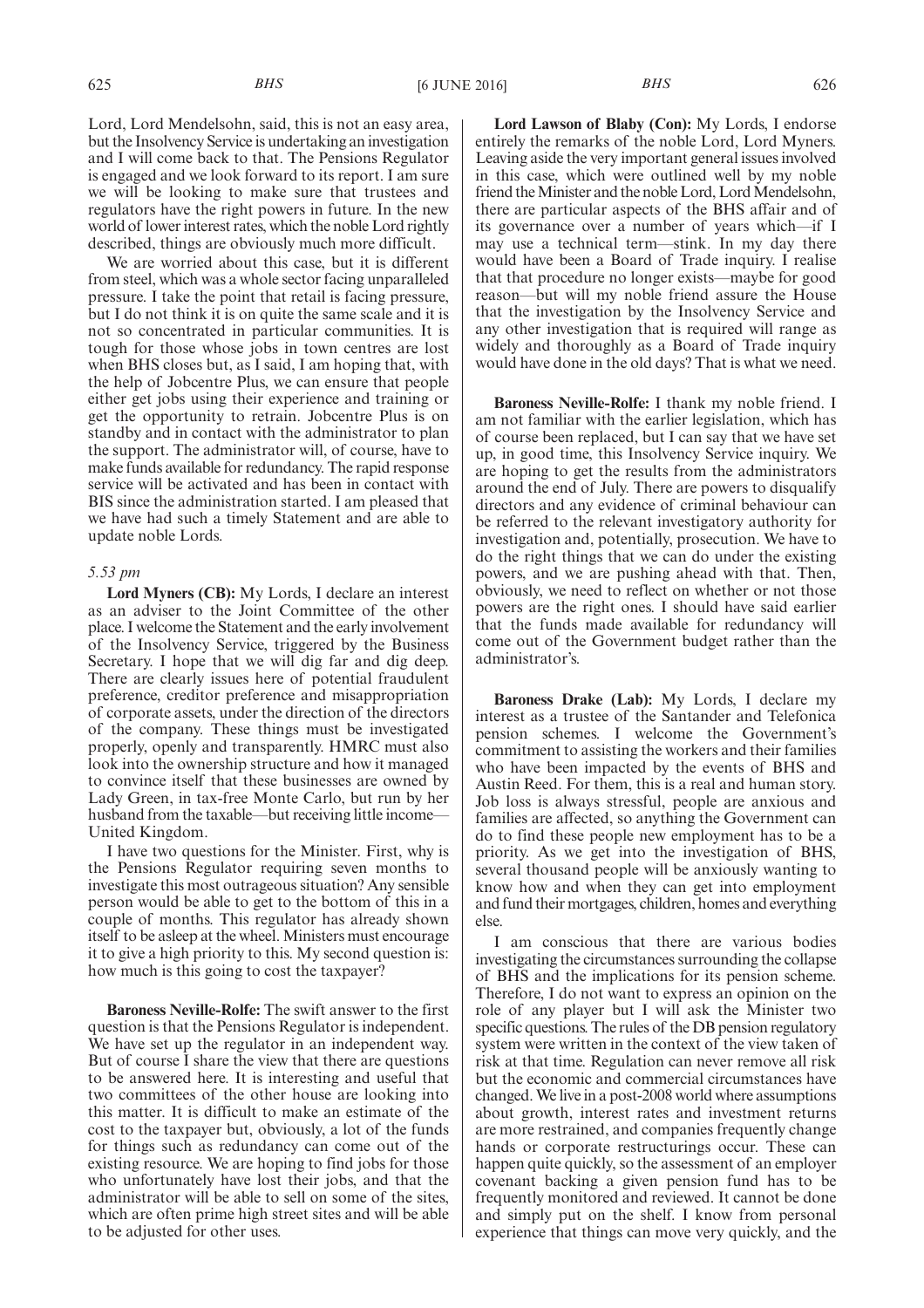#### [BARONESS DRAKE]

circumstances that you find your scheme in can be materially quite different. Will the Government consider reviewing whether the regulator's powers remain fully fit for purpose and are still sufficient to allow it to address threats to the funding of DB pension schemes?

The BHS events also confirm what I already knew as a trustee: that trustees have little or no powers to intervene in a corporate event, even when they anticipate it will weaken the employer covenant significantly or prejudice the scheme's funding level. Are the Government considering a review of the sufficiency of trustees' powers where a corporate event significantly weakens the position of the pension scheme? At the moment there is very little they can do other than report to the regulator.

**Baroness Neville-Rolfe:** I am grateful for the noble Baroness's thoughtful comments. I, too, used to be a pensions trustee and my experience was that you lived in constant fright of doing the wrong thing and that you really did try very hard to be on top of management and to make sure your responsibilities were fulfilled otherwise the riot act was, rightly, read to you by pension schemes' legal advisers. You also tried to look ahead, and any suggestion of M&A was always a good opportunity to try to make sure that the pension fund always got topped up. I know that the Pensions Regulator has spent a lot of time trying to train the remaining defined benefit pension schemes to do things well.

We need to see the results of the insolvency and the Pensions Regulator investigation to see where we get to. Obviously, these kinds of arrangements are kept under review. I take the point, also made by the noble Lord, Lord Mendelsohn, that circumstances are a bit different now. Trustees have strong powers, and if you were to look at the whole situation, you would need to look at that as well. These defined benefit schemes are of course, in a way, a good thing, because the employer provides pensions for the workers so that they do not have to have state pensions. These schemes, which have now largely disappeared, can be extremely favourable for those who have them, giving them security, making them loyal to the employer and so on. It is a difficult area and I am in danger of straying into the territory of the Pensions Minister.

**Lord Stoneham of Droxford (LD):** My Lords, I agree very much with the noble Lords, Lord Lawson and Lord Myners, when they say that the smell of this case is not good. We do not have the full facts yet, but the smell is very bad indeed. The Statement talks about seeking redress from the employer, but this presumably is a dead end, because the current employer is insolvent, and it is the group that originally owned BHS which should be vulnerable. Can the Minister assure us that the powers exist to seek redress in that direction?

The second point is about the regulator. What in the world enabled the regulator to allow these pensions liabilities to be transferred in this way, on the basis of the facts that we have seen? Who will be responsible for holding it to account and for finding out whether the legislation and the regulator's powers are adequate to stop this sort of thing happening again?

**Baroness Neville-Rolfe:** My understanding is that the pension powers are quite wide-ranging, and there is therefore the possibility of previous owners being called to account and having to provide some sort of compensation. I referred to the changes made in 2005, which provide various avenues. This is probably the first Statement we have had on this subject in this House and I will certainly provide a little more detail in writing on what the provisions are, if that would be helpful to the noble Lord.

**Lord Hayward (Con):** My noble friend referred to investigating the pension funds and processes by which the deficit arose, and a number of other noble Lords and noble Baronesses have referred to the fact that the investigatory powers do not seem to be adequate. When the development of pension fund deficits is investigated, I ask my noble friend to concentrate specifically—or that she ask the authorities to do so—on those companies and funds whose closure would mean that no assets were left in this country. It is all very well saying that we will pursue an individual or pursue sums of money but, as the noble Lord, Lord Myners, identified, in a number of cases there are no assets left in this country and, possibly, no individuals to pursue either.

**Baroness Neville-Rolfe:** I am not sure that I entirely understand all the subtleties of my noble friend's remarks. Obviously, Sir Philip Green is a director of a number of active companies in this country at present, mainly in the Arcadia Group. I think that I explained that there is recourse. If it were to come to this—and I am not sure that we should necessarily leap to conclusions—it is possible to take steps against people, including criminal investigations, if those are appropriate. Of course, different member states help each other in relation to people who are located in different domiciles.

### **West Midlands Combined Authority Order 2016**

*Motion to Approve*

*6.06 pm*

#### *Moved by Baroness Williams of Trafford*

That the draft Order laid before the House on 28 April be approved.

*Relevant document: 35th Report, Session 2015–16, from the Secondary Legislation Scrutiny Committee*

**TheParliamentaryUnder-Secretaryof State,Department forCommunitiesandLocalGovernment(BaronessWilliams of Trafford) (Con):** My Lords, the draft order that we are considering this afternoon, if approved, will create a combined authority for the West Midlands. It will also dissolve the West Midlands Integrated Transport Authority and Passenger Transport Executive, and transfer their functions to the newly established combined authority. This order is made pursuant to the provisions of the Local Democracy, Economic Development and Construction Act 2009, as amended by the Cities and Local Government Devolution Act 2016.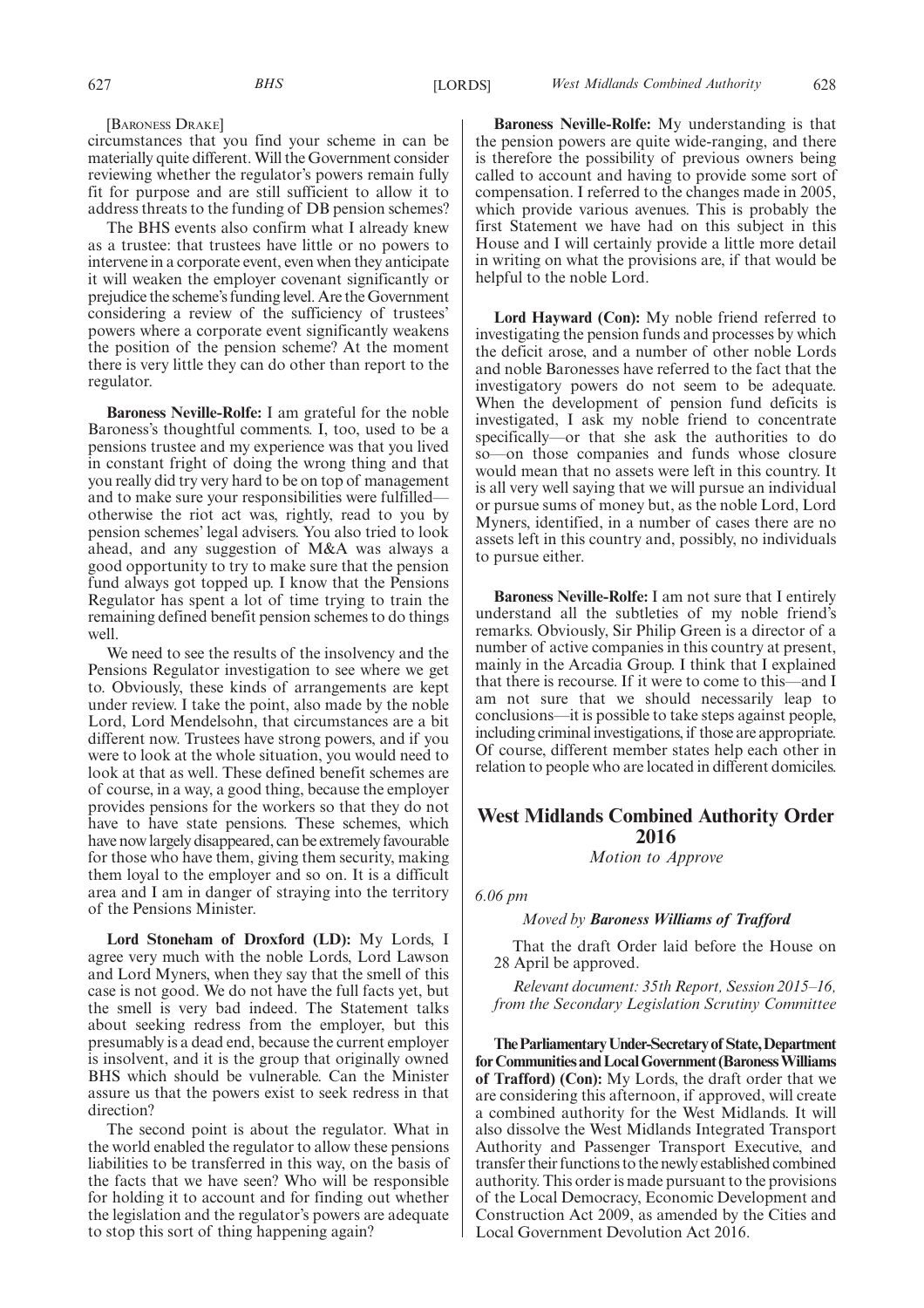The seven constituent councils of Birmingham, Coventry, Dudley, Sandwell, Solihull, Walsall and Wolverhampton have led a truly local, bottom-up process to produce a proposal for the establishment of this combined authority. They believe that this governance model is the most appropriate way for the West Midlands to achieve stronger, more efficient and more effective delivery of economic development, regeneration and transport responsibilities. If this order receives parliamentary approval, the West Midlands Combined Authority will be the second combined authority established since the amendments to the 2009 Act by the 2016 Act, and the seventh established in the last five years.

It is important to note that, while establishing this combined authority in no sense commits the councils concerned, or indeed the Government, to creating a mayor for the area or devolving powers to the area, the councils and the Government intend to use this combined authority as the foundation for implementing the devolution deal that we have agreed with the West Midlands.

**Lord Hunt of Kings Heath (Lab):** My Lords, the Minister said that the councils in the West Midlands have signed up to the issue of having an elected mayor. I remind her that, when we had a referendum in the West Midlands, we decisively voted against having mayors. There is no sign-up at all to having a mayor—it is just that her department has forced the West Midlands authorities to accept it because they would not get the powers unless they were given a mayor.

**Baroness Williams of Trafford:** These matters are truly local matters, and if the local authorities approach government with their wishes, the Government will consider them. We went through that during the passage of the Cities and Local Government Devolution Act; no authority will be made to do anything that it does not wish to do.

**Lord Hunt of Kings Heath:** Is the Minister saying that the powers that will be given to the West Midlands Combined Authority as set out in this order, and more in the future, will be available if the local authorities intimated that they would not have a combined mayor?

**Baroness Williams of Trafford:** My Lords, the order we are dealing with today has no bearing on whether those local authorities will have a mayor. This order is about creating a combined authority. I want to make that absolutely clear to all noble Lords. This is about creating a combined authority; it is not about creating a mayoral combined authority.

In its report, the Secondary Legislation Scrutiny Committee questioned the relationship between the combined authority we are considering today and future developments, such as establishing a mayor for the area. I shall say a little more about this later, but now I would like to address in more detail the draft order before the House this afternoon, which is the order to create a combined authority.

This order provides for the combined authority to assume responsibility for economic development, regeneration and transport across the West Midlands. As I have said, the West Midlands Integrated Transport Authority and the West Midlands Passenger Transport Executive will be dissolved and their transport functions transferred to the West Midlands Combined Authority. This order will enable the seven councils and their partners—including the three local enterprise partnerships in the area: Black Country LEP, Coventry and Warwickshire LEP and Greater Birmingham & Solihull LEP; and the five non-constituent members: Cannock Chase, Nuneaton and Bedworth, Redditch, Tamworth, and Telford and Wrekin—to work together more effectively and efficiently to promote economic growth, secure investment and create jobs.

In laying the draft of this order we have followed the statutory process specified in the 2009 Act as amended by the 2016 Act. A key feature of this is that there is a triple lock. Establishing a combined authority can happen only if the councils concerned consent, the Government agree and this House and the other place approve the necessary secondary legislation. That is absolutely the case here. The seven constituent councils have consented to this order, the Government have agreed the draft of the order, and we are seeking Parliament's approval before making the order which will establish the combined authority on 10 June.

We have considered the particular circumstances of this proposal for a combined authority, as the law requires. We have concluded that the statutory conditions are met. First, we are satisfied that the making of this order is likely to improve the exercise of statutory functions in the area to which it relates. We also consider it would be appropriate to establish this combined authority, having regard, as the 2009 Act requires, to the need to reflect the identities and interests of local communities and to secure effective and convenient local government. Finally, we have considered the public consultation carried out by the constituent councils of the West Midlands on the proposals to form this combined authority and consider that no further consultation is needed.

I recognise that in its report the Secondary Legislation Scrutiny Committee raised certain issues about consultation. I have to tell the House that we do not share the committee's view that there are inadequacies in the consultation. We have reached this conclusion having had regard to the government *Consultation Principles* published on 14 January this year, which the Secondary Legislation Scrutiny Committee referred to in its report, and which have recently been amended in light of comments made by the said committee. In short, the consultation's use of digital measures is wholly consistent with these principles and, as the principles make clear, consultation needs to be considered as,

"part of a process of engagement".

The engagement in this case has been very substantial and included: writing to a representative sample of 465 stakeholders, comprising key private sector employers, public sector bodies and third sector organisations; the establishment of an online survey which attracted 305 respondents and for which the results were analysed and published; the attendance of the three local enterprise partnerships, and the authorities within them, at shadow combined authority meetings; seeking feedback from the public via a query box on the shadow combined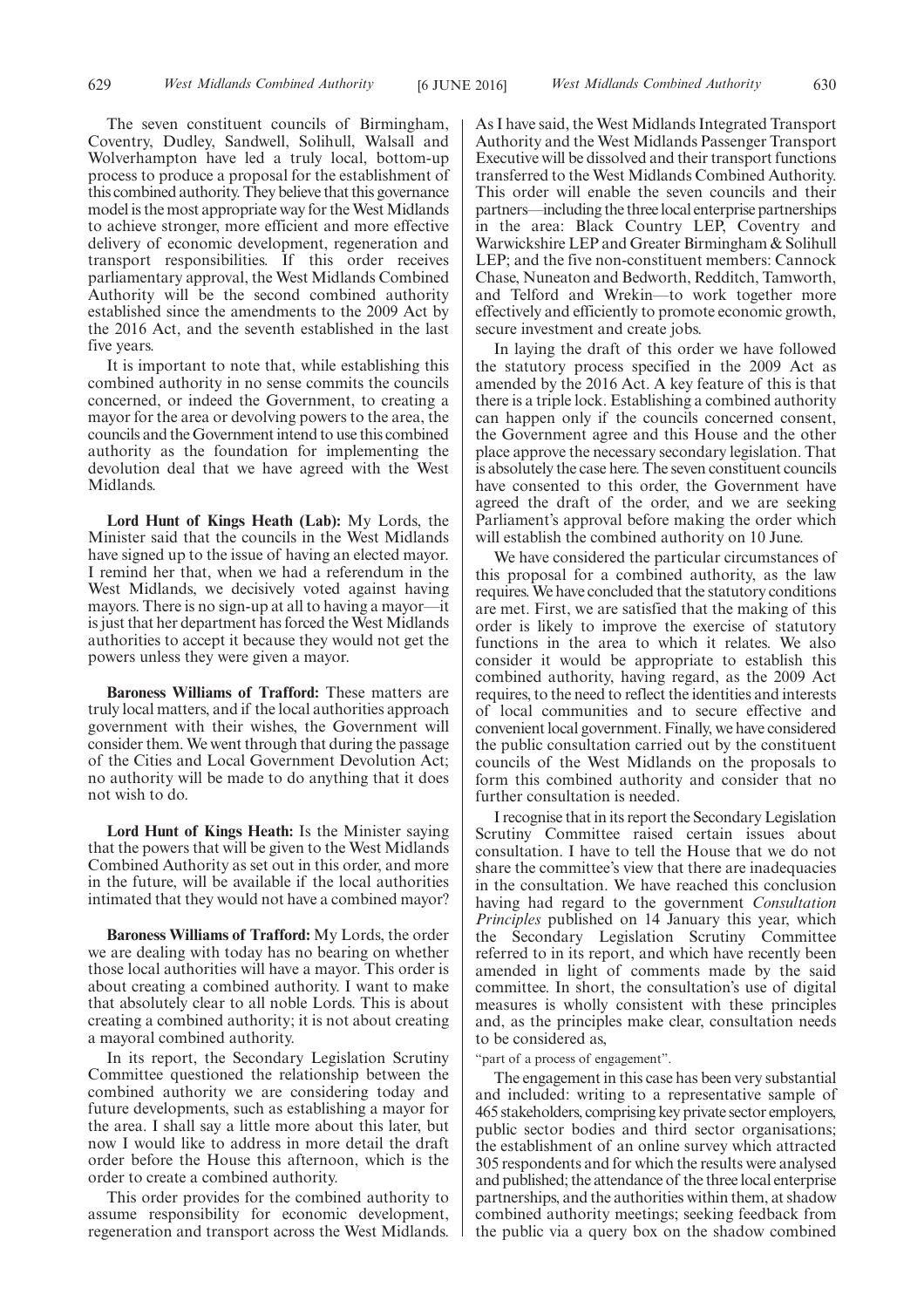#### [BARONESS WILLIAMS OF TRAFFORD]

authority's website; a parliamentary event; and a number of formal and informal briefings with the business and third sector communities. In short, I can confirm to the House that we believe the conditions have unambiguously been met, and that we are therefore seeking the approval of this House today to the order that the other place has already approved.

#### *6.15 pm*

**Lord Rooker (Lab):** On the point that the Minister has just made about the other House approving this order, how long did it spend on it?

**Baroness Williams of Trafford:** Virtually no time at all, I understand. It shows the merit of your Lordships' House that so many noble Lords are here today and are actually interested in this subject. I thank noble Lords for their presence here today and I am sure that I will be well and truly grilled.

I shall say a few words on devolution deals. The Government committed in our 2015 manifesto to,

"devolve powers and budgets to boost local growth in England", and we see combined authorities as a mechanism for doing so. On 17 November 2015 we agreed and concluded a devolution agreement with the seven councils that are constituent councils of this combined authority. This is a major step in our devolution agenda. The footprint created by the three local enterprise partnerships of the West Midlands makes up a major economy with an annual GVA of some £80 billion. The area is also England's manufacturing heart, home to important manufacturing businesses and leading centres of advanced engineering research.

The region's leaders are committed to delivering growth, prosperity and well-being for their residents, and they see the devolution agreement that they have concluded with the Government as central to achieving that. The agreement will devolve major powers and budgets, including £36.5 million a year of devolved funding, over the next 30 years; responsibility for a devolved transport budget; control of the 19-plus adult skills funding by 2018-19; strategic planning powers; and a devolved approach to business support. It will also enable the combined authority to create an investment fund of over £1 billion through the 30-year revenue stream and locally raised finance.

In return, the area has agreed appropriate governance for the new powers and budgets, centred on a combined authority and a directly elected mayor, providing the vital, sharp, single point of accountability that is essential if such wide-ranging powers and budgets are to be handed to the area. The combined authority that we are discussing today will be the foundation of that new governance, and we will be bringing forward to Parliament the necessary orders that, with the consent of the councils concerned, will establish the new governance arrangements if Parliament approves them. Today, however, we are considering simply the order that—if this House approves, as the other place already has—will establish a combined authority with transport and economic development functions, and which, as I have said, if those concerned wish this, can be the foundation of the governance needed for us to implement the devolution deal. I commend the order to the House.

**Lord Kennedy of Southwark (Lab):** My Lords, the order is to approve a combined authority for the West Midlands in the area comprising Birmingham, Coventry, Dudley, Sandwell, Walsall and Wolverhampton, as the Minister said. It is an area that I know well as I lived in Coventry for many years in the 1990s.

This is one of a number of such arrangements that are in various stages of being approved, the most advanced of which is the combined authority for Greater Manchester. I should say at the outset that I am generally in favour of the devolution of power, but there are potential problems with the proposed arrangement that we in this House need to explore before we approve the order. The National Audit Office has questioned the proposals, saying that they are "untested" and may not work. In fact it said that the arrangements were experimental, and that does not seem like a good way to proceed. Perhaps the Minister can respond directly to that point. The NAO went on to say that,

"the government's approach to English devolution still has an air of charting undiscovered territory".

It is fair to say that the West Midlands deal is complex. There are the constituent councils at the core of the deal. There are the non-constituent councils such as Nuneaton and Bedworth, Tamworth, Cannock Chase, Telford and Wrekin and, I believe, Redditch. There is the prospect of other non-constituent councils such as Stratford-on-Avon, and all the other authorities which are not involved at all, such as North Warwickshire, Bromsgrove, Rugby, Warwick, and others, which all surround the West Midlands conurbation, and the various LEPs, which the Minister referred to.

It is fair to say that it could be seen as a bit disjointed and confused and not at all like the deals we have seen in Greater Manchester. Could the noble Baroness, Lady Williams of Trafford, comment on that and on the position regarding devolution deals in the counties of Warwickshire, Staffordshire, Shropshire and Worcestershire? If they are going to seek any sort of devolution deal, how will that be effected when some of the authorities are part of this deal? Maybe the Minister will say that as a non-constituent member it is not a problem and they can become a constituent member of a deal in their respective county. Again, however, that leaves a confusing picture, which I am grateful to the National Audit Office for highlighting. Can the noble Baroness also tell us something further about the proposed accountability arrangements for this devolution deal?

The other body that looked at the West Midlands Combined Authority, and in particular the way it is being established, is the Secondary Legislation Scrutiny Committee of your Lordships' House in its 35th report, which questions the use of secondary legislation to bring about major policy change such as this. In particular it questions the consultation process, and on reading the report the committee has a point. A three-week online consultation does not seem adequate when you consider the power that this authority will have, and in particular the elected mayor. It is proposed that the election for that post will take place next May, although I accept that that is not part of this order. The committee suggested a minimum of six weeks for a consultation exercise of this nature, and I agree. In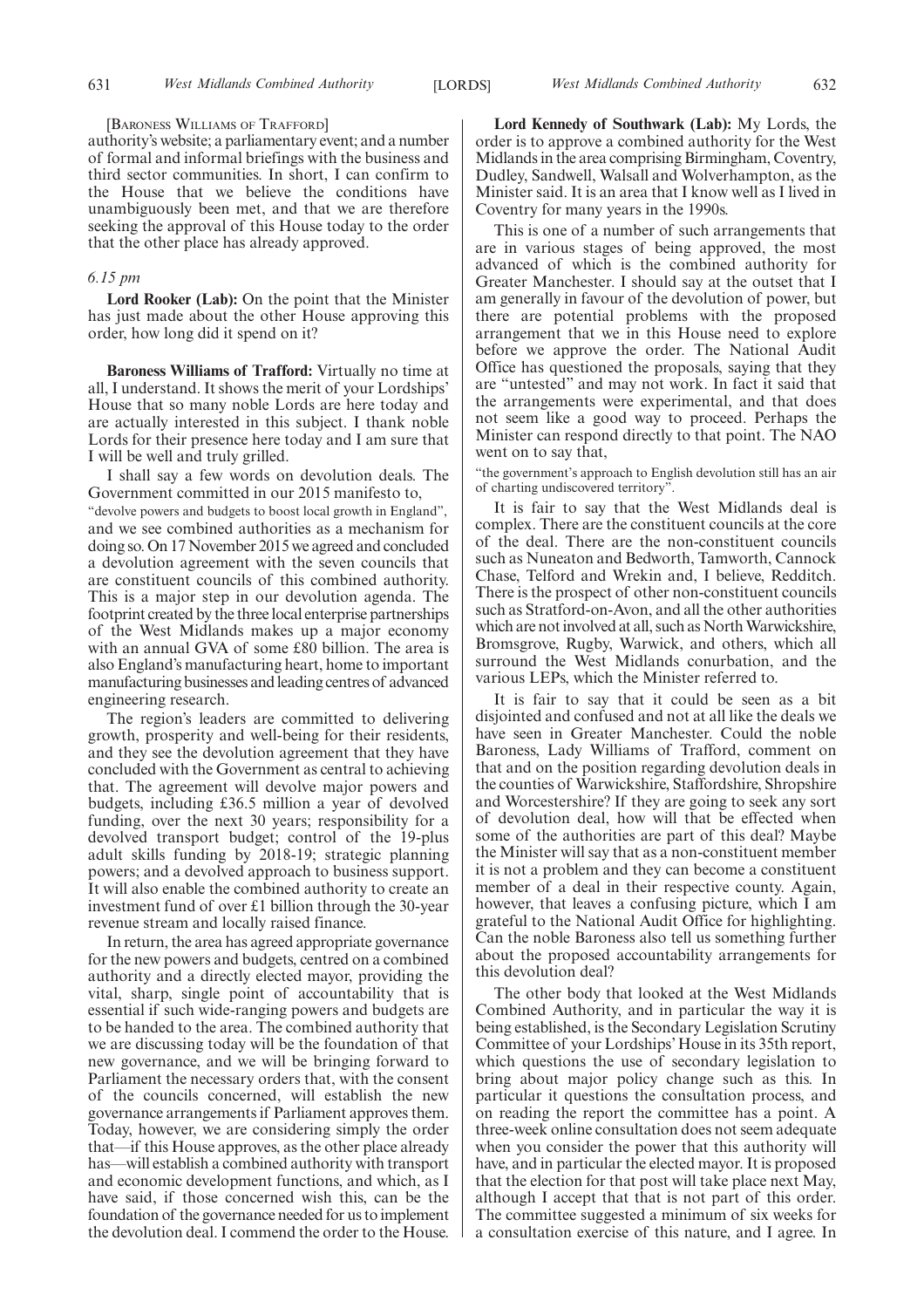addition, having the consultation available only online disadvantages those sections of the community that are not e-enabled. I have some sympathy for the notion that for a consultation of such magnitude leaflets should also have been delivered to every home in the constituent council area.

There is also the issue of support in the local community for these arrangements; certainly Coventry—an area I know very well—appeared to be in this limited consultation the coolest when it came to the whole proposal. Can the noble Baroness, Lady Williams of Trafford, comment on the relative inadequacies of the consultation in respect of this proposed combined authority? Like the National Audit Office, the Secondary Legislation Scrutiny Committee comments that the proposed inclusion of non-constituent councils will add to the complexity and highlights even further the changes to local government structures that are being taken forward through secondary legislation. The committee used the term "combination creep" to describe what it saw in the proposed West Midlands deal.

Although the order does not bring forward the election of a mayor for the combined authority—I agree heartily with the comments of my noble friend Lord Hunt of Kings Heath in that respect—when that order comes to this House, which I am sure will happen in the next few weeks, will the Minister confirm who will vote for this mayor? Will it just be the electors in the constituent council areas or are the non-constituent council areas involved as well? I assume not, but it would be useful to have the Government's thinking on this as well.

Although I have raised a number of points, I am supportive of devolution generally, and where it can be made to work it is great. But I feel that this is a bit like trying to run before you can walk. We have not even had a mayoral election in Greater Manchester, the concept has not been allowed to bed down, and we are already seeking to create even more complex structures with no evidence of how this will work in the future. That is the thrust of the points raised by the National Audit Office and the Secondary Legislation Select Committee, and I very much concur with those sentiments. I will be grateful if the Minister can respond to my points at the end of the debate but if she cannot, a letter will be absolutely fine.

**Baroness Burt of Solihull (LD):** My Lords, I am grateful for the opportunity to welcome this order today, notwithstanding and quite accepting the comments made by the noble Lord who is the spokesperson for Labour.

The order brings together the West Midlands. It lets local government think beyond its normal boundaries, and strategically, for our region. We need to look at our competitiveness—digital, manufacturing and in other areas. We need a strategy for our skills, we need proper broadband, and transport links are very overcrowded and need to be much better. We are a manufacturing region: 38% of our GVA is in manufacturing—that includes the supply chain—and we have problems.

I am very concerned about the difference in the relative wealth of the various local authorities. Birmingham is, for want of a better expression, broke. Fortunately, other local authorities are not in such a bad position. However, I want to ask about the LEPs. There is no formal mechanism for them to consult the business community. I am always thinking about local authorities but a key player in this will definitely be business, which will have a pivotal role.

The CBI has no regional representation in the West Midlands and the chambers are fragmented. We need a West Midlands chamber of commerce. We are criticised for our lack of productivity, which the West Midlands Combined Authority shadow board says is low. It is if you take GVA over the total population, at £20,137 per head, but if you take GVA over those in work it goes up to £45,000, so we do not want to be criticised purely because we have an unemployment issue in the area. We could be a lot more productive if we had better broadband, better transport and a better skills base.

I have a few questions for the Minister. I am glad that I am not the only one who is confused about what the voting rights will be for non-constituency members and what role those members will play. On scrutiny, what part will minor parties play? Will they have a voice as well? There are a lot of smaller parties in the West Midlands. Today I have learned that the Secretary of State, the right honourable Sajid Javid, is the official sponsor of the Midlands engine. Perhaps the Minister will comment on whether she has seen any evidence of the Midlands engine in the Midlands.

Finally, Sajid Javid is apparently responsible for bringing together a politically neutral coalition of West Midlands MPs. How is he getting on?

**Lord Hunt of Kings Heath:** My Lords, I thank the Minister for her careful introduction to this order and I very much welcome the work that has been done by the local authorities concerned to get to this stage.

It has not been at all easy. The noble Baroness will know that there is a history of difficult relationships between local authorities in the West Midlands. First, we should acknowledge the work that has been done by the major constituent local authorities to come together and reach an agreement. That is a very positive start. Secondly, I agree with the noble Baroness and my noble friend Lord Kennedy about the huge potential of the West Midlands. It has had its problems but there is no doubt that there are some very promising signs with manufacturing development and the role played by universities.

We are also starting to see a return of media to the West Midlands, which, grievously, we had lost over a 20-year period. I do not know what discussions the Minister has with her colleagues in the DCMS but any nudge that she can give towards ensuring that Channel 4 does indeed move to Birmingham will be very much appreciated. I hope that she will ignore a typical metro article in the *Independent* today arguing that it would be quite impossible for Channel 4 to operate outside the centre of London. I am sure that the noble Baroness agrees with me on that.

I want to raise one or two issues. First, my noble friend mentioned the National Audit Office report, which made a very important critique of some of the issues surrounding the development of these combined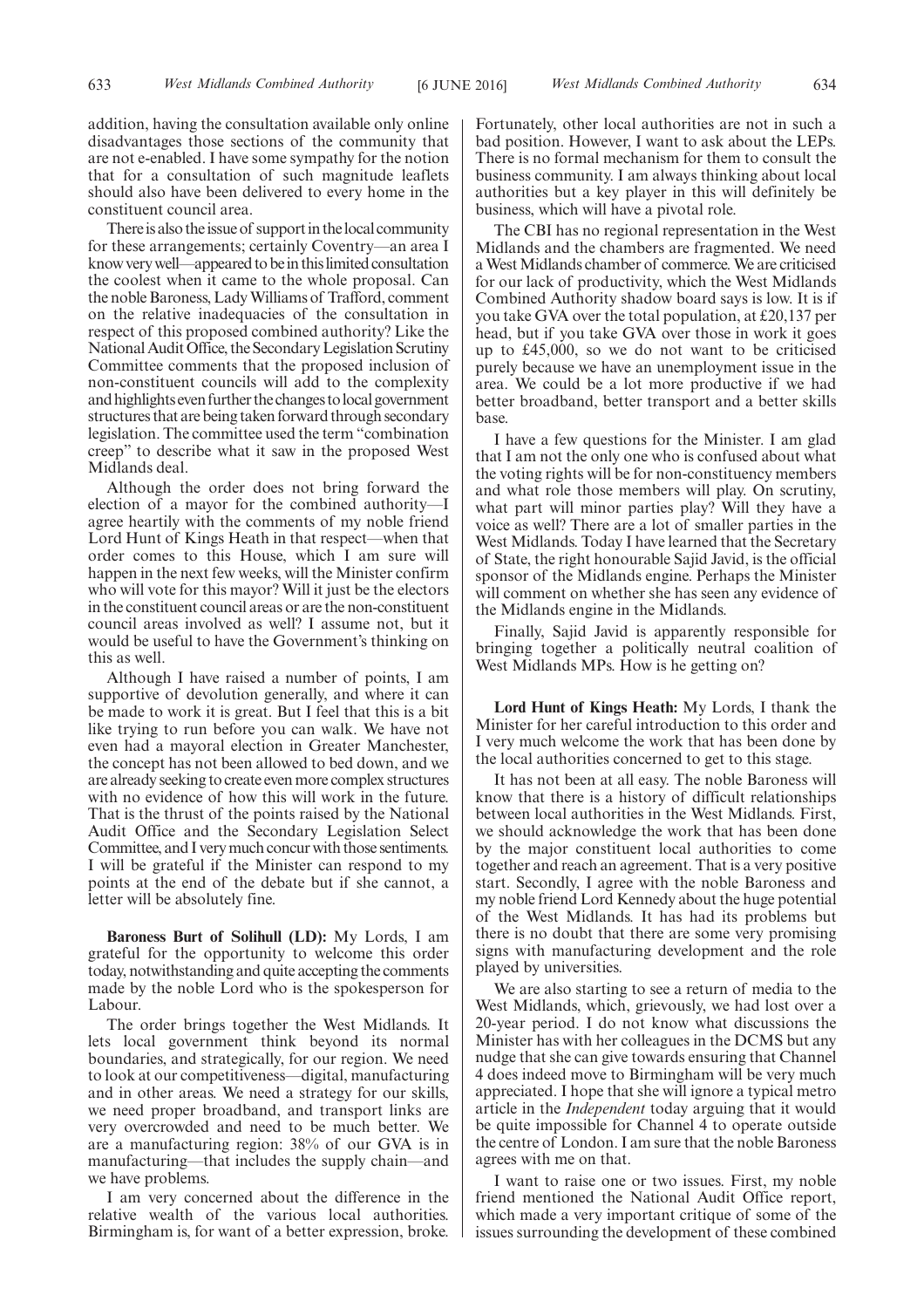#### [LORD HUNT OF KINGS HEATH]

authorities. I assume that the Government will respond in due course but I would be very interested in the Minister's views on what the NAO said. Without quoting extensively from the report, the NAO thinks that there is quite a lot of confusion about what the core purpose is of these devolution deals, who is going to be held responsible and how that accountability is to be discharged.

#### *6.30 pm*

The Minister will recall the debates we had about health and social care in Greater Manchester. At the time, it appeared that the Department of Health was unsighted on the agreement, and certainly on the implications of the so-called devolution deal. It has become clear since then that it is not devolution, it is delegation. The comments of NHS England about the control that it is keeping in relation to health and social care seem to me to be very much a step back from the premise that was given to your Lordships when we debated the original Bill that allowed us to develop these combined authorities. It is right for the NAO to ask whether some of these agreements are indeed devolution or delegation. There is clearly a very important difference between them. I want to come back to health and social care in a moment, but I am not convinced that NHS England is really part of this in a wholehearted way. I am interested in the Minister's view on that.

The Minister will also have seen the report of your Lordships' Constitution Committee, which comments on the issues around combined authorities. Again, the report is asking for greater clarity about where we are going on all these deals. We can see what is happening in Scotland, Wales and Northern Ireland, and we are seeing different agreements in different parts of the country. I understand the point about letting a thousand flowers bloom, and obviously the logic of what is happening here is to respond to the proposals that are being put forward locally—I get that. But at some point there will have to be some kind of coherent framework so that it will be possible for parliamentarians and the public to understand who is ultimately accountable in this new picture. This is very important.

I want to pick up on the issue of consultation. I know that the Minister and her department are quite satisfied with the consultation. However, I have to say that, after a very difficult, tortuous process, on which I congratulate the local authorities, to have an online consultation of three weeks is not sufficient. There should have been greater opportunity for members of the public to have their say. I hope that this is not going to be taken as a precedent for the future. The Minister talked about a review of the consultation procedures as a result of the scrutiny committee's report, and I wonder whether she could say a little more about that.

Then we come to the issue of the mayor. I understand what the Minister is saying: that this order is about the combined authority and not about the mayor—I was almost going to say "super-mayor", but, given the proposed salary of £45,000, I do not think that that is quite the right description. The scrutiny committee itself commented on the ambiguity in the consultative documents about this order and about what is going to happen with the mayorship. I think a draft order is now in play which will come to your Lordships' House to set up the mayor structure. I have to say that I am deeply sceptical. I have been waiting for some rational explanation as to why it is that this Government—and my own Government—seem to have fixated on this. Why is it considered important to have these so-called super-mayors? Personally, I do not get it. I do not understand why the Government think that this is the answer. In relation to the mayors that we have had so far, I do not think the record shows that that is the right way to go.

If we really believed in local government, we would let local authorities decide their own governance framework. But I am afraid that Governments of both colours have messed around with local government. Take, for instance, the insistence at one point that local authorities have either a cabinet or a mayor and not a committee—they were not even allowed to decide their own committee structure. This does not strike me as being the mark of a Government—of any colour—with a true belief in local government. The plea I make to the Minister is: if she really believes in real devolution, she should let the local authorities decide for themselves what their governance structure should be.

I do not think that many people in the West Midlands want a mayor; we simply do not want a mayor. It is clear that local authorities have been told that they have to have a mayor—I wish that the Minister's department would be honest about this. Local authorities have not signed up to this voluntarily; they have been forced to do so. We had a referendum in Birmingham on whether we should have a mayor for the city, and 57.8% voted no. That was clear cut, but a back-room deal now dictates that we are going to have a mayor and we have no say. As far as I can see, there is no proposal that the people of the West Midlands should have a vote. We are deciding on our membership of the EU with a referendum vote, but, apparently, we in the West Midlands cannot decide whether to have an elected mayor. That is a great pity.

The Minister will know that the local authorities are determined to circumvent the power of the mayor, as is quite clear from the documents and from what is being said. I do not know whether the £40,000 salary is an urban myth or reality. The very fact that the information has come out would suggest that the combined authorities are determined that the mayor should have no power. If that is the case, is it not better to accept that and let them get on with governing themselves in the way they want to, rather than forcing them to have what I am afraid is likely to be a second-rate or third-rate person elected as mayor because the job simply will not be worth doing?

Finally, on health and social care, the Minister will know that the chief executive of Birmingham City Council is leading the work on the sustainability and transformation plan for Birmingham—and is, I think, making very good progress. I hope that there will be a proposal in the months ahead for health and social care to be part of the combined authority functions. Would her department be sympathetic to a proposal coming forward? I am sure that, like Greater Manchester,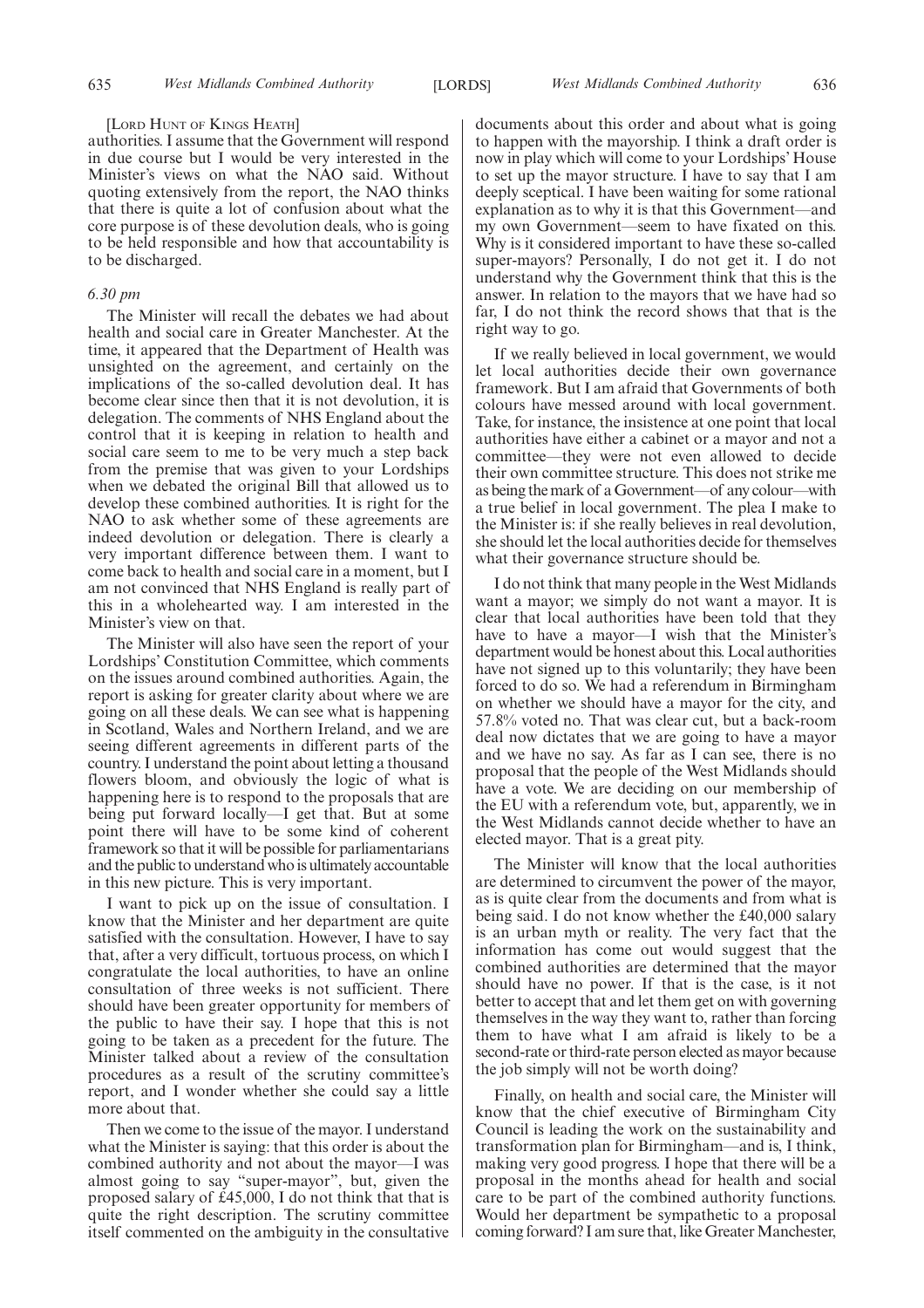the West Midlands would benefit hugely from local authority involvement in and overall supervision of health and social care. I hope that we can make some progress on that in the next few months.

**Lord Rooker:** My Lords, I was very pleased by the Minister's response to my question about the other place. I thought that I had seen it on the news that the Delegated Powers Committee had met for a total of 15 minutes, but I do not know what business it had. I thought, "Well, they haven't spent long on the West Midlands, that's for sure". For those who seek your Lordships' House's abolition, this is another good example of us performing our function of scrutinising and raising issues. The one thing I am sad about is that all the speeches appear to have been from this side of the House, when there is a lot of West Midlands experience among noble Lords on the other side.

I agree with the comments of my noble friend Lord Hunt and shall not repeat them, but some central points have to be explored. No one can deny that the seven metropolitan councils are coterminous—that was how it was all designed back in the 1980s. There is a plan now for combination creep. You cannot have proper accountability arrangements where there is no clear coterminosity—the National Audit Office has said that, and I shall give more examples. We have the seven authorities which will have two members on the council and the five non-constituent councils—Cannock Chase, Nuneaton and Bedworth, Redditch, Tamworth, and Telford and Wrekin. Added to which are planned: Shropshire Council—which is in the old language a unitary county council; I shall come to that in a moment—and Stratford-on-Avon. I have also read as I have searched through the documents on this that Warwickshire County Council might want to join—it costs non-constituent councils only £25,000 to join, by the way. If so, this would push Rugby, Warwick and North Warwick District Councils into joining them. This would take the combined authority numbers up to 29 if one includes the mayor. It would get quite large—I am not criticising that—but this is not a coterminous combined authority.

The devolution deal with the Government set out in November—of which I have a copy here—clearly requires an elected mayor. It is a condition of the devolution deal with the Treasury. There is no argument: if you do the deal to get the powers you must have an elected mayor. The West Midlands Combined Authority (Election of Mayor) Order 2016 has already been published and I have a copy here. Obviously we are not discussing that order today but we could have taken both orders together because they are all part of the same issue.

Paragraph 7.2 of the Explanatory Memorandum to this order refers to the Government doing "bespoke devolution deals" with local authorities. That means they are making it up as they go along. There is no plan for Parliament to scrutinise and no plan for the National Audit Office to test their programmes for economy, efficiency and effectiveness. There is no plan and so you cannot test it, report back on it or consult on it. There may have been some consultation but the order is growing like Topsy as it progresses and other authorities jump on the bandwagon. There has been no proper consultation within the normal meaning of the process.

The Wikipedia entry for the West Midlands Combined Authority says that it is,

"commonly referred to as Greater Birmingham Combined Authority, or simply Greater Birmingham".

This is very unfair on the better-run authorities of Sandwell, Dudley and Wolverhampton. I make that quite clear. On the other hand, it is more accurate to refer to Shropshire Council as the Greater Shrewsbury and Oswestry Council given the blatant unfair treatment of south Shropshire, thought to be because south Shropshire is wholly represented by Lib Dems and the Tory cabinet are all in the north of the county.

Leaving aside the names, there are some serious governance issues with which the Government are playing fast and loose. Unlike my noble friend, I am not opposed to elected executive mayors who are genuinely accountable. That was my position when I was a Member of the other place and it remains my position now. However, once the mayoral order, which we are not debating—its shadow is sitting here—is agreed, the mayor will not be executive and will be mayor of only part of the combined authority; that is, the seven constituent founder councils, which will have two votes each as opposed to the others having one vote each.

It was reported in the *Birmingham Post* on 26 May that this system is known as the "smothered mayor model". It makes the mayor just another member of the cabinet with the seven leaders. You smother the mayor—end of the issue. No wonder the respected West Midlands police and crime commissioner, David Jamieson, has expressed misgivings about the nature of the role. He is looking for a colossus for the role and there is not one in the Midlands at the present time. We have not got the Dennis Howells or the Adrian Cadburys any more. We need them, it is true, but we do not have them.

There is no doubt that, within the proposed combined authority area, the place with the land for major industrial investment is Shropshire, where I live in Ludlow. I was informed at a recent public meeting by the council leader that no new factories were welcome—yet this is the area of the country that gave birth to the Industrial Revolution at Coalbrookdale.

However, when the Minister was speaking, I was not certain whether we would get an update on all those who are seeking to join the combined authority. I have searched on the web because that is all you can do these days. The minutes of the Shropshire Council cabinet for 6 April on membership of the West Midlands Combined Authority is a full document from the chief executive about joining and signing up. The point is made about the fee and everything else. The document also states at paragraph 3.1.1 that it wants to support business,

"including expansion of high level manufacturing".

I firmly believe that there should be more industry investment in the West Midlands to capitalise on our reputation for making things and being the centre of the Industrial Revolution. We have too many industrial museums, with the Black Country Living Museum and Ironbridge, but not enough factories. However, we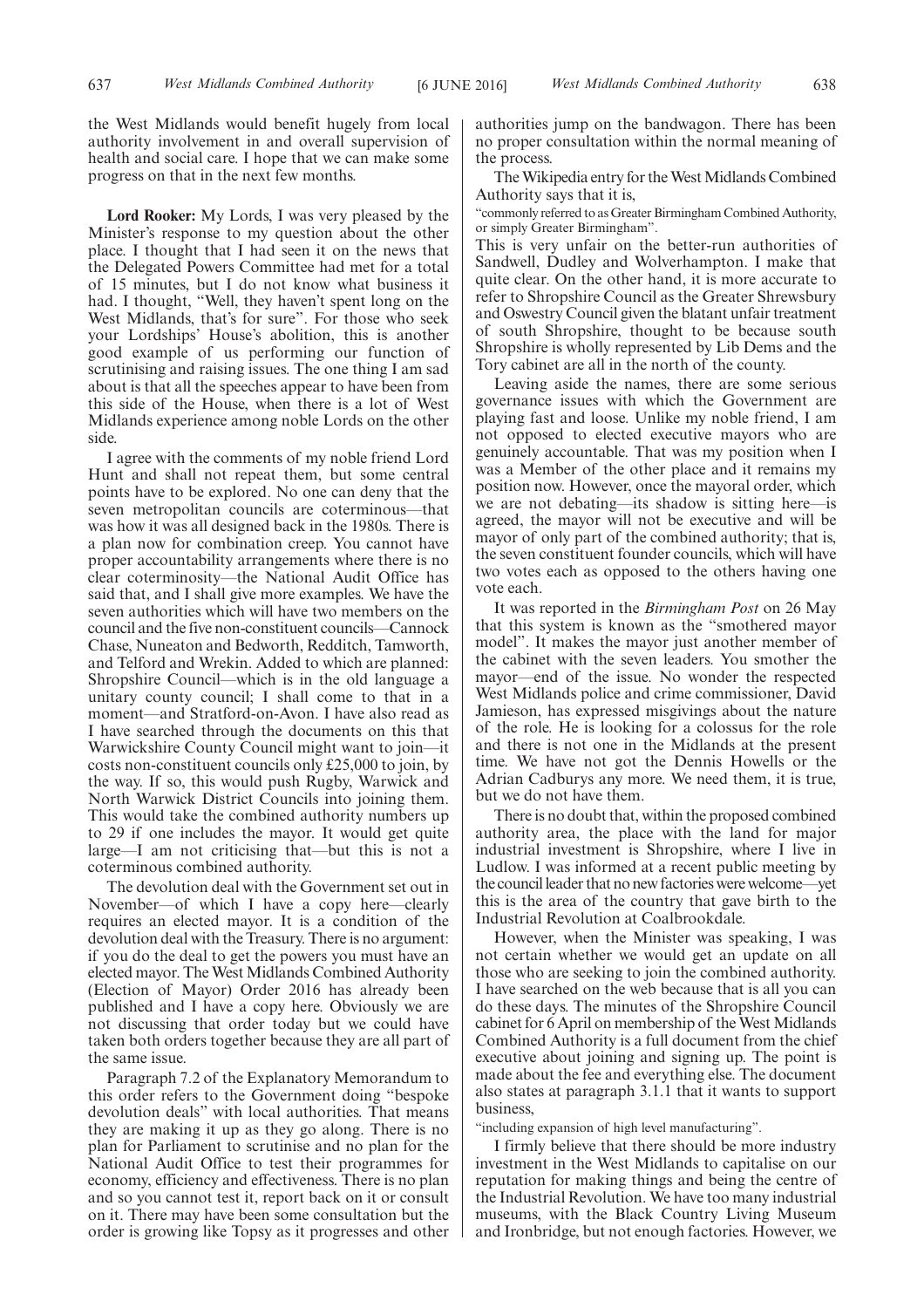#### [LORD ROOKER]

must have proper governance, and that is my concern. If there is no proper governance, companies from outside the West Midlands that are thinking of investing cannot conduct due diligence on investment locations. It cannot be done because there is no plan. I do not believe that the approach that is being planned for—I shall put some meat on this—whereby chums and mates pick up the phone to carve up the opportunities, is the proper way to do things. The informal system that is envisaged is not accountable and is not the right way to conduct public administration.

#### *6.45 pm*

My final point is this. The cabinet paper for the Shropshire decision to join the West Midlands authority contains, in paragraph 3.1.4, a very telling sentence. I will not read the whole paragraph. This was said by the chief executive to persuade Shropshire to join the authority, which it did:

"Deal making is seen by Tom Walker, the head of the CLG/BIS Cities and Local Growth Team in Whitehall, as being about a place based conversation, and therefore there will be more emphasis on what may be described as informal governance, where political leadership relies less on bureaucracy and more on networks and relationships".

That is an incredibly dangerous sentence. It just about describes the Sir Philip Green approach to business governance that we have seen at British Home Stores. The system is informal. You ring up your chums and mates and you do not bother with the bureaucracy. This is really saying, "There won't be too many civil servants watching what we do. We can get on and do it our own way". That is not good enough. We are talking about large amounts of public money. We are talking about trying to encourage international, wellgoverned and well-managed corporations to invest in the West Midlands. They will not do it on this basis. It is slipshod beyond belief and I am really worried about this approach, which I have been looking at over the past couple of weeks, since my noble friend pointed out today's debate. It is something I am concerned about. I cannot believe that the advisers to those large corporations thinking of investing will be immune to this, so something has to be done better to stitch it up.

I fully agree that the coterminosity or the noncoterminosity is not a deal killer, so there must be a way it can work; they are all in the West Midlands. For the mayor to be the mayor of a bit of it cannot work. The voting structure is mythical. By the way, I looked at Coventry's papers, which more or less say the same thing. As my noble friend said, those cabinet papers show that it was clearly not happy about the process anyway.

What is being planned is dangerous and I do not want to stand here in two or three years' time saying, "We told you so". There must be something that can be done in central government to make this a tighter and better governed arrangement, which is really my plea to the Minister.

**Lord Beecham (Lab):** My Lords, I record my local government interests and very much endorse some of the remarks made by my noble friends. Given the extension of the area now to parts not actually connected to the major authorities in what was the county of the West Midlands metropolitan area, we are apparently seeing a revival of what was the Anglo-Saxon kingdom of Mercia, part of the heptarchy about which I recall reading in my copy of the Anglo-Saxon Chronicle some considerable time ago. There is an interesting expression of view about this. The NAO report identifies this, with the local geography, and states in terms:

"The devolution deals agreed so far involve increasingly complex and administrative and governance configurations, and there are risks around alignment with the administrative geographical areas for other linked policies".

That is certainly reflected in the view of the Secondary Legislation Scrutiny Committee, which states:

"We would also comment that the apparent 'combination creep'of the West Midlands arrangements to involve non-constituent councils must add to the complexity, and highlights even further the far-reaching impact of the changes to local government structures which are being taken forward through secondary legislation".

An example of that is contained very graphically in the order which we are dealing with tonight—the precursor to the devolution deal, which is presumably the object of the Government and perhaps those who are signing up to it. The order says that:

"A decision on a question relating to any of the matters specified in sub-paragraph (6) requires both … a unanimous vote in favour by all members appointed by the constituent councils, or substitute members … present and voting on that question … and … where members appointed by the non-constituent councils or appointed from the Local Enterprise Partnerships have been given voting rights by resolution … a simple majority of all members of the combined authority who are entitled to vote on the question to be decided (including substitute members, acting in place of those members) present and voting on that question at a meeting of the Combined Authority".

That is a wonderfully crystal-clear administrative process which everybody no doubt is expected to understand and implement. It illustrates the complexity of some of these proposals.

I want to refer to the financial issue because we have heard little about that thus far. The Government have already made clear their intention to make additional investment funding available. That sounds rather good. We are told that in the north-east there will be, over 30 years, some £30 million a year added—that is £900 million to the North East Combined Authority. Gateshead at the moment has decided not to participate in a joint authority so there will potentially be a hole in the middle of our new doughnut. That aside, even if it is not part of this deal, it is only £30 million a year of capital investment between six councils. That is £5 million a year per council. It is peanuts. It is nothing in comparison to the vast amount of money that has been lost to local government in the region.

The same goes elsewhere. The NAO report has a table of the amount of additional investment involved in the devolution deals. It expresses that both in gross and per capita terms. It is quite interesting to look at how much the per capita annual amounts run to. In the West Midlands it will be £13 per head. That is towards the bottom end of the range. The region that will get the most is the West of England with £27 per head. My own region will get £15 a head. The smallest, rather surprisingly one might have thought given the fanfare of publicity about it, will be Greater Manchester, which will get only £11 a head.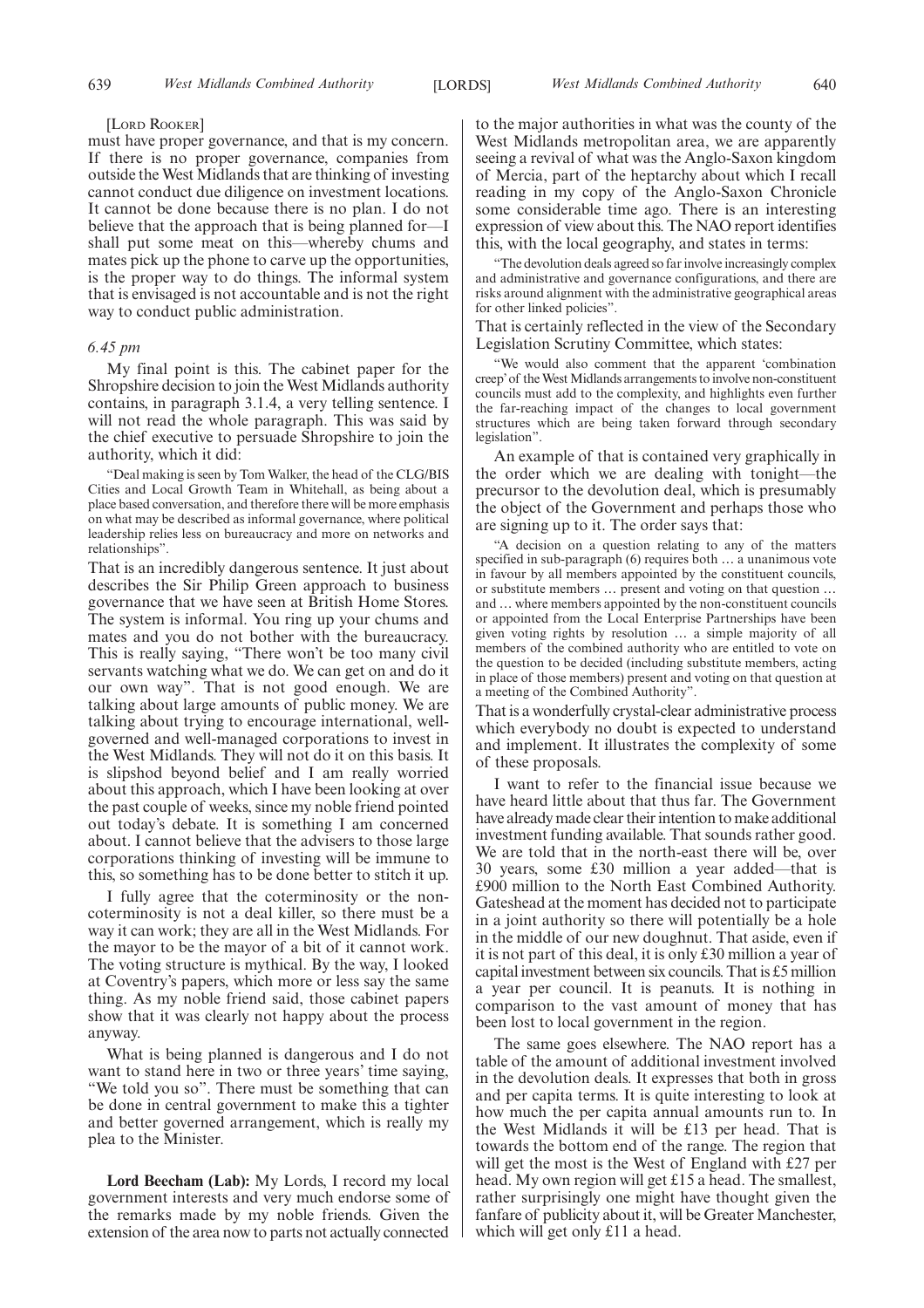The total, which is the more interesting point in many ways, for the 15.5 million people who will be included in the areas being considered will be £246 million a year. That is not a great deal of money given the size of the population but it pales into insignificance from the existing funding which comes from the annual growth fund, which is £461 million. The total capital spending of constituent local authorities is £4.4 billion. This is a tiny fraction added to what is currently being spent. The notion that somehow there will be a great revolution in terms of investment in these areas is complete nonsense. It is a very modest addition to what is currently being spent.

There is another question, of course: how are these combined authorities and their services to be financed—in revenue, not capital, terms—since local government will essentially now have to depend on business rates? How will that system work? What elements of redistribution will ensure that those areas with a smaller business rate base will not be disadvantaged in what they will be able to gather from their local businesses compared with better-off authorities? What redistribution methods are the Government examining and when will we have an indication of how they will play out in practice?

I am certainly sympathetic to the notion of devolution, but I am concerned, to use a phrase that I have perhaps overworked in this place, that we may see an example of the Government passing the buck but not the bucks. On the face of it, from the figures in the NAO report, that is certainly likely. We have to recognise that authorities are being put in an invidious position. As my noble friends have pointed out, it is all very well to say that they do not have to have a mayor, but if they do not have a mayor they do not get the deals. That is the reality. Pretty crude blackmail is being applied. It is unfortunate, because we ought to be able to move to a more devolved system of government, entrusting locally elected, responsible people with decision-making in their area, in partnership with the Government.

I make another plea, as I have often made in this House and elsewhere, that the Government think again about their relationships with these areas and revive what a Conservative Government introduced more than 40 years ago—one of its leading Secretaries of State is in his place—when we had government regional offices, where all departments in government eventually came to be represented in an area and a constructive, constant dialogue was made between the local authorities and the various branches of government. If we are to have any kind of devolved system, we need to look again at reinstating that provision.

I hope we can make progress. I entirely endorse what my noble friends Lord Hunt and Lord Kennedy said about the undesirability of imposing a mayoral system on these areas—particularly given what was said about a police and crime commissioner elsewhere when the mayoral role will now absorb that of the police and crime commissioner, and presumably, if the Home Secretary has her way, of the fire service as well. An enormous amount of power will be concentrated in that single pair of hands. That is a matter of concern as well. I hope that we will see some progress here.

I raised my final concern in connection with another order some time ago affecting the Sheffield region, where district councils from the counties of Nottinghamshire and Derbyshire were keen to be involved because they are in Sheffield's economic area. Therefore, for some purposes, as with the district councils in this order, they can have a connection, in this case with what we can crudely call the West Midlands, for economic and transport purposes, but will still have their connection with their own county councils—it might be a unitary council in the case of Shropshire—for other services. Yet, health and social care may well come on the agenda. They could find themselves in a position where they are between two counties. My suspicion—I may be too suspicious about this—is that this will create a backdoor reorganisation of local government and we will have new kinds of unitary authorities not corresponding to the present pattern. That is a concern to many Conservatives in local government, as well as some of the rest of us. It would be interesting if the Minister were able to comment on how the Government will approach such suggestions—it is fairly clear from the Sheffield experience that they are likely to endorse them—that would lead ultimately to a reconfiguration of local government on a scale that we have not seen in the last 25 years or so. That is creeping up on us and has not been adequately explored or debated.

**Lord Kennedy of Southwark:** My noble friend just reminded me that I should have declared my own local government interests. I do so now before the end of the debate: I am a local councillor in the London Borough of Lewisham.

#### *7 pm*

**Baroness Williams of Trafford:** My Lords, I congratulate your Lordships' House on spending a substantial amount of time discussing this order. I certainly have quite a few questions to respond to but I start with the comments of the noble Lord, Lord Hunt, who commended all the constituent councils in the West Midlands for the way they have worked together. I acknowledge that, certainly in Greater Manchester, relationships have been built up over some 30 years and it has been an easier process there. As the noble Lords, Lord Hunt and Lord Rooker, said, the councils in the West Midlands are of a quite different type and variety. I sincerely congratulate them on the work they have done in getting to this place.

On the point of the noble Lord, Lord Hunt, about Channel 4, clearly, that is not my department but the BBC managed to uproot itself and place its home in Salford. People thought that that would never happen but it did. MediaCity provides an excellent working environment for both the BBC and ITV. I will not give my view on Channel 4, but it is possible and I hope sense will prevail.

We have strayed into mayoral combined authorities and devolution deals, and we almost cannot help that because they are so interrelated. However, this order is focused purely on the setting up of a combined authority for the West Midlands. I will start with what the noble Lord, Lord Kennedy, said about the NAO commentary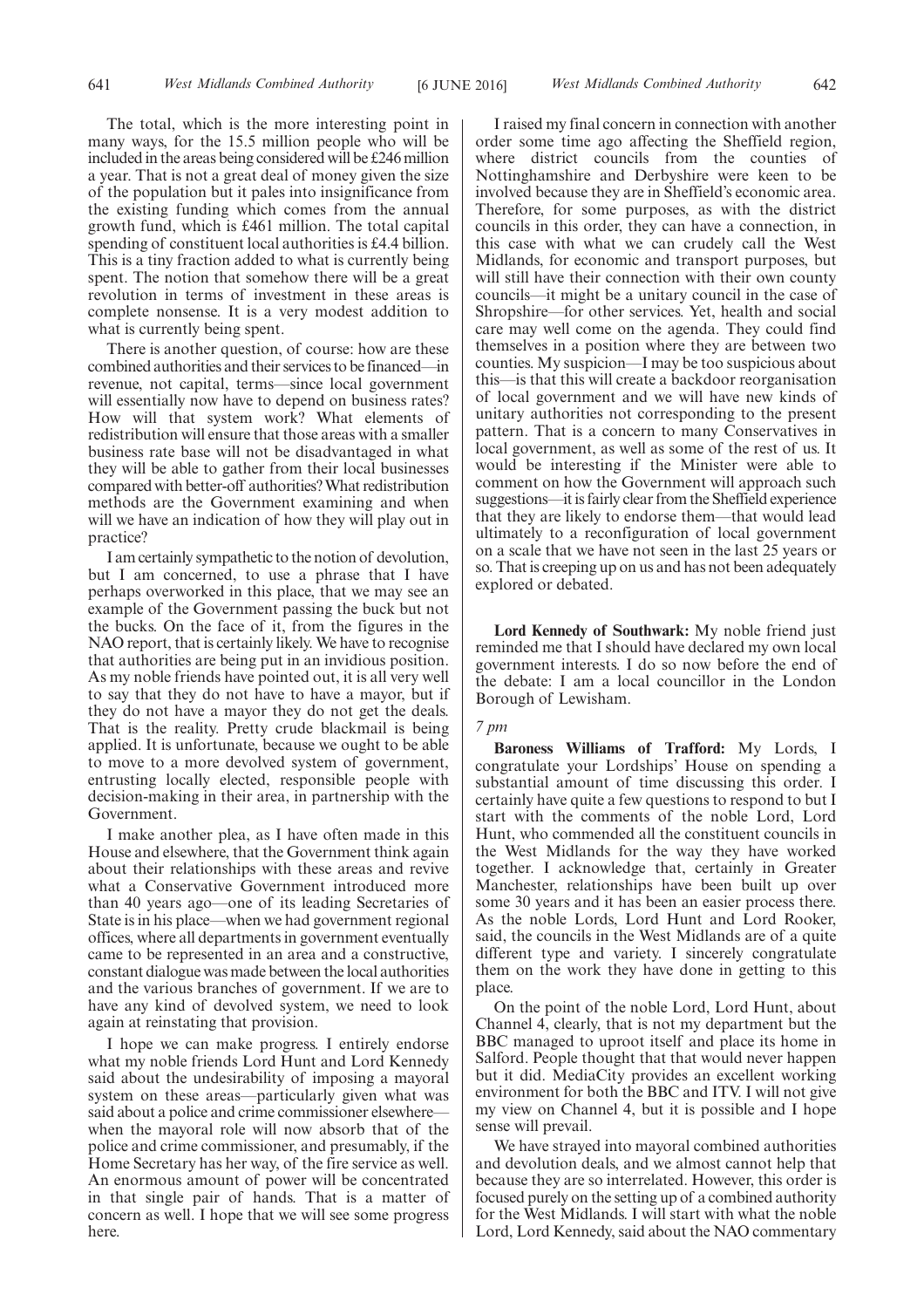#### [BARONESS WILLIAMS OF TRAFFORD]

on the devolution deal. He asked several questions about the devolution deal, including on the NAO report. As I understand it, the NAO simply commented that the devolution deal in the West Midlands sets up more complex and untested arrangements than those for Greater Manchester. At face value, they appear more complex. Of course, as I said to the noble Lord, Lord Hunt, the authorities of Greater Manchester have worked together for many years, but we are confident that the agreed deal can be effective. It would be great if it could be. We are not afraid of innovation in the governance arrangements that will be put in place. The mayor in particular will provide the necessary accountability. Accountability is very important here.

The noble Lord, Lord Hunt, talked about letting local authorities decide for themselves. However, the noble Lord, Lord Rooker, firmly made the point that we should not have informality; there must be some accountability and, I think he said, tightening. Of course, none of this is about the order today but I think we have agreed that. The order implements a proposal for a combined authority made by the councils in October 2015, one month before the deal in front of us was agreed.

The noble Lord, Lord Kennedy, also talked about whether non-constituent members, as well as constituent members, could be part of future deals. Deals are about areas. The area of a combined authority is that of the constituent councils but in the West Midlands the intention is for the combined authority to support the growth of the area across the three local enterprise areas, which includes the area of the non-constituent councils. But the electorate of the non-constituent council areas do not vote for the mayor, nor does the mayor exercise functions in that area.

The noble Lord also commented on the consultation, as did a number of other noble Lords. We hold the view that there are no inadequacies in the consultation, having had regard to the government consultation principles, which were, as I said, published on 14 January this year, and to which the Secondary Legislation Scrutiny Committee referred in its report and which have recently been amended in the light of comments made by the said committee. In short, the consultation's use of digital measures are wholly consistent with these principles, and as the principles make clear, consultation needs to be considered as,

"part of a process of engagement".

The engagement in this case has been very substantial and included: writing to a representative sample of 465 stakeholders, comprising key private sector employers, public sector bodies and third sector organisations; the establishment of an online survey which attracted 305 respondents, the results of which were analysed and published; the attendance of the local enterprise partnerships, and the authorities within them, at combined authority meetings; seeking feedback from the public via a "query box", as I have mentioned; a parliamentary event; and a number of formal and informal briefings with the business and third sector communities. On account of these points, we think that there has been extensive engagement and local input from communities, stakeholders and local people.

A couple of noble Lords commented on combination creep in relation to the West Midlands combined authority. However, the simple fact is that the geography of this combined authority is absolutely clear. The area of the combined authority is the area of the seven metropolitan areas of the West Midlands, which are Birmingham, Coventry, Dudley, Sandwell, Solihull, Walsall and Wolverhampton. The draft order before noble Lords provides that certain named councils outside the area can sit at the table of the combined authority. It is absolutely right and sensible that these neighbouring areas can influence decisions taken in the combined authority area. That is a sensible and progressive way to ensure appropriate governance and decision-making in this area.

The noble Baroness, Lady Burt, made some excellent points about strategic thought around skills, transport and manufacturing. She was not present for the debates on the Cities and Local Government Devolution Bill, but precisely that recurring theme arose throughout the passage of that Bill. That is precisely how local authorities should be thinking, as some are doing very well. She asked about the voting rights for non-constituent members. Any non-constituent council or LEP member of the combined authority shall be non-voting but may be given voting rights by resolution of the constituent members of the combined authority, possibly where there is an issue very relevant to that non-constituent authority. The noble Baroness also asked what part minor parties would play. I do not know whether she has heard this from her colleagues, but that issue was again much discussed during the passage of the Cities and Local Government Devolution Bill, particularly by members of her party. Combined authorities must have one or more overview and scrutiny committees, the majority of members of such a committee must be members of the constituent councils, and the committee must reflect the political balance of the constituent councils of the combined authority.

The noble Baroness also asked who votes for the mayor. Obviously, the political parties will choose their own candidates but the people who vote for the mayor will be the electorate within the constituent councils of the combined authority, so that will be Birmingham, Coventry, Dudley, Sandwell, Solihull, Walsall and Wolverhampton. Obviously, the electorate of the non-constituent councils will not have a vote for the mayor.

The noble Lord, Lord Hunt, talked about an issue which we debated long and hard during the progress of the Cities and Local Government Devolution Bill: health and social care and whether DCLG would be sympathetic to a proposal coming forward. We welcome proposals from local areas. The Government are absolutely clear that devolution is an ongoing process and not limited to one deal: that is the beauty of devolution. It is for local areas to come forward with their proposals for further devolution deals, including health proposals, as Greater Manchester has already done.

The noble Lord, Lord Rooker, talked about the mayoral order already being published. The constituent councils of the West Midlands are in the process of considering a draft mayoral order which will establish the post of mayor from 2017 at full council meetings. Following the establishment of the basic combined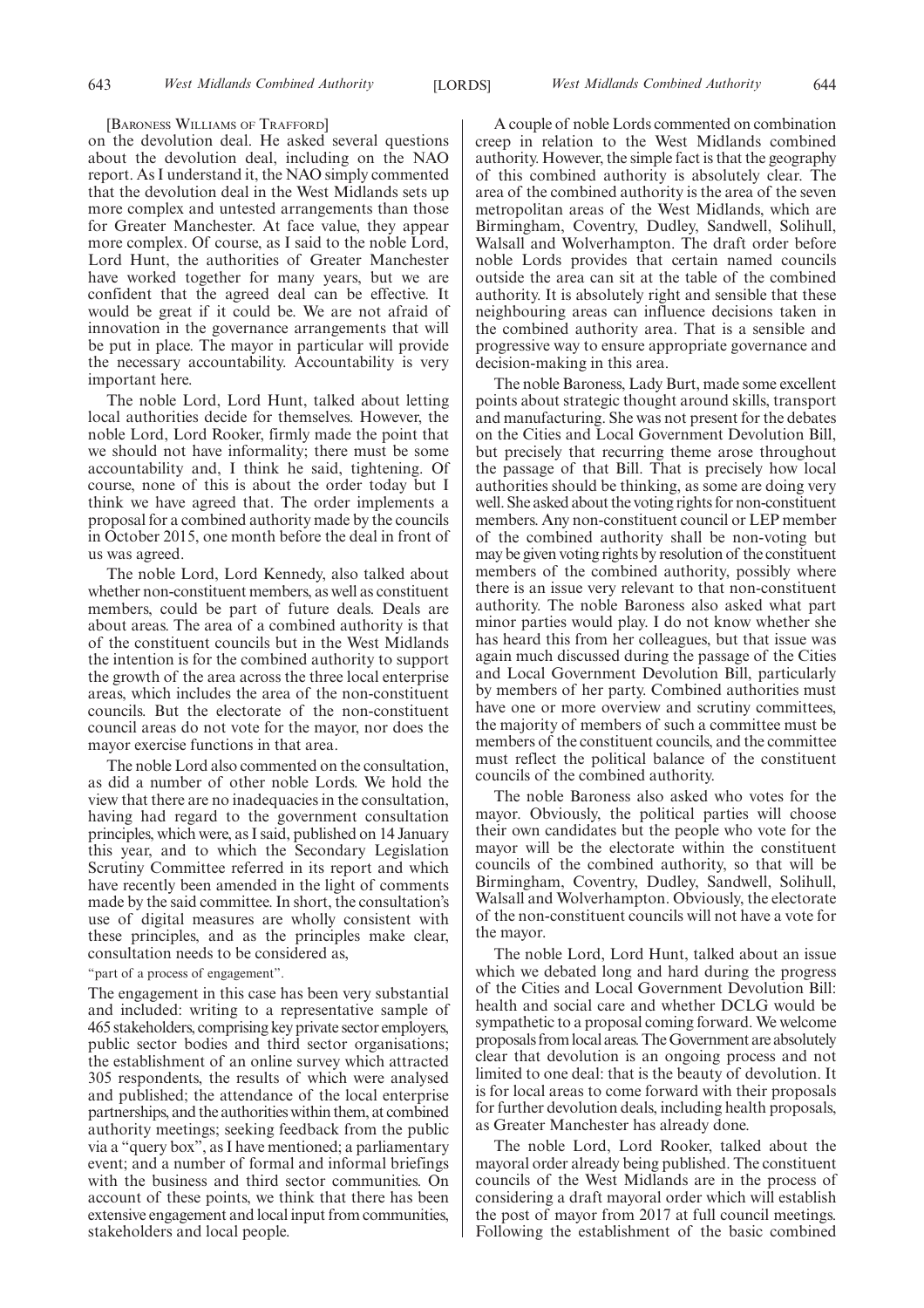authority, subject to approval by this House, the constituent councils and the combined authority will be asked to consent to the making of a mayoral order which will give effect to the devolution deal agreed between the Government and the West Midlands. The noble Lord also asked about the mayor being mayor for only part of the combined authority area. The area of the combined authority is the area of the constituent councils, that is, the area of the seven metropolitan—

**Lord Rooker:** My Lords, I will help the Minister by giving her time to decipher what she has got. When I said "part", I was naturally referring to the old West Midlands metropolitan council area: in other words, the seven constituent members who will have the 14 votes in the combined authority. I fully accept that that is where the mayor will be, but the combined authority—if it gets going—will be discussed with all the others, including Stratford and Shropshire, as the West Midlands combined authority. Confusion may arise when people talk about the mayor of the West Midlands, but it only refers to the metropolitan district council areas.

**Baroness Williams of Trafford:** It does indeed; it is only in relation to those areas. Regarding non-constituent councils, the point is simply that certain councils outside the area of the combined authority can be at the table of the combined authority, reflecting the fact that what the combined authority and mayor might do could affect the surrounding areas. However, the nonconstituent councils do not have the right to vote on decisions except, as I explained to the noble Baroness, Lady Burt, in certain circumstances where the combined authority agrees.

Finally, the noble Lord, Lord Beecham, made a point about business rates. We are working with the LGA and local councils for a planned summer consultation—which I am sure the noble Lord will be involved in—before introducing the local growth and jobs Bill later in the Session to make the necessary provisions. However, I look forward to early engagement on that, particularly with the noble Lords, Lord Beecham and Lord Kennedy, whom I am sure will be involved.

I think I have addressed most of the points, and I hope noble Lords will be content for me to write to them on those I have not. I beg to move.

*Motion agreed.*

# **Representation of the People (England and Wales) (Amendment) Regulations 2016**

*Motion to Approve*

*7.14 pm*

#### *Moved by Baroness Chisholm of Owlpen*

That the draft Regulations laid before the House on 28 April be approved.

**Baroness Chisholm of Owlpen (Con):** My Lords, these regulations will take steps towards the Government's vision for the future of electoral registration—one where electoral registers are as complete and accurate as they can be and the electoral registration system is as efficient as possible, delivering value for money for electors and electoral administrators.

First, this will be achieved by amending the individual electoral registration—IER—application forms to allow applicants to identify that they are the only person resident at the address aged 16 or over and to provide discretion to electoral registration officers—EROs—as to when canvass forms must be sent where such information has been given. Secondly, the regulations will modernise the system of registration by enabling EROs to send invitations to register—ITRs—and reminders by electronic means if they wish to do so. These provisions aim to reduce the potential for confusion for members of the public by reducing unnecessary ERO correspondence and contact, and to reduce the overall cost of registration and the administrative burden on EROs. It is estimated that the regulations will reduce the overall cost of IER by around £1.1 million for the single-occupancy provision and around  $£7$  million for email ITRs per year.

The instrument will also allow an attestor to an applicant's identity to be registered in any local authority area in England and Wales. At present, both the attestor and applicant must be registered in the same local authority. This provision will assist those applicants whose identity cannot be verified using the Department for Work and Pensions matching process, local data matching or documentary evidence, who have to provide an attestation to verify their identity. This change will result in more eligible applicants becoming registered to vote.

In addition, the regulations make a number of minor amendments. Regulation 9 corrects an error in an existing regulation concerning the requirement to provide fresh signatures following rejection of a postal voting statement. Regulation 10 makes a technical amendment to a regulation concerning the rejected postal vote provisions at Greater London Authority elections. Regulation 11 corrects an oversight in current regulations by adding the Local Government Boundary Commission for England to the list of organisations entitled to receive a free copy of the full electoral register. The regulations make a consequential amendment; changing the name of the Local Government Boundary Commission for Wales, which is entitled to a copy of the register from Welsh EROs, to the Local Democracy and Boundary Commission for Wales.

Finally, I draw noble Lords' attention to a minor error in the draft regulations as laid: the reference in Regulation  $8(c)$  to paragraph  $(3)(aa)(ii)$  should be to paragraph  $(3)(za)(ii)$ . We have been in consultation with counsel to the Joint Committee on Statutory Instruments in relation to this and they have agreed that due to the minor nature of this error they are content for it to be corrected when the instrument is made.

The Electoral Commission has been consulted on this instrument. The Cabinet Office agreed with the EC that it was important that the new IER forms would be available shortly after the regulations were made and that it would work with the commission on this. The EC raised a concern on the single-occupancy provision relating to the proposed removal of the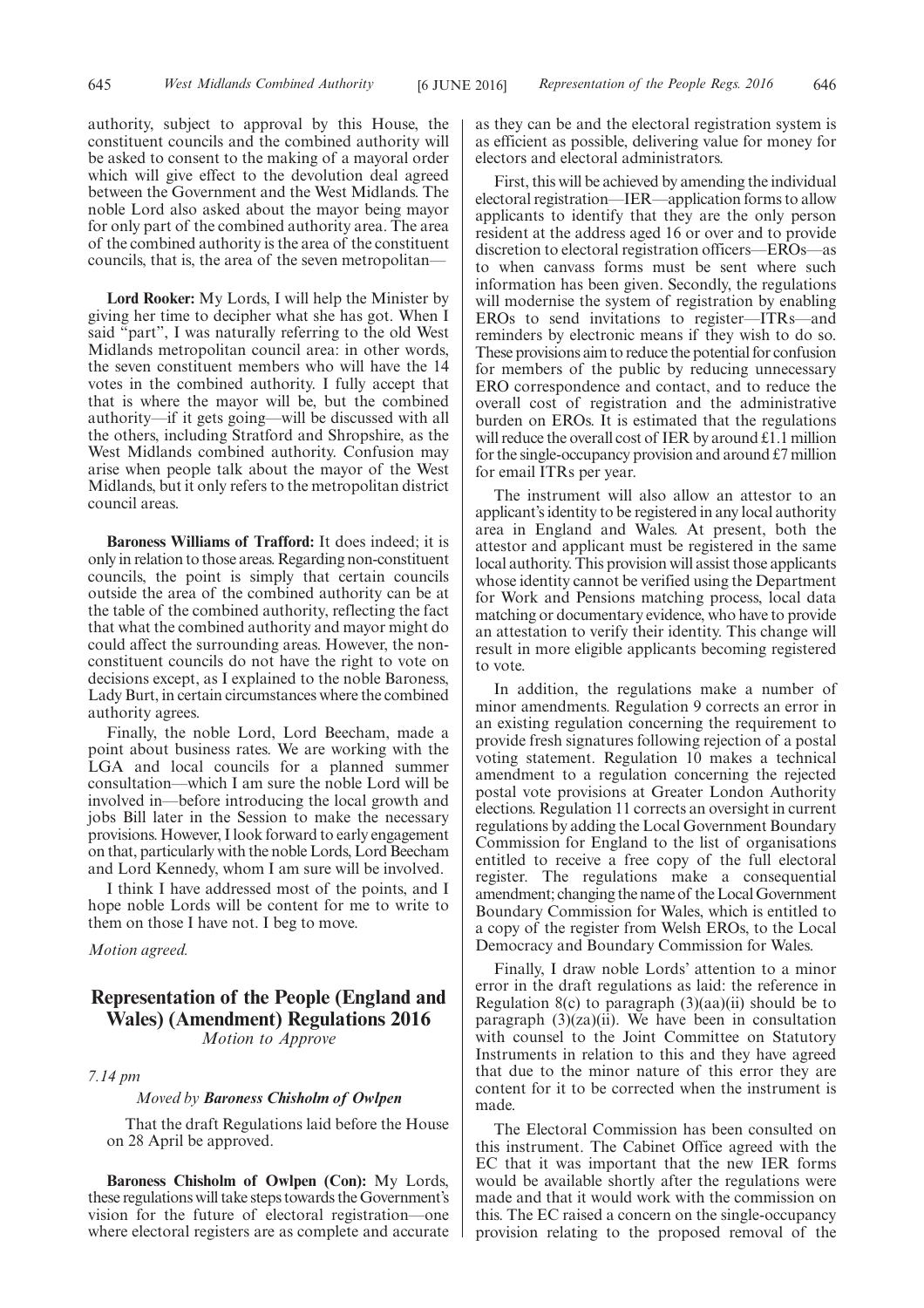#### [BARONESS CHISHOLM OF OWLPEN]

requirement to send a canvass form. In a case where an ERO had determined a registration application just following publication of the revised register—say, on 1 December 2016—where an applicant indicates that they are the only person resident at the address, the ERO would then have no requirement to send a canvass form to that property at the next canvass, meaning that the property may not receive a canvass form until July 2018. To address this risk, the EC suggested that the ERO should not have to send an annual canvass form to persons with single-occupant status in cases where other records indicate that the property continues to be occupied by a single person.

The Cabinet Office responded that EROs have the duty to maintain the completeness and accuracy of the register and have discretion to conduct the canvass or check other records, where circumstances suggest it, and the EC may wish to issue guidance to EROs in this matter to support EROs in these deliberations. The ERO has the discretion and flexibility to disregard the single occupancy status and canvass a property at any time it feels it is appropriate. The ERO will be able to best decide what is appropriate according to the demographic and type of property.

Details were given to the EC of the timing of the ERO's ability to elect to suppress one canvass for single-occupancy households. This meant that generally the maximum period for a property not receiving a canvass form would be 18 months, and that EROs also had discretion to contact properties outside the canvass period; for example, many EROs contact properties before an election.

The Information Commissioner's Office—the ICO was consulted and, in connection with the single occupancy question, requested clarity on the nature of information to be provided by the applicant about other individuals at that address. The Cabinet Office has assured the ICO that the IER application form will not require the applicant to provide any personal details about any other person resident in the property. The ICO also noted that the single occupancy information is not mandatory and would expect this statement to be clear and prominent in order that applicants are fully aware of that. The ICO's advice was passed to the EC to address during the form design process.

The Cabinet Office expert panel of electoral administrators was involved in the development of the cost optimisation measures and was supportive. One panel member suggested that it be mandatory for at least one hard copy ITR to be sent to mitigate against emails going directly into people's spam folders. We have responded that EROs will still be able to send hard copies if they wish to do so.

The Scottish Government were concerned that the removal of the requirement to send the next canvass form where the single occupancy application was determined outside the canvass period did not set a time limit, other than the reference to the next annual canvass, within which the application to register must have been made. The Cabinet Office responded in a similar vein, as it had to the concerns raised by the EC.

The Scottish Government also considered that the attestation provision should be extended to allow an ERO in England and Wales to also seek these assurances from EROs in Scotland and Northern Ireland. The Cabinet Office responded that rather than place a burden on Scottish and Northern Ireland EROs that these EROs could not currently benefit from, joint policy on cross-border attestations should be developed with the relevant Governments in due course.

The Scottish Assessors Association requested confirmation that the original policy intention was not to differentiate between England and Wales and Scotland in terms of location of attestors, and that the Cabinet Office should hold back on the equivalent Scottish regulations due to the impending further powers in the then Scotland Bill. The Cabinet Office confirmed that that was the case.

In conclusion—your Lordships must have thought I was never going to finish—I hope noble Lords will agree that the statutory instrument helps move electors and electoral administrators towards the Government's future vision for electoral registration in England and Wales, and I commend the regulations to the House.

**Lord Kennedy of Southwark (Lab):** I say at the outset that I am generally happy with these regulations. As such, my remarks will be fairly limited, but I have two specific points to make and would be grateful if the noble Baroness, Lady Chisholm, could respond to them when she replies to this very short debate.

Among other things, the regulations correct an error in existing regulations concerning the requirement to provide fresh signatures following the rejection of a postal vote. However, the Government should also look at the design of the forms, because the box requiring you to give your date of birth is so close to the signature that a very common mistake, which leads to postal votes being rejected, is that people put the date they complete the form in the box rather than their date of birth. Lots are disqualified for that very reason.

The regulations also allow for the transfer of the full electoral register to the Local Government Boundary Commission for England and make a consequential amendment following the passing of the Local Government (Democracy) (Wales) Act 2013. As we have heard, EROs have a duty to maintain the completeness and accuracy of the register and have discretion to conduct the canvass or other checks on records.

I welcome the proposal to send an invitation to register and reminders by electronic means as more and more of how we engage with the state in its various forms is by electronic means, although the point about EROs still being able to use paper forms is well made and I am pleased that they will have the discretion to use either or both media when seeking to get the most accurate and complete register possible.

On page 5 of the Explanatory Notes, the Scottish Government made the point—and I very much agree with them—that EROs in England and Wales should be able to seek assurances from EROs in Scotland and Northern Ireland and, one hopes, vice versa. That is entirely right. The comment from the Cabinet Office, however, was that cross-border attestations were a matter to develop joint policy on with the relevant Governments in due course. That is a bit odd. Could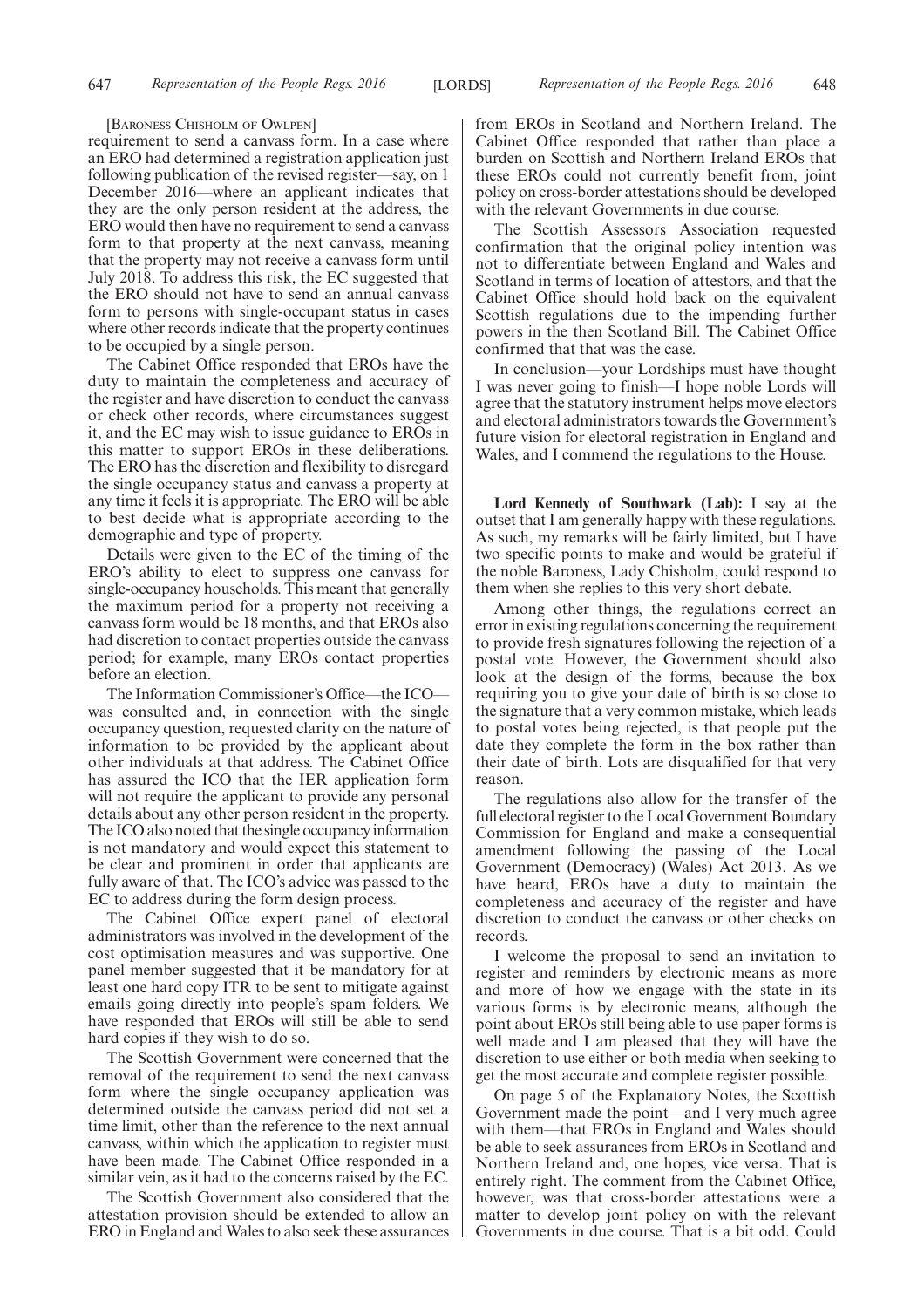the Minister give us some idea how long "due course" is, as it is one of those phrases like "How long's a piece of string"? As for cross-border attestations, I thought we lived in a United Kingdom. We need a review of the language used by the Cabinet Office and should never again have such phrases in documents. I am very disappointed that the noble Lord, Lord Forsyth, is not here, as I am sure he would have something to say about that—perhaps I should have brought it to his attention.

I conclude by saying that I support the regulations, which do good things. If the Minister could respond to that one point, it would be great.

**Baroness Chisholm of Owlpen:** I thank the noble Lord for his response. I am grateful to him for scrutinising this instrument, which will make amendments to the electoral registration process to reduce potential confusion for members of the public and enable the cost of registration and the administrative burden on electoral registration officers to be reduced.

In response to the noble Lord's queries, the postal vote forms have recently been redesigned by the Electoral Commission after user testing. The position of the date of birth information is further up the form as a result. User testing showed that individuals had more understanding of each question asked of them; it seemed clearer.

**Lord Kennedy of Southwark:** When I cast my vote recently and put my postal vote in the envelope, it actually said on the envelope, "Have you put your date of birth, not today's date?". Clearly, everybody knows that it is a problem. One hopes that the new form will work but perhaps we can do some further testing after the referendum. Many people lose their vote in all sorts of elections because they get so confused. Normally, with signatures, you put today's date—that is quite a common thing to do. I had not noticed that it had moved, although I am sure it has, but we should look at it for the future.

**Baroness Chisholm of Owlpen:** The noble Lord makes a good point. We should go back and consider making further changes to make it easier. We will do that.

As for the noble Lord's point on borders, the mention of attestations being made across borders was the language used in the consultation response from the Scottish Government officials. We also talk about attestations being made across local authority borders. Reference to borders in that context by no means undermines the existence of the United Kingdom; it just reflects that differences exist between the situations in England and Wales. It is more a term of use than anything else.

On the noble Lord's second point, our estimate is that it will happen in due course, as he says. I can say that I hope that it will be early next year. Productive discussions between Ministers and officials have already begun following the formation of the new Scottish Government. Both Ministers have agreed in principle to take forward joint legislation to make similar changes in Scotland, once the Scotland Act 2016 has devolved powers over the local government register to the Scottish Parliament. Subject to the approval of both Parliaments, we anticipate that changes could be in force early next year. That is good news. That is also subject to the need to co-ordinate all the legislative processes between both Parliaments to ensure that the changes made by the Scottish Government relating to the local government register come into force at the same time as those made by the UK Government relating to the UK Parliament register.

I think I have covered all the questions. The statutory instrument before noble Lords will make useful changes as part of realising the Government's future vision for electoral registration in England and Wales. I beg to move.

*Motion agreed.*

# **Building Societies (Floating Charges and Other Provisions) Order 2016**

*Motion to Approve*

*7.30 pm*

#### *Moved by Lord Ashton of Hyde*

That the draft Order laid before the House on 8 February be approved.

*Relevant document: 20th Report, Session 2015-16, from the Joint Committee on Statutory Instruments*

**Lord Ashton of Hyde (Con):** My Lords, I beg to move that the House considers the draft Building Societies (Floating Charges and Other Provisions) Order 2016. With permission, I shall refer to this henceforth as the order.

In March 2015, the Government laid an order which commenced a provision in the Financial Services (Banking Reform) Act 2013 repealing a restriction in the Building Societies Act 1986 on the creation of floating charges by building societies. This order is the next and final step required to make sure that the reform allowing floating charges to be created by building societies is effective.

I will provide some background to this. In July 2012, the Government launched a consultation on the future of building societies, seeking views on how to maintain the distinctiveness of the sector while creating a level playing field and removing unnecessary barriers to growth. One of the proposals that came out of this was that building societies should be able to create floating charges over their assets as well as fixed charges, which they are already able to create. After consideration, the Government agreed and commenced this change last year.

It may be helpful if I explain what floating charges are and how they are used by banks. Floating charges are securities over an undefined set of assets: for example, a building society's or a bank's mortgage book, which will fluctuate during the course of business. This is in contrast to a fixed charge, which is over a fixed asset such as a building or a specified set of loans. Floating charges allow financial institutions to borrow money and use their mortgage book as collateral, while still being able to exchange and dispose of individual mortgages during normal trading activity.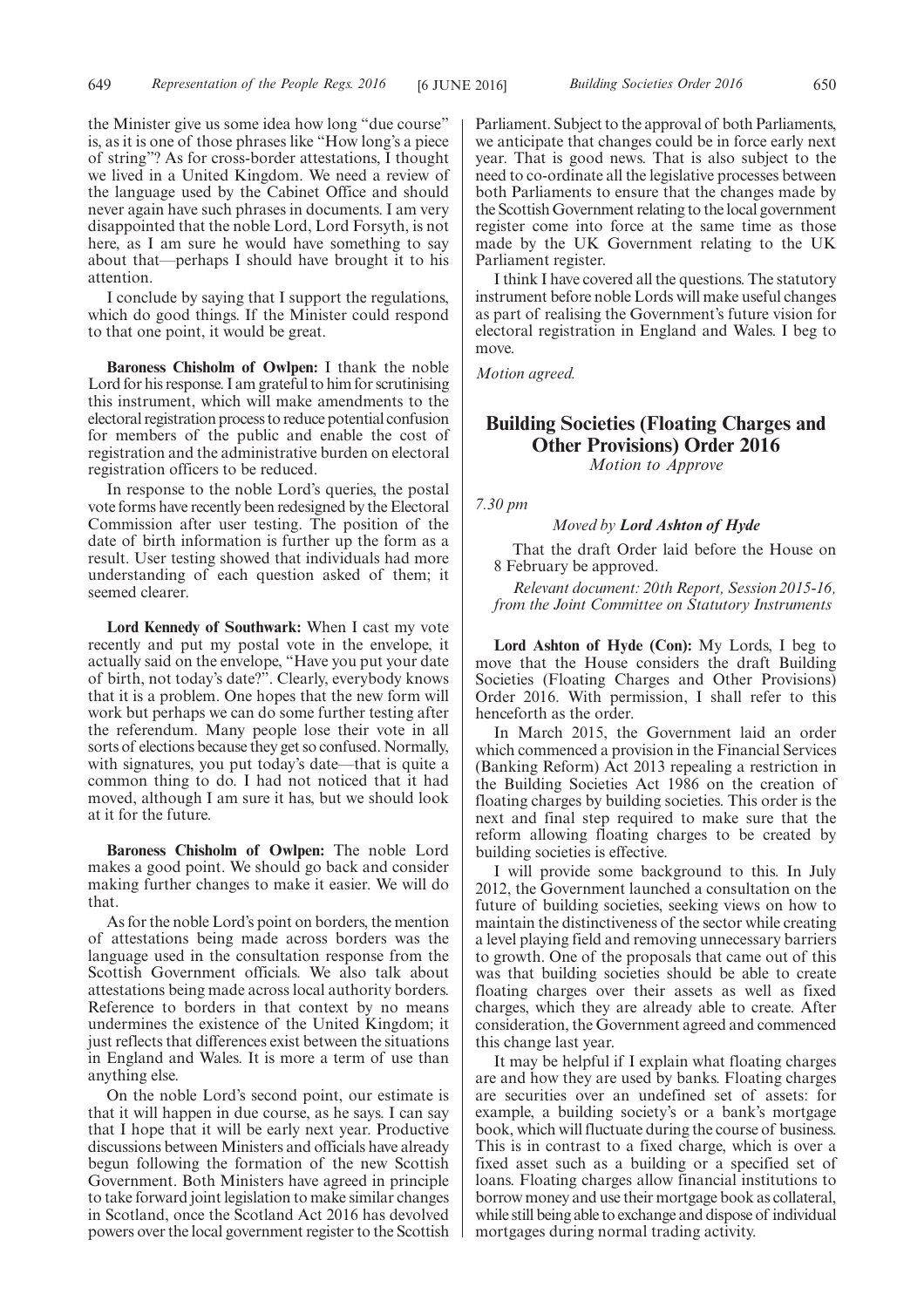[LORD ASHTON OF HYDE]

As a result of the previous restriction, banks denied building societies access to certain transactions. This was because a risk had become apparent that a fixed charge over the assets of a building society could be reclassified by the court as a floating charge. This would then make the security void. The Government took action on this to allow building societies to compete on a level playing field with banks, which do not face these restrictions and can create both floating and fixed charges. Initial estimates indicate that this change will save the building society sector around £2 million per year.

This order makes provision in consequence of the repeal of the restriction last year. The order amends the Building Societies Act to apply companies'insolvency legislation on receivership. It enables the appointment of a receiver, but not an administrative receiver, to enforce the terms of a floating charge. The order will ensure that there is uniform provision of receivers for banks and building societies. By allowing a floating charge holder to appoint a receiver in the unlikely event that it becomes necessary to enforce the security, this order will help provide legal certainty and ensure the effectiveness of the repeal of the restriction.

This is a technical and uncontroversial order that reaffirms previous action taken by the Government to show our commitment to maintaining diversity and competition in the banking sector and enabling building societies to compete on a level playing field. Competition in the banking sector is a top government priority. The Government recognise that building societies have been effective competitors to the major banks for many years and that the sector continues to drive competition, particularly in the mortgage market. This order is one example of the action the Government are taking to support this important objective. I therefore hope that noble Lords will support the Motion to approve this order.

**Lord Lexden (Con):** My Lords, I have a few comments to make on this order, and I do so as a member of the Joint Committee on Statutory Instruments. Our committee reported this order in draft for defective drafting in our 20th report of the previous Session on 9 March 2016. We did so because Article 6 of the order provided for the amendment of provisions that had been revoked.

It seems clear that the revocation was accidental. In other regulations made last year, the Treasury had intended to make only one or two modest amendments to a financial services order relevant to these matters, but instead it revoked the whole of that order. Since our committee published our 20th report, the Bank of England and Financial Services Act 2016 has received Royal Assent, and Section 37 of that Act reverses the mistaken repeal with retrospective effect. As a result, the defect in the draft order identified by the JCSI has been dealt with, so the way is clear for it to be approved by both Houses and made by the Treasury. Although this story has a happy ending, the fact remains that the statutory instrument was originally laid prematurely and as part of a number of errors by the Treasury.

**Lord Tunnicliffe (Lab):** My Lords, it is a pleasure again to be debating a Treasury statutory instrument with the Minister. It is an innovation for us to have more than two speakers, and I thank the noble Lord, Lord Lexden, for his contribution. I agree that this is a technical and non-controversial order and, despite the august surroundings of the Chamber, we will not be opposing it.

However, I have two or three questions. From the Minister's speech, the essence of the problem seems to be that a court can reclassify a charge as a floating charge, thereby making the security void. I do not always understand these orders but this point has completely lost me. If the Minister could take us through it in a little more detail, I would find that useful. The essence seems to be that security becomes void and therefore there are concerns about it.

Secondly, the Minister said that there could be the appointment of a receiver but not of an administrative receiver. I cannot see why there is a distinction between the two types of receiver.

Thirdly, I think the offending area relates to paragraph 4 of Schedule 9 to the 2013 Act, which I understand was commenced on 26 March 2015. Presumably, this problem emerged on commencement. It seems an awfully long time since 26 March 2015, so I ask the Minister why this order was not brought forward earlier.

**Lord Ashton of Hyde:** My Lords, I echo the thanks of the noble Lord, Lord Tunnicliffe, to my noble friend Lord Lexden for adding to our debate today; he probably tripled the amount of time that it would have taken.

I shall be quick. I note my noble friend's comments. He is right that the JCSI commented on a provision in the statutory instrument that amended another provision in the Scotland Act. I say in parenthesis that Treasury lawyers disagreed with the JCSI on that point, but that is of no matter; as my noble friend said, the Bank of England Act, which the noble Lord, Lord Tunnicliffe, was involved in, corrected that. I pay tribute to the detailed scrutiny that the JCSI carries out on these points but I think we all agree that we can now go forward, thanks to the Bank of England Act.

I turn to the questions from the noble Lord, Lord Tunnicliffe. The floating charge could become void because if there were a legal case—for example, sorting out counterclaims between secured and unsecured creditors—the court could determine that the charge that everyone thought was a fixed charge was in fact a floating charge. Creditors are therefore worried about this because if that were the case—the noble Lord is absolutely right—there would be no secured position if the court had deemed that it was a floating charge, because before March 2015, building societies were not able to create floating charges. Therefore, if the court then decided that it was a floating charge and they were not able to provide them, the creditors would have no secured credit. In a sense, this order does not specifically even allow building societies to create floating charges, although they could; its real purpose is to provide certainty over the fixed charges. I am not saying that building societies will not create floating charges, but that was the main effect and intention behind the order in March 2015.

As regards administrative receivership and the fact that this concerns appointment of a receiver and not of an administrative receiver, that is simply because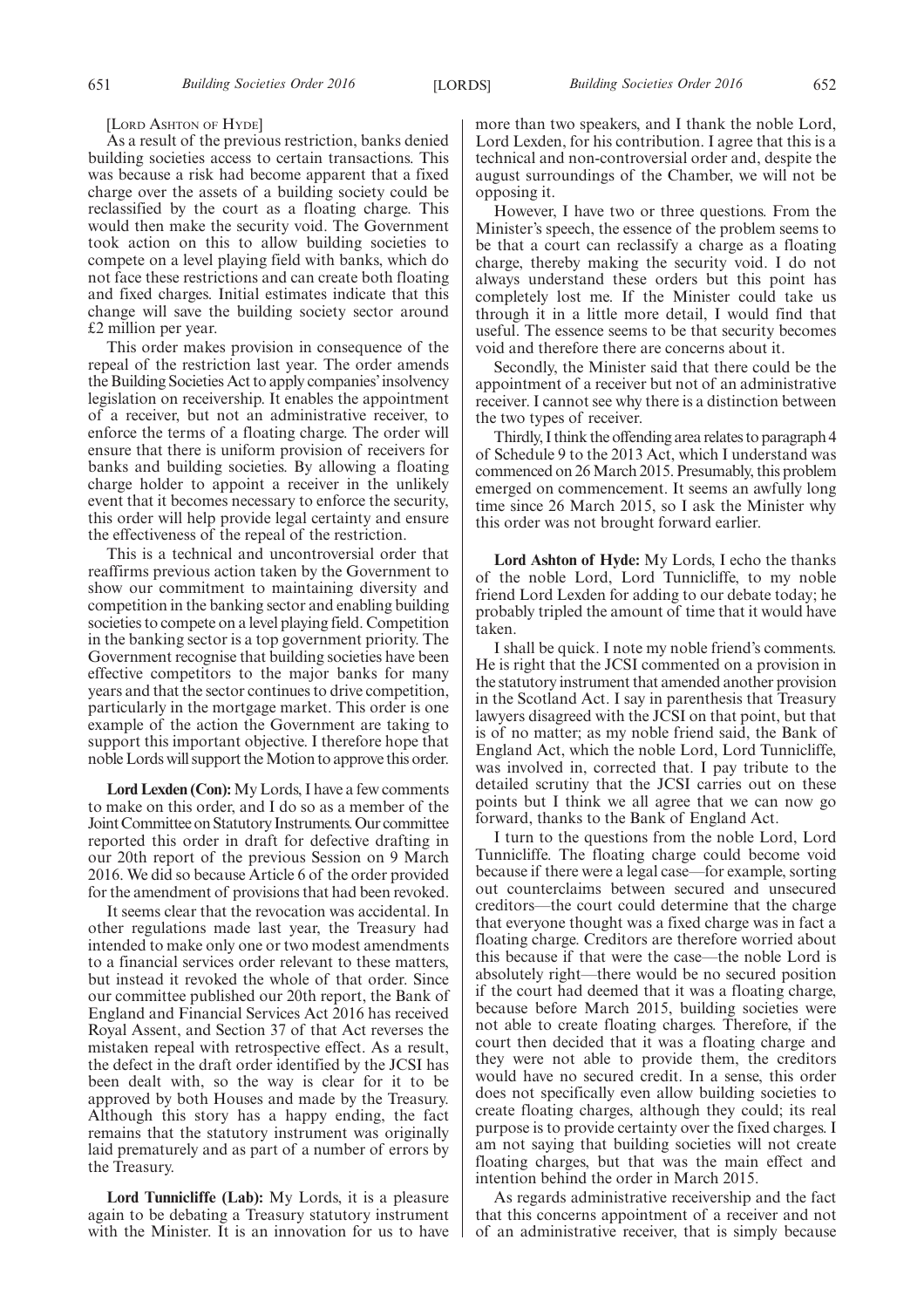the Enterprise Act 2002 prohibited companies from appointing an administrative receiver to deal with floating charges. Now that as from May 2015 building societies are allowed to have floating charges, this puts the receivership arrangement on exactly the same footing as the company regime, which is why administrative receivers are prohibited for a floating charge.

The noble Lord, Lord Tunnicliffe, asked why this has taken so long. He is absolutely right that the original order to enable floating charges was commenced in March 2015. The delay between then and today was partly caused by the general election, but quite a lot of intricate work was also required to amend the Building Societies Act by draft affirmative order. This work involved consultation with officials in Northern Ireland and Scotland and clearing the draft with parliamentary counsel and the Joint Committee on Statutory Instruments. When the order was laid in early February, the further delay was caused by the JCSI and its scrutiny, which we all approve of, and it involved waiting for the provision to come into force, rectifying the mistake regarding the Scotland Act, which was dealt with, as I mentioned, by the Bank of England and Financial Services Act 2016. Therefore that is resolved.

Finally, there was an advantage in that the delay gave time for the building societies themselves to amend their constitutions to allow for this to come into effect. Therefore, there was some benefit. That is what happened in just over a year up to this coming into force in March.

This further legislation is required to ensure that the change the Government made last year to allow building societies to create floating charges is effective and helps building societies compete on a level playing field with banks. I hope that the House will join me in supporting this Motion.

#### *Motion agreed.*

*House adjourned at 7.43 pm.*